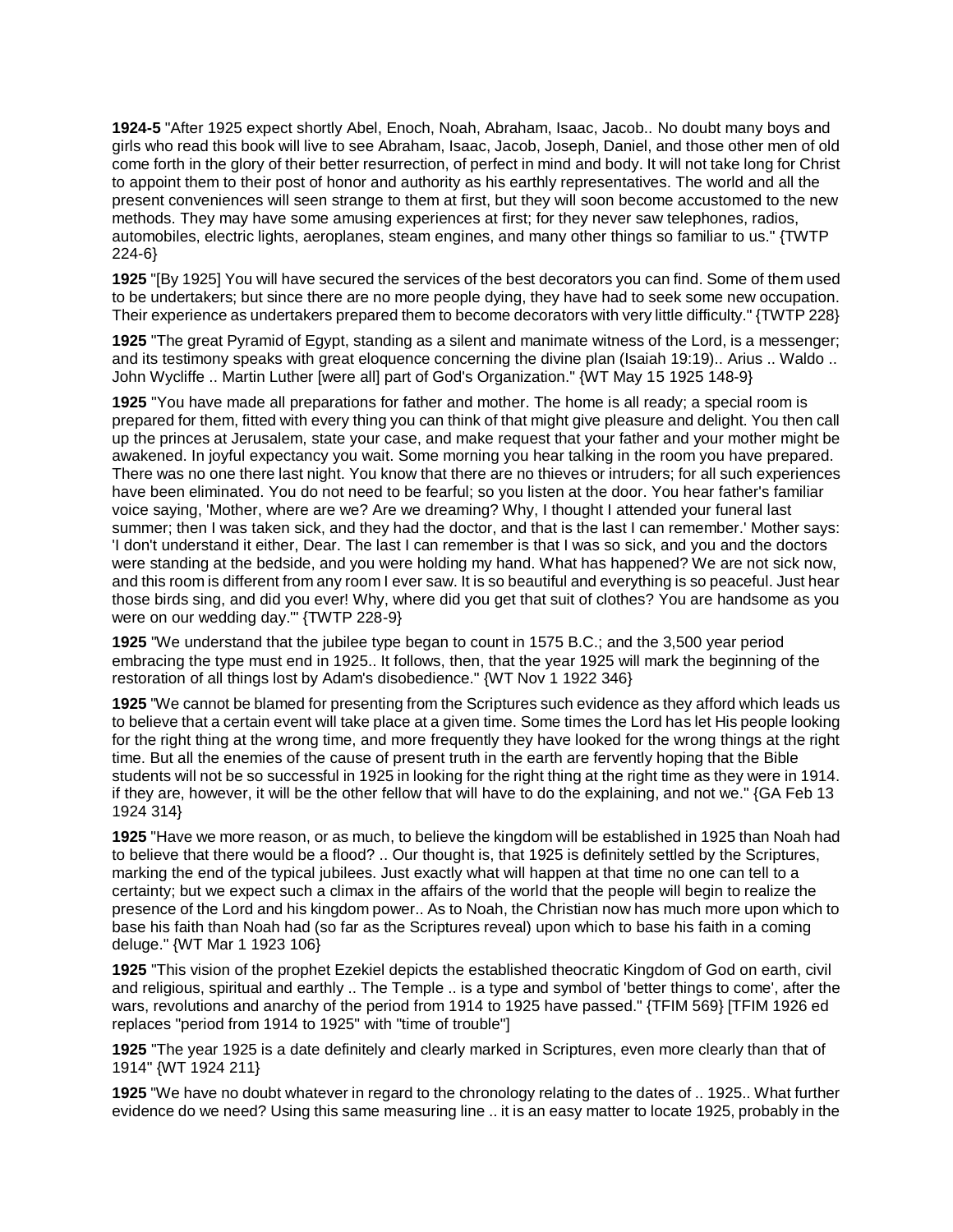fall, for the beginning of the antitypical jubilee. There can be no more question about 1925 than there was about 1914." {WT May 15 1922 150}

**1925** "The chief thing to be restored is the human race to life; and since other Scriptures definitely fix the fact that there will be a resurrection of Abraham, Isaac, Jacob and other faithful ones of old, and that these will have the first favor, we may expect 1925 to witness the return of these faithful men of Israel from the condition of death, being resurrected and fully restored to perfect humanity and made the visible, legal representatives of the new order of things on earth.. They are to be resurrected as perfect men and constitute the princes or rulers in the earth .. Therefore we may confidently expect that 1925 will mark the return of Abraham, Isaac, Jacob and the faithful prophets of old, particularly those named by the Apostle in Hebrews 11, to the condition of human perfection.. A simple calculation of these jubilees brings us to this important fact: Seventy jubilees of fifty years each would be a total of 3500 years. That period of time beginning 1575 years before A.D. 1 of necessity would end in the fall of 1925, at which time the type ends and the great antitype must begin. What, then, should we expect to take palace? In the type there must be a full restoration; beginning of restoration of all things." {MLND 88-90} ["Princes" not to be resurrected until after Armageddon per HIS1 252-3]

**1925** "Our thought is, that 1925 is definitely settled by the scriptures. As to Noah, the Christian now has much more upon which to base his faith than Noah had upon which to base his faith in a coming deluge." {WT Apr 1 1923 106}

**1925** "Based upon the argument heretofore set forth, then, that the old order of things, the old world, is ending and is therefore passing away, and that the new order is coming in, and that 1925 shall mark the resurrection of the faithful worthies of old and the beginning of reconstruction, it is reasonable to conclude that millions of people now on the earth will be still on the earth in 1925. Then, based upon the promises set forth in the divine Word, we must reach the positive and indisputable conclusion that millions now living will never die." {MLND 97}

**1925** "The period must end in 1925. The type ending, the antitype must begin; and therefore 1925 is definitely fixed in the scriptures. every thinking person can see that a great climax is at hand. The Scriptures clearly indicate that the climax is the fall of Satan's empire and the full establishment of the Messianic kingdom. This climax being reached by 1925, and that marking the beginning of the fulfillment of the long promised blessings of life to the people, millions now living on earth will be living then and those who obey the righteous laws of the new arrangement will live forever. Therefore it can be confidently said at this time that millions now living will never die." {GA Jan 4 1922 217}

**1925** "There is no food that is right food for the morning meal. At breakfast is no time to break a fast. Keep up the daily fast until the noon hour.. Drink plenty of water two hours after each meal; drink none just before eating; and a small quantity if any at meal time. Good buttermilk is a health drink at meal times and in between. Do not take a bath until two hours after eating a meal, nor closer than one hour before eating. Drink a full glass of water both before and after the bath." {GA Sep 9 1925 784-5}

**1925** "Not until 1925 was 'the time of trouble' scripturally understood." {WT Feb 1 1938 35}

**1925** ".. about April 1, 1925, at which time we may expect the resurrection of the Ancient Worthies .." {MLND 110}

**1925** "They had preached that in an early time God would overthrow "Christendom". Many had emphasized the year 1925 .." {WT Feb 15 1938 54} [Many? The Society. Now, it tries to distance itself]

**1925** "Further, the widely circulated booklet Millions Now Living Will Never Die presented the view that in 1925, God's purposes regarding the restoring of the earth to Paradise and the resurrecting of the faithful ones of old would begin to be fulfilled." {WT Nov 1 1993 12}

**1925** "The year 1925 is here. With great expectation Christians have looked forward to this year. Many have confidently expected that all members of the body of Christ will be changed to heavenly glory during this year. This may be accomplished. It may not be. In his own due time God will accomplish his purposes concerning his people. Christians should not be so deeply concerned about what may transpire this year." {WT Jan 1 1925 3}

**1925** "It is to be expected that Satan will try to inject into the minds of the consecrated, the thought that 1925 should see an end to the work .." {WT Sep 1925 262}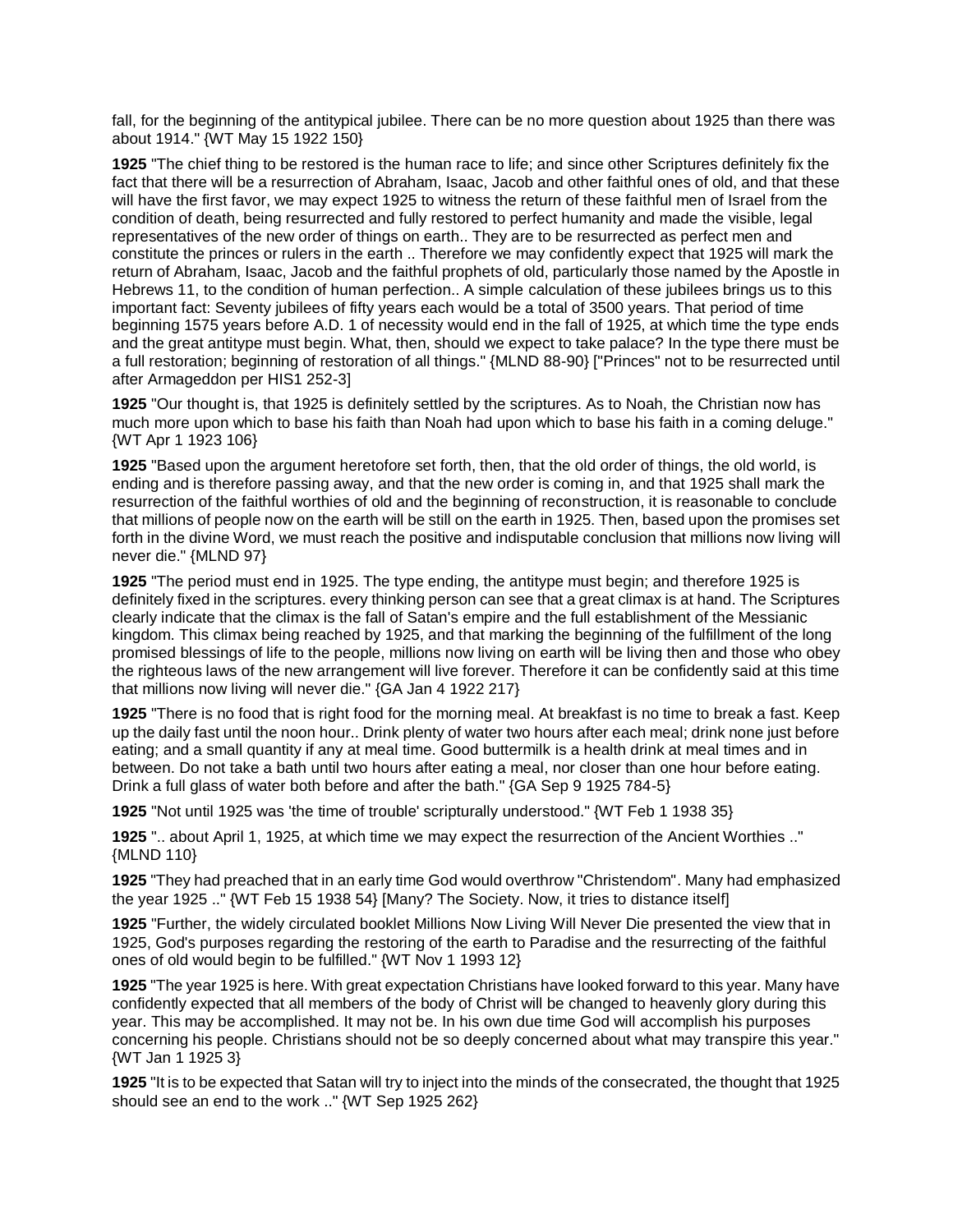**1925** "Be that as it may, there is evidence that the establishment of the Kingdom in Palestine will probably be in 1925, ten years later than we once calculated." {TFIM 128}

**1925** "Some one asked me the other day: Suppose you should be here in 1925 what would you do? I said, I believe I will be home in the Pleiades before then .." {WT Nov 1 1920 334}

**1925** "I have named this new discovery, which I believe will be epochal in the history of the treatment of disease, and which I am exclusively announcing in THE GOLDEN AGE prior to its general publication elsewhere, The Electronic Radio Biola, which means life renewed by radio waves or electrons. The Biola automatically diagnoses and treats diseases by the use of the electronic vibrations. The diagnosis is 100 percent correct, rendering better service in this respect than the most experienced diagnostician.. The principle of operation of the Biola is the collection... of the disease vibrations.. the fluid containing the same waves or vibrations enters the body, meets the disease waves and destroys them.. This is a great step forward, marking the Biola as the most valuable treatment apparatus obtainable today, and well worthy of notice in the columns of a magazine like THE GOLDEN AGE.." {GA Apr 22 1925 454} [Advertisement for sale of 'The Electronic Radio Biola' appears on page 479]

**1925** "The year 1925 came and went. Jesus' anointed followers were still on earth as a class. The faithful men of old time - Abraham, David and others - had not been resurrected to become princes in the earth. (Ps. 45:16) So, as Anna MacDonald recalls: '1925 was a sad year for many brothers. Some of them were stumbled; their hopes were dashed .. Instead of it's being considered a 'probability', they read into it that it was a 'certainty' and some prepared for their loved ones with expectations of their resurrection." {YEAR 1975 146}

**1925** "The date 1925 is even more distinctly indicated by the Scriptures because it is fixed by the law God gave to Israel. Viewing the present situation in Europe, one wonders how it will be possible to hold back the explosion much longer; and that even before 1925 the great crisis will be reached and probably passed." {WT Sep 1 1922 262}

**1925** "Bible Students, known since 1931 as Jehovah's Witnesses, also expected that the year 1925 would see the fulfillment of marvelous Bible prophecies." {AWAK Jun 22 1995 9}

**1925** "There will be no slip-up .. Abraham should enter upon the actual possession of his promised inheritance in the year 1925 A.D." {WT Oct 15 1917 6157}

**1925** "Some anticipated that the work would end in 1925, but the Lord did not state so. The difficulty was that the friends inflated their imaginations beyond reason; and that when their imaginations burst asunder, they were inclined to throw away everything." {WT 1926 232}

**1925** [NO MENTION!] {HIS2 Section 'Notable Dates' - Official 1993 version of WTBTS's history of predictions}

## **1926**

**1926** "Truly the year 1926 deserved to be marked as the happy climax of the close of the 1,335 days. Those of Daniel's "people" who kept in expectation and reached the end of the 1,335 days were launched off into a happiness that has not diminished, but that, despite mounting persecution and World War II (1939-1945) and subsequent world troubles, has persisted and increased." {OIWG 146-7}

**1926** "[Orientals are] coolies .. cutthroats and murderers" {GA Mar 10 1926 374}

**1926** "[White rulers as in Britain have the] superior mental, moral, or physical force .. [but be warned, power is slipping as the] powers of the colored races are expanding" {WT May 15 1926 483}

**1926** [Flood may have been caused by all of the other planets being on one side of the earth simultaneously. God may have inserted the "youngest" planet Neptune on the other side to act as a gravitational corrective to make sure it cannot happen again] {GA Jun 16 1926 583}

**1926** "Human footprints seven feet long found in California.. [made by] giants [mentioned in] Genesis 6" {GA Jan 13 1926 238}

**1926** "A Prophecy Now Being Fulfilled.. Did you ever stop to consider how the radio is fulfilling a prophecy before our eyes today? When Jesus rode into Jerusalem.. was asked to reprove the children and bid them be silent, Jesus said that if these should hold their peace 'the very stones would cry out'. Today the clergy,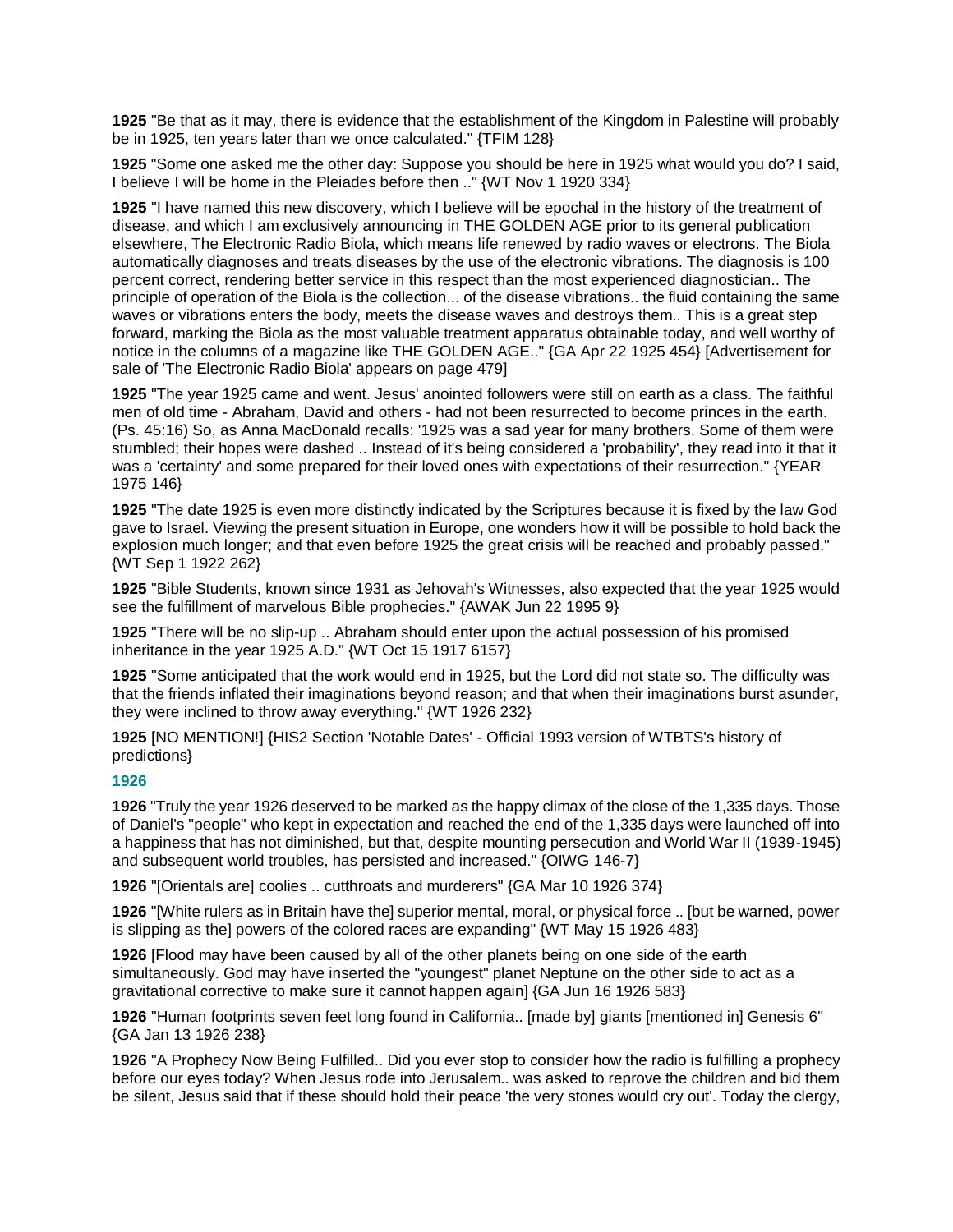who claim to be the foremost children of God, should be proclaiming the presence of earth's new King. But they are silent, and the very stones are actually crying out. Ask any radio builder and he will tell you that galena is used in most radio receiving sets. Galena is nothing but a piece of stone, with metal fixed through it. When people tune in on WBBR or WORD, or other stations now being used to disseminate the message of Messiah's incoming kingdom, they are witnessing and hearing the fulfillment of this ancient prophecy-the stones are being used to cry out and herald forth the presence of the King of kings, because the clergy of Christendom refuse to do so." {GA Dec 1 1926 157-8}

**1926** "Tonsillectomy is called a minor operation. If so, getting well is a double major. If any overzealous doctor condemns your tonsils go and commit suicide with a case-knife. It's cheaper and less painful." {GA Apr 7 1926 438}

**1926** "Radio [may soon] transmit .. heat, light, vision, sound and power." {GA Jul 14 1926 644}

**1926** "The sun [will never run out] of electricity [as it] is not exhausted with use.. [electricity] goes the rounds of the universe from solar system to solar system and returns.. [when the Solar System becomes] saturated {they] give off .. surplus electricity to other solar systems .. and so it goes, from one to the other, until it completes the immeasurable circuit.. a corollary of this theory is that all the planets have atmosphere and are probably inhabited." {GA Aug 11 1926 723}

**1926** "God [may soon cause] a comet [to be] captured by the Earth.. [to] bring about a radical change in earth's climatic conditions and transform the surface of our planet into a paradise, wherein disease and death will be no more." {GA Jun 16 1926 583}

**1926** "Negative Gravitation.. new discovery .. radiant energy .. radio-activity .. Many have wondered how accidents would be avoided during Christ's kingdom, since we are told that nothing shall then hurt or destroy. Most accidents are due to gravitation and its effects. Falling from airplanes.. may be avoided by an individual negative gravity device. Scientists tell us that there is enough atomic energy in a finger-nail to propel a battleship. The people of the future may carry a little of this energy around with them, and if they fall down an elevator shaft they can let themselves down easy. Then they can turn a little more on and go back up.. No danger of falling down stairs then." {GA Mar 24 1926 404}

**1926** "Air baths are good for preventing colds.. What you do is strip naked mornings and evenings and then bob up and down for a while." {GA Feb 10 1926 310}

**1926** "current agitation over birth control [is evidence that] the 'New Age' is at hand." {GA Apr 7 1926 423}

**1926** "Disease [is] caused by fermentation and heat .. not germs. [It cannot be] proven [that] any disease was caused by germs [including] so-called infectious diseases .. chicken pox and small pox." {GA Aug 25 1926 751/4} [The WTBTS position was that all scientists had got it completely the wrong way around - Diseases caused germs. No joke]

**1926** [God wears clothes] {GA May 19 1926 534}

**1926** "Many have wondered how accidents would be avoided during Christ's kingdom, since we are told that nothing shall then hurt or destroy. Most accidents are due to gravitation and its effects. Falling from airplanes.. may be avoided by an individual negative gravity device. Scientists tell us that there is enough atomic energy in a finger-nail to propel a battleship. The people of the future may carry a little of this energy around with them, and if they fall down an elevator shaft they can let themselves down easy. Then they can turn a little more on and go back up.. No danger of falling down stairs then." {GA Mar 24 1926 404}

**1926** [The distance from the Society's printing press in Scranton, Pa to the bethel offices in Brooklyn, NY, using a ferry, with a Railway Guide (extract included) to prove the distance from Lackawanna station in Scranton to Hoboken Terminal in New Jersey, is the "exact distance" referred to in the Bible at Revelation 14:20 "And the winepress was trodden without the city, and blood came out of the winepress, even unto the horse bridles, by the space of a thousand and six hundred furlongs"] {TFIM 230 1926 ed}

**1927** "Be it known once and for all that those profiteering, conscienceless, selfish men who call themselves Jews, and who control the greater portion of the finances of the world and the business of the world, will never be the rulers in this new earth. God would not risk such selfish men with such an important position" {GA Feb 23 1927 343}

**1927** "In the New World Abraham may be the ruler of New York City. Isaac may rule over Chicago and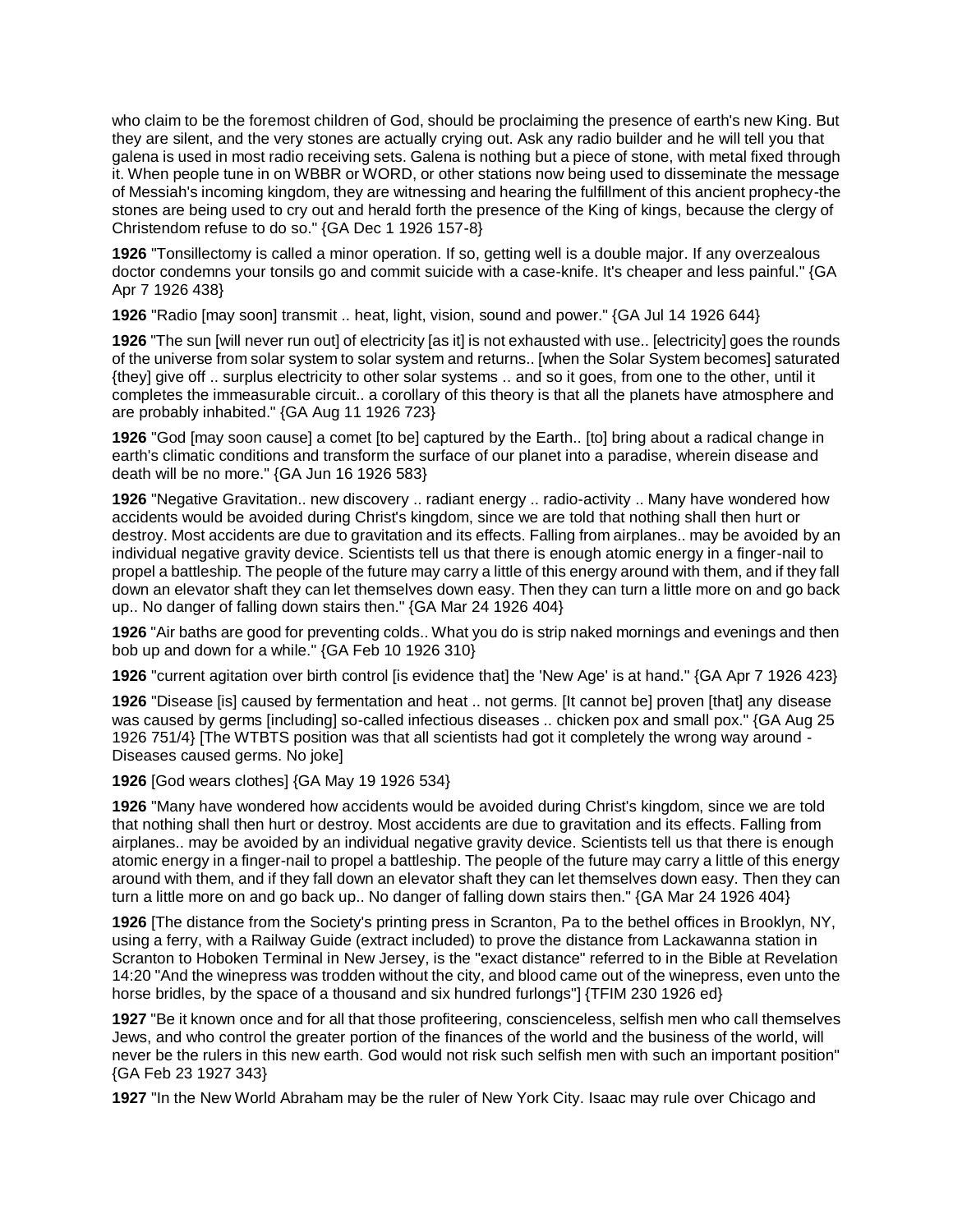perhaps Jacob will be put in London. His father-in-law, Laban, was a diplomat.. Shortly we believe, Abraham will come forth from the grave.." {GA Oct 5 1927 26/29}

**1927** "In the future man will get his food directly from the sun." {GA Oct 5 1927 10}

**1927** [Pictures of a crucified Christ] {\*CREA 265/366} [Also in \*THOG (both editions) 113. A picture of Christ carrying a cross appears in LIFE 198]

**1927** "The face of the deep, of course, would be toward the Pleiades, which are claimed to be the habitation of Jehovah." {CREA 94}

**1927** "Q: Why do you Bible Students understand new things in the Bible which were never dreamed of one hundred years ago? A: Because it is now the due time for God to reveal to the righteous many things which were heretofore hidden." {GA Jun 29 1927 637}

**1927** "Q: Will reading the Bible through .. give one a clear knowledge of the truth? A: No.. The most valuable literature to assist one understand the Bible is published by the International Bible Students Association [as Jehovah's Witnesses called themselves until 1931] {GA Jul 27 1927 700-1}

**1927** "It may not be out of place to ask: What became of the garden of Eden? Scriptural proof is that it was surrounded by very high mountains .. that it is and was in the vicinity of Mount Ararat .. which has since been hidden under perpetual snow. It does not seem reasonable that the Lord would have destroyed Eden; but it seems more reasonable that the Lord would have preserved it so that in His due time He will exhibit it to man. Through His prophet Job, God said: 'Hast thou entered into the treasures of the snow?' (Job 38:22) Doubtless Eden is one of the treasures of the snow preserved by the Lord in perpetual snow and ice. The inspired writer of the Scriptures declares that with the second presence of the Lord He will bring to light the hidden things of darkness. (1 Corinthians 4: 5) The Lord Jesus himself said: 'For nothing is secret that shall not be made manifest; neither anything hid that shall not be known.' -Luke 8: 17. In the light of these scriptures it is reasonable for us to conclude that when God has restored man and brought the earth to an Edenic paradise.. then He will unseal the secret treasures of the snow and exhibit to restored man his original perfect home." {GA Mar 9 1927 371}

**1927** "Here the record is that God came down to see their organization and their tower; and then, for the people's good, He changed their language. It will be noticed in the Hebrew (Genesis 11:1) that the people all had one lip. Their lip must have been shaped in the same general manner.." {GA Jul 13 1927 663} [Broadcast from WBBR, the WTBTS radio station; explaining the 'tower' - but what angel inspired Rutherford to write about the 'lip'?]

**1927** "One of the Lord's promises to His followers was, 'That which you have spoken in the ear in closets shall be proclaimed upon the housetops.' This prophecy is being literally fulfilled by the Bible Students today, every time they use the radio. Their message is spoken in the ear of the microphone; it is done in the closet or studio fitted up for the purpose; the aerials are fitted upon the housetops. It is all just as the Master said." {GA Apr 20 1927 457}

**1927** "Every bedroom [should receive] at least two hours of sunlight every day [this will] kill tuberculosis and other germs." {GA Jul 1 1927 643} [T.B. is very prevalent in hot countries with lots of sunlight]

**1927** "A Cure for Catarrah and Hay Fever.. an ounce of powdered bayberry bark .. sniff .. several times a day .. [Reader did this for the suggested] two months .. did not have hay fever that year." {GA Jan 26 1927 272} [Hay fever season over?]

**1927** "Spaniards .. and other backward races [came to settle in America under the influence of Rome]" {GA Nov 30 1927 141}

# **1928** \l " \l "

**1928** "The constellation of the seven stars forming the Pleiades appears to be the crowning center around which the known systems of the planets revolve even as our sun's planets obey the sun and travel in their respective orbits. It has been suggested, and with much weight, that one of the stars of that group is the dwelling-place of Jehovah and the place of the highest heavens;.. The constellation of the Pleiades is a small one compared with others which scientific instruments disclose to the wondering eyes of man. But the greatness in size of other stars or planets is small when compared with the Pleiades in importance, because the Pleiades is the place of the eternal throne of God." {\*RECO 14}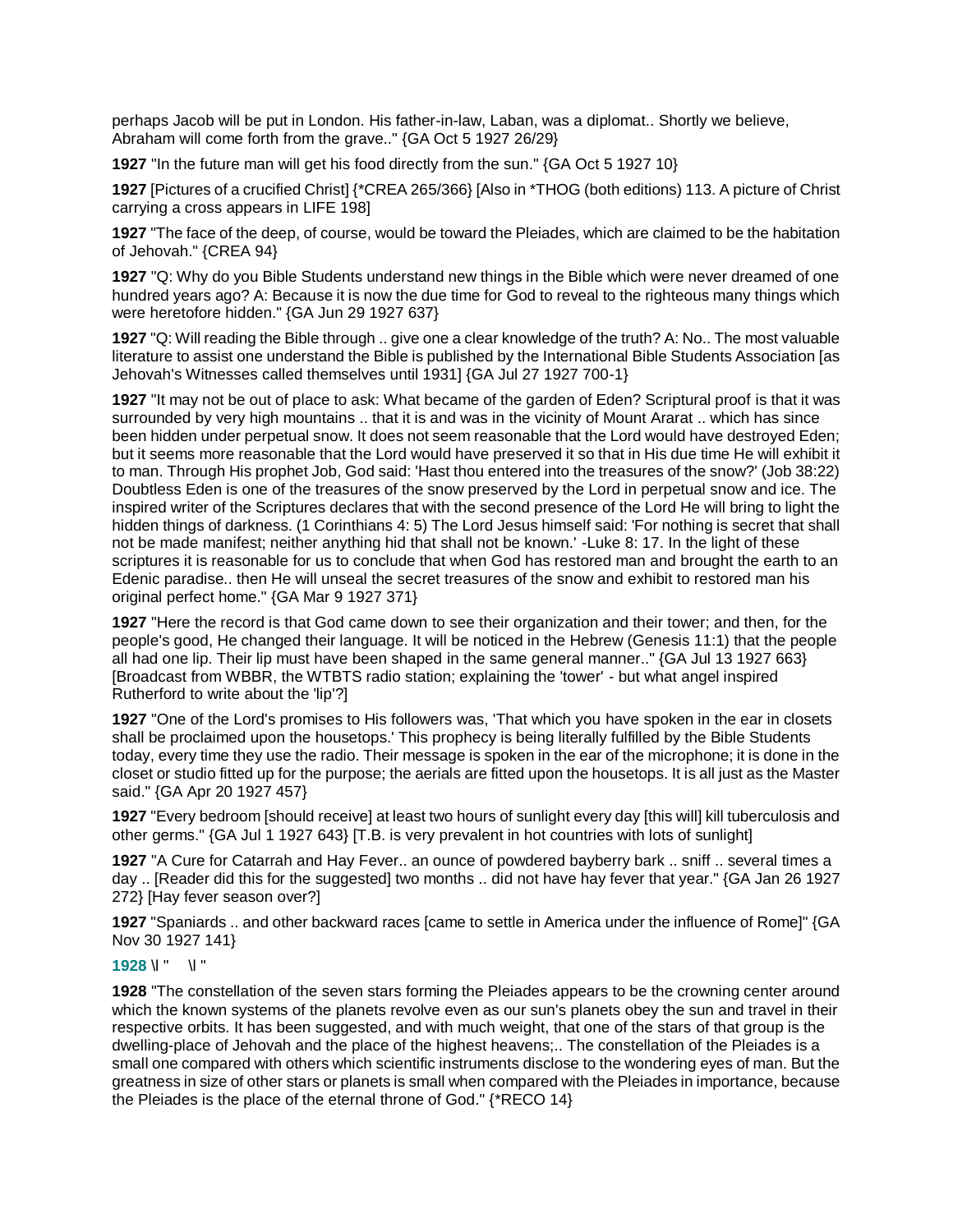**1928** "careful observations in a London school showed that children enjoyed the heartiest laughs, not from slapstick comedies, but from .. watching a negro miner enjoying a square meal" {GA 1928 684}

**1928** "All human ailments have their start in the intestines." {GA Nov 28 1928 133}

**1928** "The cross of Christ is the greatest pivotal truth of the divine arrangement, from which radiate the hopes of men." {THOG 142} [Picture of crucified Christ is on page 113 of both editions of this book, as it is on CREA 265/336. A picture of Christ carrying a cross appears in LIFE 198]

**1928** [Great Pyramid at Gizeh in Egypt was built under direction of Satan] {WT 1928 339-45/355-62} [compare with [God had placed the Great Pyramid of Gizeh in Egypt] {\*WR Sep 1883 525}]

#### **1929** \l " \l "

**1929** "Is there anything in the Bible that reveals the origin of the Negro? It is generally believed that the curse which Noah pronounced upon Canaan was the origin of the Black race. Certain it is that when Noah said, 'Cursed be Canaan, a servant of servants shall he be unto his brethren,' he pictured the future of the Colored race. They have been and are a race of servants .. There is no servant in the world as good as a good colored servant, and the joy that he gets from rendering faithful service is one of the purest joys there is in the world." {GA Jul 24 1929 702}

**1929** [Romans 13:17 reinterpreted, so the "higher powers" previously stated in {TIAH 81} to refer to secular authorities, actually were "identified" as "Jehovah" and "Jesus"] {WT Jun 1 1929, WT Jun 15 1929, TMYF 312} [This permitted followers to disregard non-Watchtower authorities. However, because of the many absurdities the 1929 change caused, {WT Nov 15 1962 681-95, MSWD 326} reversed this again, so that "higher powers" once again meant "worldly/earthly governments"]

**1929** "Jesus was crucified upon the cross; but it is a well-known fact that, contrary to the custom in respect to the victims of crucifixion, not one bone of his body was broken." {LIFE 216} [A picture of Christ carrying a cross appears on page 198, and a crucified Christ in CREA 265/336 and THOG (both editions) 113]

**1929** "Avoid serum inoculations and vaccinations as they pollute the blood stream with their filthy pus." {GA Nov 13 1929 106-7} [Louis Pasteur was described by the Society as a "fake", and GA and CONS both directly and repeatedly advised to avoid pasteurized milk and instead to drink untreated milk, as smallpox did not actually exist]

**1929** "Thinking people would rather have smallpox than vaccination, because the latter sows the seed of syphilis, cancers, escema, erysipelas, scrofula, consumption, even leprosy and many other loathsome affections. Hence the practice of vaccination is a crime, an outrage and a delusion." {GA May 1 1929 502} [Vaccinations were also stated by the Society to be a "direct violation of the everlasting covenant" and Witnesses were told not to have any - until WT Dec 15 1952 764 "The matter of vaccination is one for the individual that has to face it to decide for himself ... our Society cannot afford to be drawn into the affair legally or take the responsibility for the way the case turns out ... all objection to vaccination on scriptural grounds seems to be lacking."]

**1929** "At San Diego, California, there is a small piece of land, on which, in the year 1929 there was built a house, which is called and known as Beth Sarim. The Hebrew words Beth Sarim mean 'House of the Princes'; and the purpose of acquiring that property and building the house was that there are those on earth today who fully believe in God and Christ Jesus and in His Kingdom, and who believe that the faithful men of old will soon be resurrected by the Lord, be back on earth, and take charge of the visible affairs of earth. The title to Beth Sarim is vested in the Watch Tower Bible and Tract Society in trust, to be used by the president of the Society and his assistants for the present, and thereafter to be forever at the disposal of the aforementioned princes on the earth .. It stands there as a testimony to Jehovah's name; and when the princes do return, and some of them occupy the property, such will be a confirmation of the faith and hope that induced the building of Beth Sarim." {\*SALV 311} [Original legal deed to Beth Sarim, by Rutherford, in 1929 stated "Both the grantor and the grantee are fully persuaded from the Bible testimony which is the word of Jehovah God and from extraneous evidence that God's Kingdom is now in the course of establishment and that it will result beneficially for the peoples of earth; that the governing power and authority will be invisible to men but that the kingdom of God will have visible representatives on the earth who will have charge of the affairs of the nations under supervision of the invisible ruler, Christ. That among those who will be thus the faithful representatives and visible governors of the world will be David, who was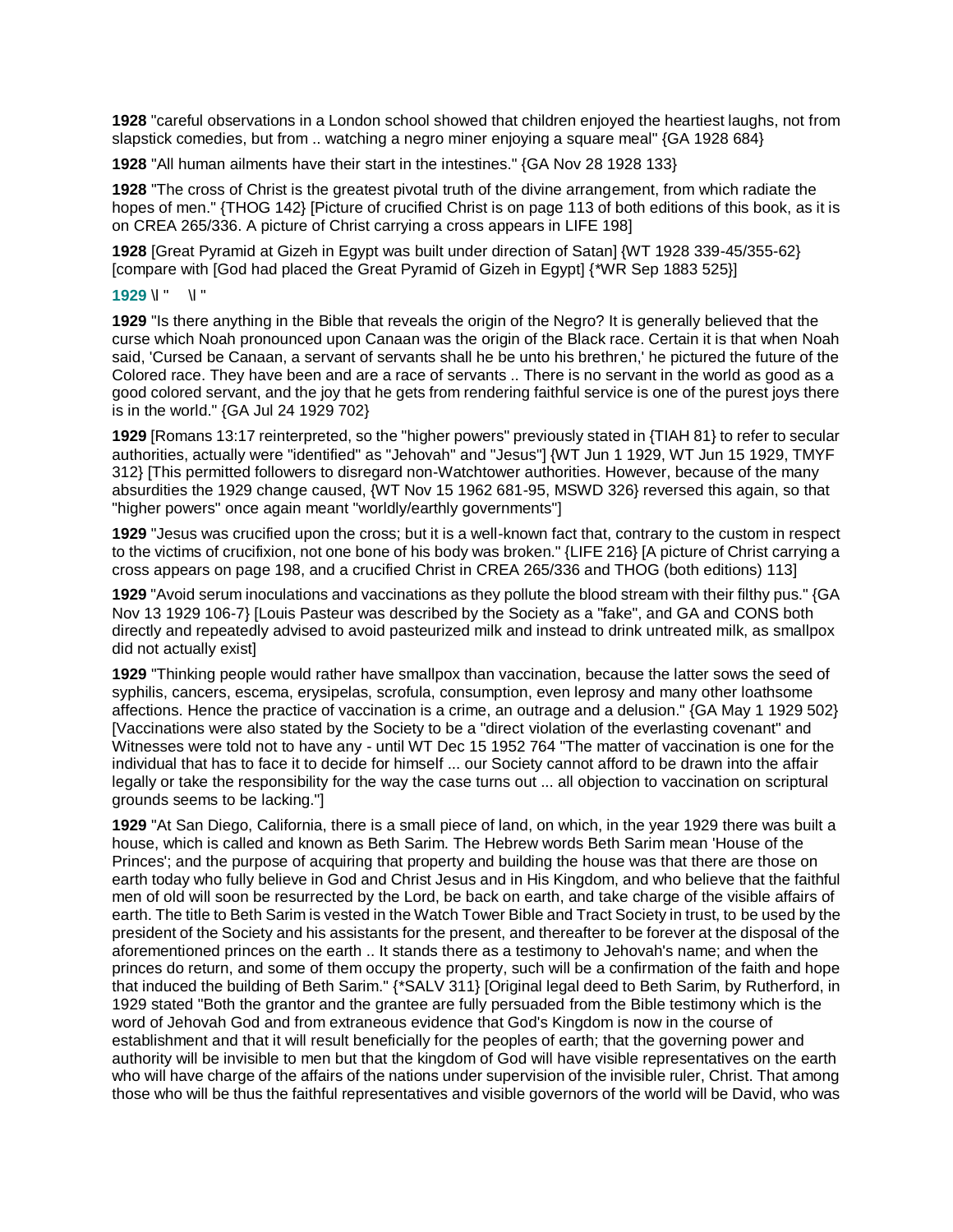once King over Israel; and Gideon, and Barak, and Samson, and Jepthai, and Joseph, formerly ruler of Egypt, and Samuel the prophet and other faithful men named with approval in the Bible at Hebrews 11th. chapter."]

**1929** "In time, a direct contribution was made for the purpose of constructing a house in San Diego for brother Rutherford's use .. Concerning this property the 1939 book Salvation stated: 'At San Diego, California, there is a small piece of land, on which, in the year 1929, there was built a house, which is called and known as Beth Sarim. {YEAR 1975 194} [Omitting a few details. The San Diego Sun of Mar 15 1930 wrote: "But how will you identify King David or any of the other representatives from God?' Rutherford was asked. 'I thought all that out before I wrote the deed,' the judge replied with a twinkle in his gray eyes. 'I realized the possibility of some old codger turning up bright and early some morning and declaring he was David. The men whom I have designated to test the identity of these men are officers of my societies and have consecrated themselves to the Lord, they will be divinely authorized to know impostors from the real princes.'" Time Magazine of Mar 31, 1930 wrote: "Judge Joseph Frederick Rutherford 60, lives in a ten room Spanish mansion, No 4440 Braeburn Rd, San Diego, Calif. Last week he deeded No 4440 Braeburn Road, and adjacent two car garage and a pair of automobiles to King David, Gideon, Barak, Samson, Jephthae, Samuel and sundry other mighties of ancient Palestine. Positive is he that they are shortly to reappear on earth, Said he: 'I have purposely landscaped the place with palm and olive trees so that these princes of the universe will feel at home ..". The San Diego Sun of Jan 9 1931 wrote: "A gaunt unshaven tramp has been the lone claimant for the \$75,000 Southern Californian mansion of David, king of Israel, since it was deeded to the Biblical character a year ago. This was revealed today by Judge James Rutherford, temporary owner of the luxuriantly furnished Spanish type mansion at 440 Braeburn Rd in the exclusive Kensington Heights district. In one of the oddest deeds ever recorded, Rutherford, president of the International Bible Students Association and the Watch Tower Bible and Tract Society, has placed in trust the magnificent estate for ancient kings and prophets of Israel The slayer of Goliath and his companions may occupy the 10 room modern home with it's landscaped gardens and patio as soon as their credentials are approved by Rutherford and officials of his societies, divinely authorised to recognise them. One morning as I was going from the house to the garage, a queer looking creature approached me, tipped his dirty hat and cried 'Howdy Judge, I'm David' 'Go and tell that to the winds', I told him and he left without arguing the matter. I could see at a glance that he was not David. He didn't look like I knew David would look.' Asked how he expected David and his distinguished brethren to look, Rutherford, without hesitation, opened his huge Bible and pointed to a verse which said that the Princes of the Universe would be risen from the dead 'as perfect men'. 'I interpret that to mean', the tall dignified Judge declared, 'that David, Gideon, Barak, Samson, Jepthae, Joseph and Samuel will be sent here to wrench the world from Satan's grasp, clothed in modern garb as we are, and able, with little effort, to speak our tongue.' Rutherford pictured the arrival of the biblical delegation perhaps in frock coats, high hats, canes and spats. At Beth Sarim (House of Princes) as Rutherford has named his mansion, David will find the most modern appliances that science has devised. When the distinguished guests walk up the circular stairway to the second floor, they will find a large office with red leather chairs and shiny flat topped desk with inverted lighting. Even French telephones await the touch of the princes. Opening a wide door, the native sons of Palestine will behold a large bathroom, resplendent in shiny black tile with needle shower and an amply filled medicine chest. What a thrill giant shouldered Samson, who wrecked a palace with his bare fists might find in the gold safety razor and strop! Rutherford built the second floor bedroom, which he temporarily occupies, large in order to accommodate several of the expected owners. With wide pane windows that look out on the purple Cuyamacas to the East and California's first mission to the north, the bedroom is almost severe in it's furnishings. The rulers of the universe will have simple tastes, the judge apparently believes, although the austere end tables sported gaily covered fiction magazines. Rutherford has imported some Koniach, Wasser from Cologne, Germany to freshen the princely faces after shaving. A black skull cap hangs over one of the bedposts. The coming of David and his companions will be the greatest news story of the ages, Rutherford predicted. 'I am not a publicity seeker,' Rutherford said with a twinkle in his kindly brown eyes, 'but I feel that the world should know about their arrival. It will be a great news story.' Word of his 'House of king David' has reached into every corner of the world, the judge stated. 'Everywhere I went people asked me about this place,' Rutherford said. 'In Chicago a millionaire manufacturer offered to build another house for David, but I declined the offer. 'Literally thousands have driven here to see this place,' Rutherford continued. 'Many have come to the door and my secretary has shown them about the place.' The patio with it's silver pool and olive and palm trees is gay with flowers. Down toward the canyon,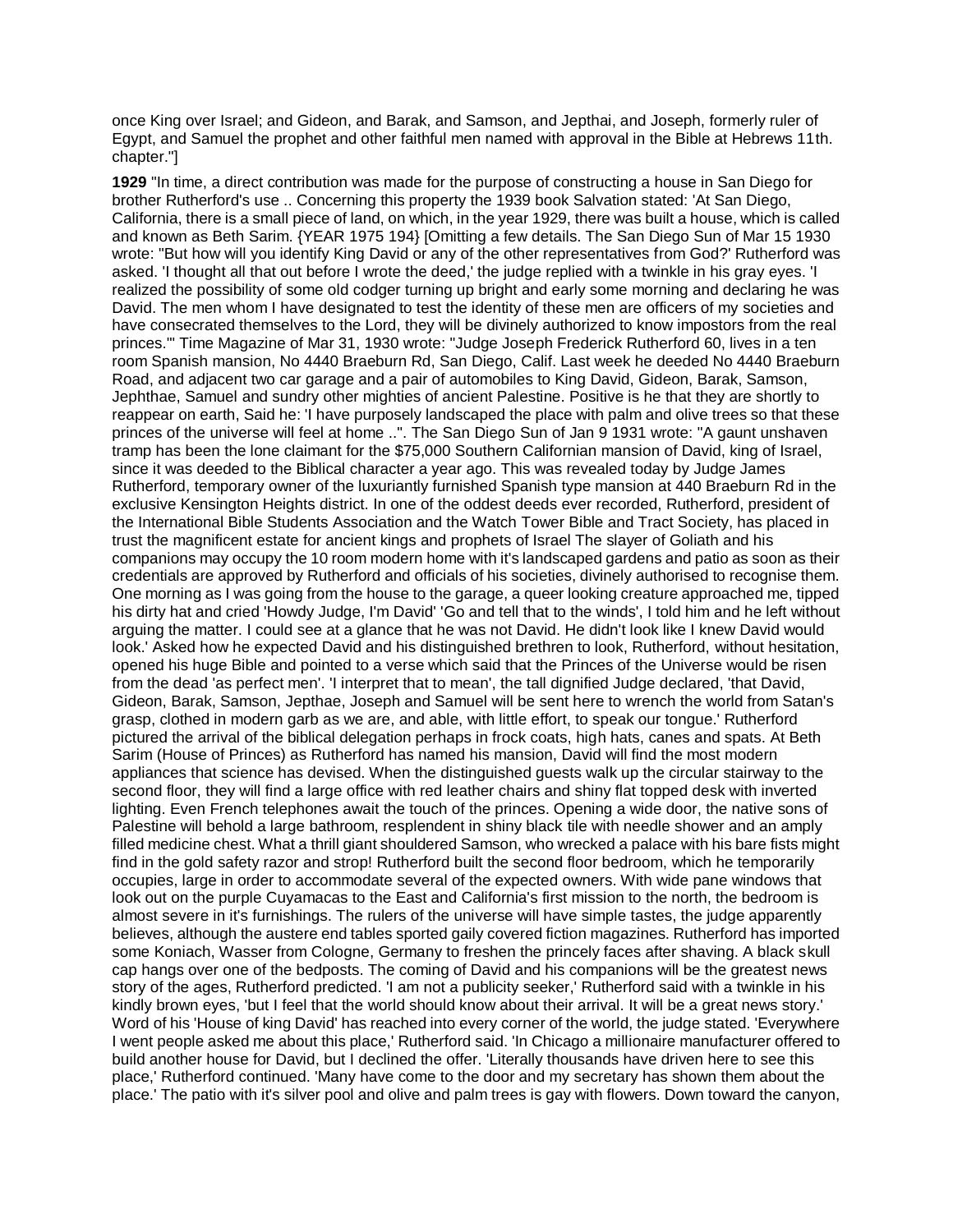paths have been landscaped to allow David and his friends to walk in meditation. Many of the fruits and trees, native to their Palestine, will greet the rulers when they arrive. In the two car garage next door stands a new, yellow 16 cylinder coupe which will be turned over to the rulers along with all the personal property on the place. 'Everything will be theirs, the house, the land, the furnishings and even the clothes if they need them,' Judge Rutherford said. 'What will I do? Oh, don't worry about me. I'll manage somehow.' the judge smiled. He had another 'Watch Tower' residence on Staten Island and practically an entire floor at Bethel. The seven famous men will not have long to rest at their San Diego estate because they soon will lead the forces of the Lord to vanquish the minions of Satan at the battle of Armageddon, Rutherford believed. 'But they will win out. The Lord will punish the devil and will show that the preachers and the politicians have been giving the people false counsel,' Rutherford said confidently. Rutherford will sail May 9 for Europe where he will speak before conventions in Berlin Paris and London."]

**1929** "From 1929 on, Brother Rutherford spent the winters working at a San Diego residence he had named Beth-Sarim. Beth-Sarim was built with funds that were a direct contribution for that purpose." {HIS2 76} [From the Official History many years later - did they miss anything out?]

**1929** "If these prophesies have not been fulfilled, and if all possibility of fulfilment is past, then these prophets are proven false." {PROP 22}

**1929** "If the organs [of your body] are diseased, heal them by correcting your diet. Avoid the use of aluminum cooking utensils and alum baking powders as they are injurious to your health, poisoning your blood stream.. Sleep on the right side or flat on your back, with the head toward the north so as to get benefit of the earth's magnetic currents. Avoid serum inoculations as they pollute the blood stream with their filthy pus.. Stop chewing gum, as you need the saliva for your food." {GA Nov 12 1929 107} [A campaign against Aluminium cooking ware was pursued for many years, as the Society alone stated these caused all manner of ailments and disease from athlete's foot to cancer]

## **1930** \l " \l "

**1930** "The great climax is at hand. The kings of earth now set themselves against his anointed Stone." {LIT2 327}

**1930** "The false prophets of our day are the financial, political and clerical prognosticators.. They assume to foretell future events; but their dreams or guesses never come true.. In 1914-1918 these same three classes told the whole world that the great world war would end all wars and make the world safe.. their prophecies did not come true. therefore, they are false prophets; and the people should no longer trust them as safe guides.." {WT May 15 1930 155-6} [They are clearly talking about themselves]

**1930** "[Dissenting Bible Students are] Evil Servants (slaves) {and identified with the] man of perdition [who would be] destroyed" {WT 1930 275-81} [compare "We would not refuse to treat one as a brother because he did not believe the Society is the Lord's channel.. If others see it in a different way, that is their priviledge. There should be full liberty of conscience." {WT Apr 1 1920 100-1}]

## **1931** \l " \l "

**1931**" Vaccinations are a violation of the Eternal Covenant God made with Noah.. Quite likely there is some connection between the violation of human blood [vaccines] and the spread of demonism.. sexual immorality .. Vaccination has never saved a human life. It does not prevent smallpox." {GA Feb 4 1931 293-4} ["Vaccinations appear to have caused a marked decrease in diseases" {AWAK Aug 22 1965 20}]

**1931** "Every one in America should take pleasure in displaying the American Flag" {GA Feb 4 1931 293}

**1931** "Quite likely there is some connection between the violation of human blood [vaccines] and the spread of demonism.. sexual immorality .. Vaccination has never saved a human life. It does not prevent smallpox." {GA Feb 4 1931 293-4}

**1931** "God's faithful people on earth emphasized the importance of the dates 1914 and 1918 and 1925. They had much to say about these dates and what would come to pass, but all they predicted did not come to pass." {VIN1 146}

**1931** ".. a drop or two of kerosene excellent for quickly cleaning sinks and bathtubs; it cuts the dirt immediately and leaves no odor; and when applied to cuts the cuts heal sooner. Try it." {CONS Dec 1 1931 12}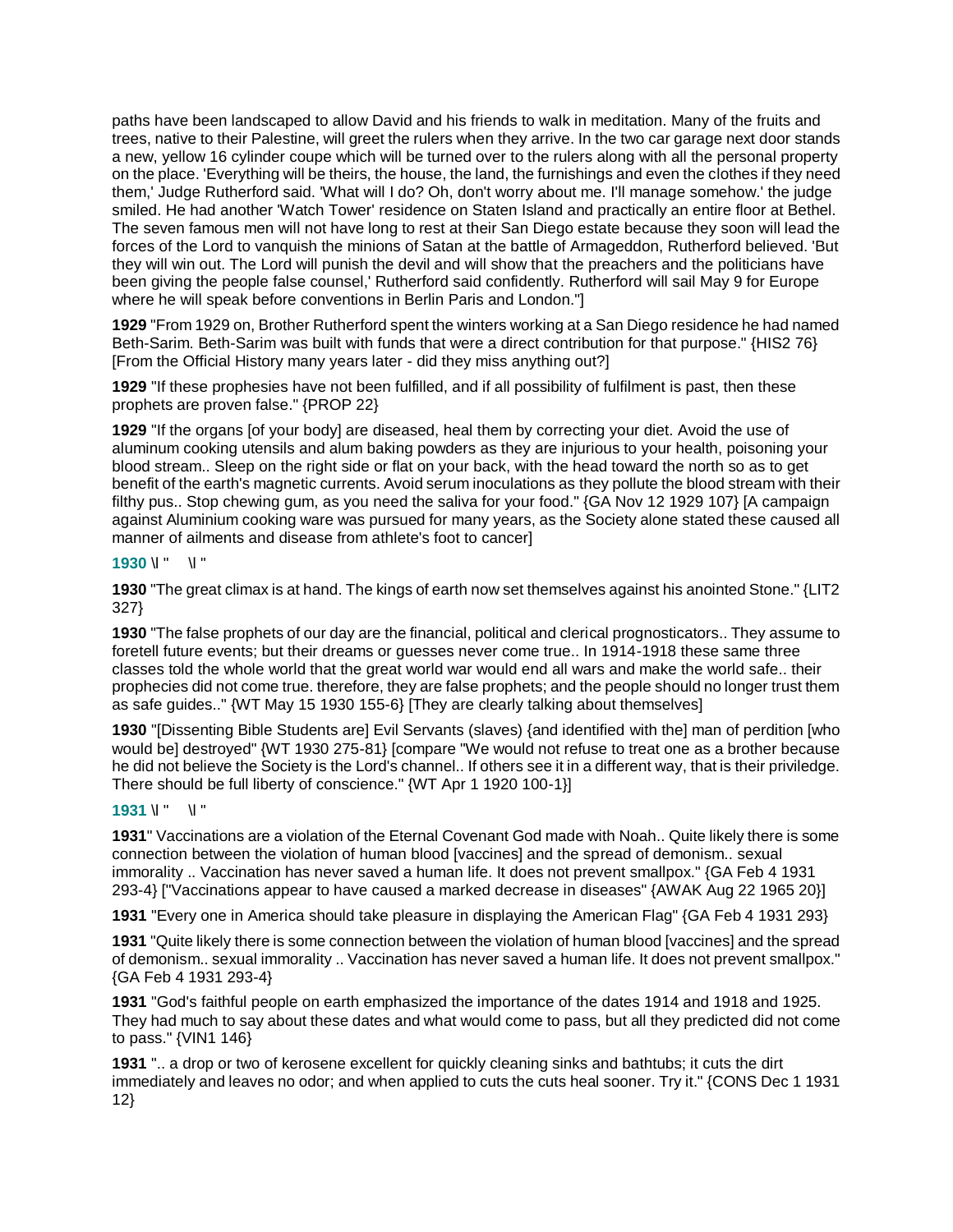**1931** "There was a measure of disappointment on the part of Jehovah's faithful ones on earth concerning the years 1914, 1918 and 1925, which disappointment lasted for a time. Later the faithful learned that these dates were definitely fixed in the Scriptures; and they also learned to quit fixing dates for the future and predicting what would come to pass on a certain date, but to rely (and they do rely) upon the Word of God as to the events that must come to pass." {VIN1 338-9}

**1931** [New name of "Jehovah's Witnesses" adopted, to "distinguish" themselves from "dissenters" and "Christians"] {WT 1931 278-9} [How then could any reference to "Christ" have been dropped when the declaration had been made that "We always refuse to be called by any other name than that of our Head [Christ]. Christians continually claiming that there can be no division among those continually led by his Spirit and example as made known through his Word." {WR Mar 1883 458} ?]

**1931** "Appendicitis: Take one ounce each of elder blossom, peppermint and yarrow and simmer in three pints of water .. take a wineglassful every fifteen minutes.. Do not be afraid of the perspiration caused, or if you vomit. You will be better off with an empty stomach." {GA Dec 19 1934 187} [Also see 1912!]

**1931** "We do well to bear in mind that among the drugs, serums, vaccines, surgical operations, etc., of the medical profession, there is nothing of value save an occasional surgical proceedure. Their so-called 'science' grew out of Egyptian black magic and has not lost its demonological character.. we shall be in a sad plight when we place the welfare of the race in their hands." {GA Aug 5 1931 727} [Pyramids may have had the same source?]

**1931** "God's kingdom has begun to operate. His day of vengeance is here and Armageddon is at hand and certain to fall upon Christendom and that within an early date. God's judgment is upon Christendom and must shortly be executed." {VIN1 147}

## **1932** \l " \l "

**1931-2** "Establishment of the Kingdom in Power" [based on Ezek 40:1, which dates a prophetic message to "the fourteenth year after the city was conquered", and 14 + 1918 = 1932] {TFIM 569} [TFIM later editions were amended to point to 1931, as to get the "fourteenth year" one must add 13]

**1932** "To the whole series of messages of truth which he gave and which he continues to give ever since the lighting have been flashing from the temple and upon the record of his word. The expression 'the word', therefore includes every revelation of truth down to and including the book 'Vindication' and whatsoever shall be revealed and published, by the Lord's grace, as long as the remnant is on earth." {WT Apr 1 1932 101} [Flashing on... off... on... off... - keeping on changing its mind. Also, this places the book 'Vindication' on the same level as it does the Bible]

**1932** "They had preached that in an early time God would overthrow "Christendom" [in 1925] and then when that date did not materialize the date was moved up to 1932. Again, 1932 came and 'Christendom' was not destroyed, and now it was discovered that "Christendom" would be spared for a while longer for the sake of the Jonadab class, and this made the proud "elective elder" crowd very mad." {WT Feb 15 1938 54}

**1932** "These angels are invisible to human eyes and are there to carry out the orders of the Lord. No doubt they first hear the instruction which the Lord issues to his remnant and then these invisible messengers pass such instruction on to the remnant. The facts show that the angels of the Lord with him at his temple have been thus rendering service [see RICH 316 - by transmitting God's messages to the Society] unto the remnant since 1919." {VIN3 250}

**1932** "Osteopathic Treatment of Insanity [and of numerous other ailments]" {GA Oct 26 1932 53-4, AWAK May 8 1949 13-5, AWAK Dec 8 1961 20-3} [Osteopathy taught that all disease is caused by vertebrae of the spine pinching nerves, and at the time the Society strongly recommended them supported a "no drugs, no serums, no surgery" stance]

**1932** [Abolition of locally-elected, popularist Elders, as their office is "unscriptural".. centrally appointed officers to replace them. Per new view of Rev 7:13-17, "elders" are the "144,000"] {WT Sep 1 1932 259-62} [compare WR 1895 1891 which had set up the now-abolished system. However, the 1932 reversal was re-reversed in WT 1971 695-701, where the pre-1932 system of Elders and Deacons would be restored. Instead of being elected they would be recommended locally (by whom?) and then chosen centrally. Also, a body of elders would preside in each congregation]

**1932** "If you spend 15 minutes reading each of Rutherford's books you would get more pleasure than you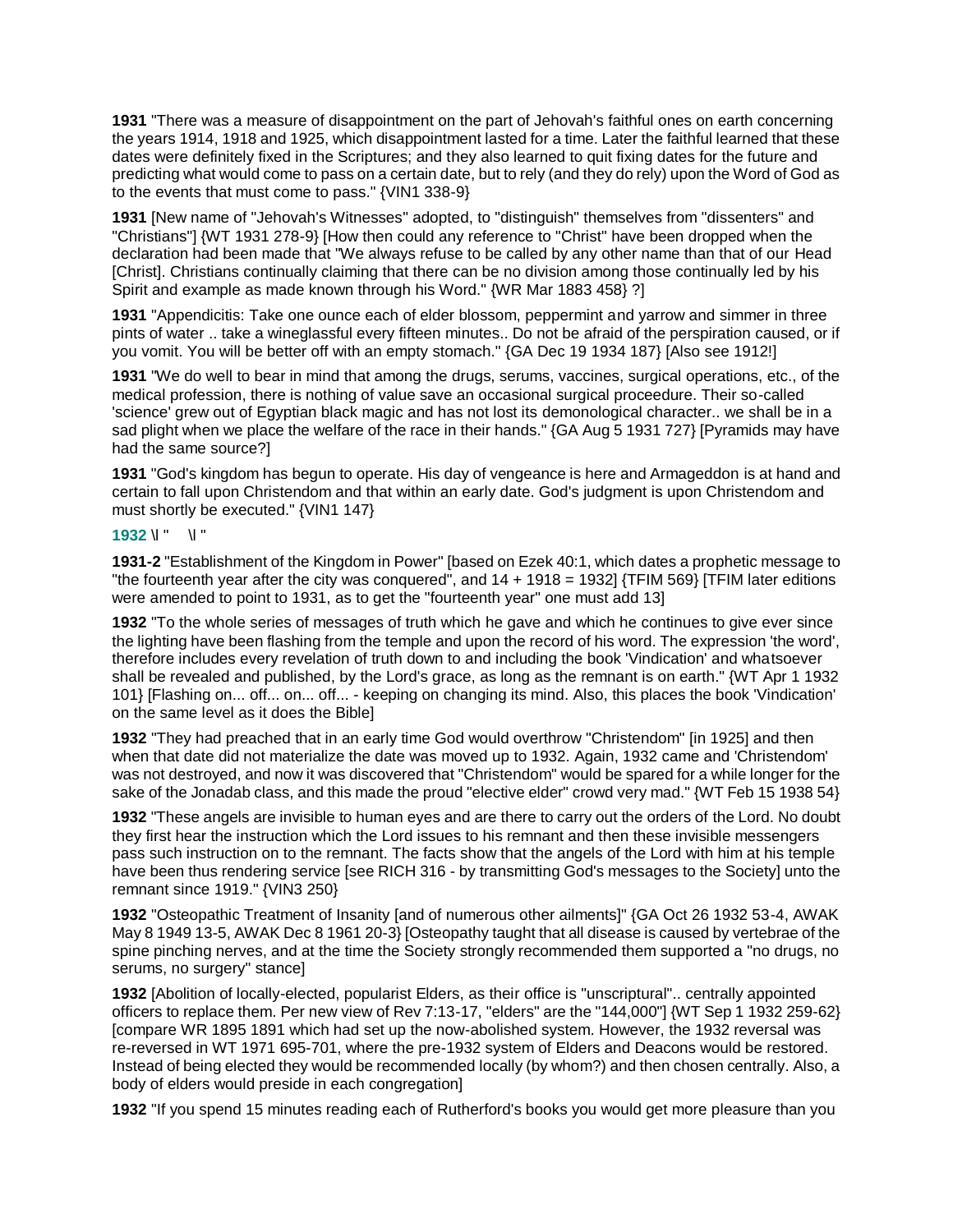would reading the Bible for a whole year" {VIN3 383}

**1932** "Jews [are] no longer important to God.. Jehovah's Witnesses [are, per a new symbolic meaning given to Romans 11, the only] Israel of God.. during the World War the Jews received recognition of the heathen nations. In 1917 the Balfour Declaration, sponsored by the heathen governments of Satan's organization, came forth, recognized the Jews, and bestowed upon them great favors.. The Jews have received more attention at their hands than they really deserved." {VIN2 257-8} [Directly contradicting the assertion that Jews would be restored to Palestine and of the conversion of 144,000 literal Jews, stated in {WT Jun 1880 108}. And the attacks on Jews by the Society grew stronger during their dealings with Hitler and the Nazis..].

## **1933** \l " \l "

**1933** "The earlier in the forenoon you take the sun bath, the greater will be the beneficial effect, because you get more of the ultra-violet rays, which are healing." {GA Sep 13 1933 777} [And in excess, cause skin cancer]

**1933** "Some claiming to be fully devoted to Jehovah find it difficult to learn to be obedient to organization instructions. This is strong proof that such are not in the temple. .. If you find it difficult to be in harmony with the organization instructions, that is sufficient reason for a careful self-examination to see what is your standing before the Lord.. angels are delegated by the Lord to convey his instructions to the members of his organization on earth. Just how this is done is not necessary for us to understand." {WT Dec 1 1933 364}

**1933** "To feed or teach his people the Lord has used the Watch Tower publications.. No man is given any credit for the wonderful truths which the Lord has revealed to his people through the Watch Tower publications." {WT Dec 1 1933 263}

**1933** "This is proof that the interpretation of prophecy does not proceed from man, but that the Lord Jesus.. sends the necessary information to his people by and through his holy angels" {PREP 28}

**1933** "Certain duties and kingdom interests have been committed by the Lord to his angels, which include the transmission of information to God's anointed people on the earth for their aid and comfort. Even though we cannot understand how the angels transmit this information, we know that they do it; and the Scriptures and the facts show that it is done." {\*PREP 36-7}

**1933** "Enfeebled constitutions, inherited from fashionable mothers, cannot stand up under tobacco.." {GA Oct 25 1933 57}

## **1934** \l " \l "

**1934** "All who have taken their stand on the side of Jehovah must abide in his organization under Christ, if they would live. There is no exception to this rule.. The name 'Jehovah's witnesses' applies specifically to God's anointed ones who have been taken out of the world [i.e. are not part of this wicked system of things, etc.] and made witnesses for Jehovah, and these alone bear the new name.. The official organization of Jehovah on earth consists of his anointed remnant, and the Jonadabs who walk with the anointed are to be taught, but not to be leaders." {WT Aug 15 1934 249}

**1934** "Vindication of Jehovah's name [is] now more important than God's love to man through Christ." {JEHO 320}

**1934** "The Journal of the A.M.A. is the vilest sheet that passes the United States mail.. Nothing new and useful in therapeutics escapes its unqualified condemnation. Its attacks are generally ad hominem. Its editorial columns are largely devoted to character assassination.. Its editor [a Jew] is of the type of Jew that crucified Jesus Christ." {GA Sep 26 1934 807}

**1934** "[Nazi Germany] .. It has been the commercial Jews of the British-American empire that have built up and carried on Big Business as a means of exploiting and oppressing the peoples of many nations.. Instead of being against the principles advocated by the government of Germany, we stand squarely for such principles, and point out that Jehovah God through Christ Jesus will bring about the full realization of these principles .. [The] Bible Students are fighting for the SAME high, ethical goals and ideals that the national German Reich proclaimed regarding the relationship of man to God .. there are no opposing views .. but that, to the contrary, respecting the purely religious and apolitical goals .. these are in complete harmony with .. the National Government of the German Reich.. A careful examination of our books and literature will disclose the fact that the very high ideals held and promulgated by the present national government are set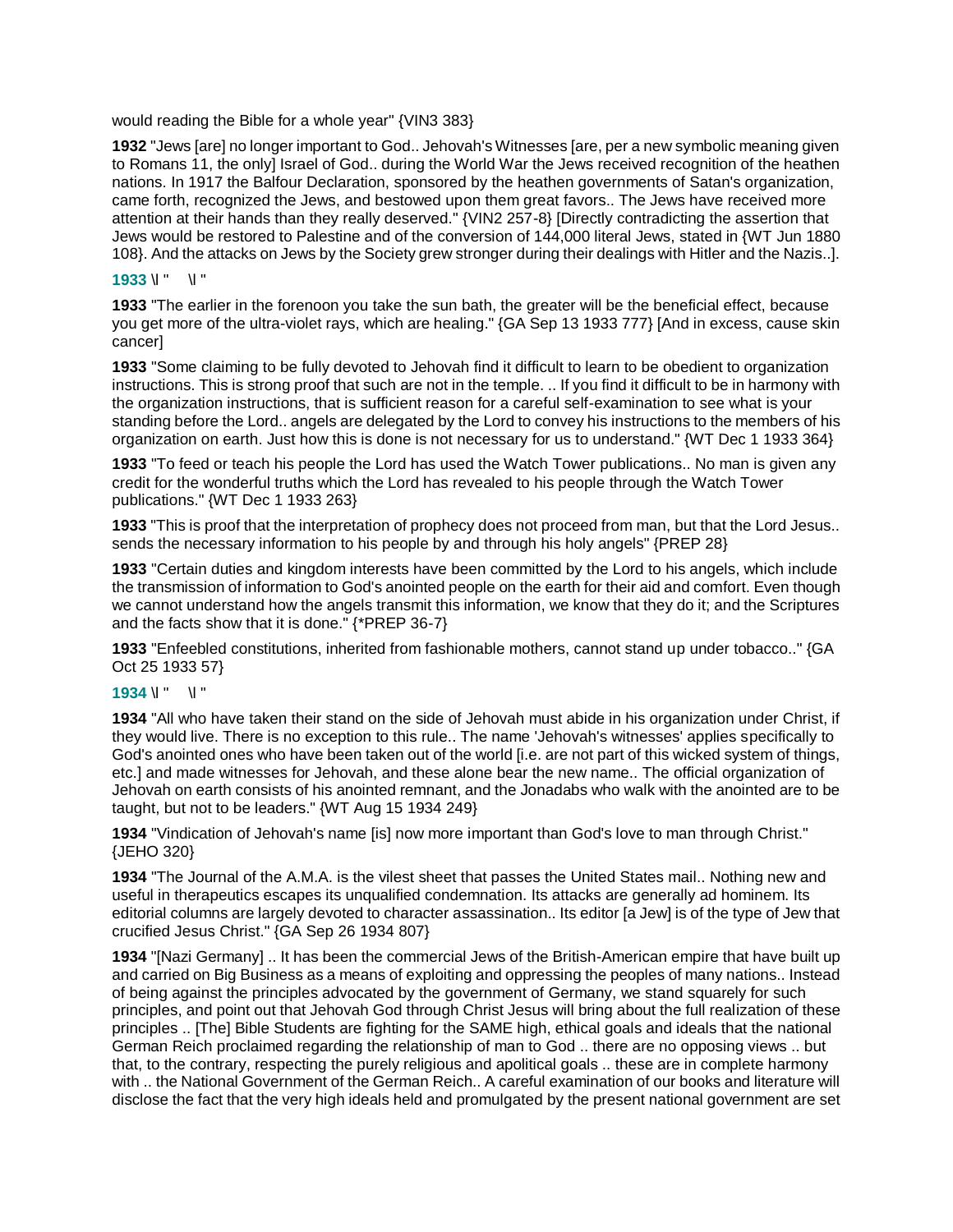forth in and endorsed and strongly emphasized in our publications and show that Jehovah God will see to it that these high ideals in due time will be attained by all persons who love righteousness." {YEAR 1934 134-7 'Declaration of Facts'} [the ideals and goals held by the 1934 national government of Germany, Hitler and the Nazis, were some 30 years later described in GKTY 8-9 as "Shortly after the United States was plunged into World War II, information on this Nazi plan was gleaned from seized Nazi documents.. This plan aimed at a Nazi world order that Hitler, if successful in World War II, would mercilessly enforce upon the world and mankind.. [He] evidently had in mind the Germanic Holy Roman Empire.. At any rate, there was no re-establishment.. as many people of Hitler's religion had hoped."]

# **1935** \l " \l "

**1935** "Saluting of flags .. singing national anthems .. banned" {HIS1 143-4} [Removing all competing loyalties for Witnesses, though this did not stop hymns being sung at German Assembly Halls to the tune of 'Deutschland Uber Alles'. Also, the word "flag" was edited out of the Society's Bible as far as possible. What a change from {WT Jan 6 1918 174}!]

**1935** "Is The Watchtower a means or channel employed by God to transmit information to his people?.. No man can properly interpret prophecy, and the Lord sends his angels to transmit correct information to his people" {WT Feb 15 1935 52}

**1935** "How many people know, I wonder, of the curative properties of olive oil. The word 'cure' is a strong term.. I personally know of more than one being relieved of liver trouble, and even cured of gall stones, by the use of olive oil.. A friend who for years has suffered pain in the region of the appendix was entirely relieved by the oil treatments." {GA Jul 5 1935 632}

**1935** [Close of "high calling" of the 144,000 .. from 1935 WTBTS have taught that only about 8,000 of the 144,000 are still alive in the 1990s, that the "Great Company/Crowd" in Rev 7 are not considered anointed Christians, are not "born again" do not partake in communion, do not have Christ as mediator, and can at most expect eternal life on Earth] {WT Jun 15 1992 23, HIS2 166}

**1935** "[The time period from 1914 until Armageddon is the] 'great tribulation.'" {WT Aug 15 1935 246-51}

**1935** "Aspirin - The Menace of Heart Disease [aspirin causes heart disease and other maladies]" {GA Feb 27 1935 343-4, GA Sep 23 1936 822, CONS Oct 5 1938 7}

**1935** ".. the scriptural evidence and the physical facts strongly indicate that such witness work is now almost done; and when it is done the universal war will begin. Universal war is absolutely certain to come and that soon, and no power can stop it.. during the few remaining months until the breaking of that universal cataclysm the powers that rule the nations of the earth will continue to make treaties and tell the people that by such means they will keep that world peace and bring about prosperity." {UNWN 3/26-7}

# **1936** \l " \l "

**1936** [All adults and older children who fail to accept the message of the Jehovah's Witnesses after 1918, and all babies and small children who might die at Armageddon because of their parents' rejection, will have no hope of resurrection] {CONS May 6 1936 508, WT 1938 133/313-4/326-7/376, WT 1939 170}

**1936** "[a lie is] 'a false statement by one to another one who is entitled to hear and to know the truth, and which false statement tends to work injury to the other'" {Riches 177}

**1936** "Jehovah has made the necessary arrangements within his organization to instruct his people, and all recognize that for some years The Watchtower has been the means of communicating information to God's people. That does not mean that those who prepare the manuscript for The Watchtower are inspired, but rather it means that the Lord through his angels sees to it that the information is given to his people in due time, and he brings to pass the events in fulfillment of his prophecy and then invites those devoted to him to see the same." {\*RICH 316}

**1936** "The Lord has graciously provided for the publication of his message in the form of books, that the people many be informed of the truth .. those books do not contain the opinion of any man." {RICH 384-5} [And who Sells these books? The WTBTS - till the tax man made it advantageous for them to ask for donations instead!]

**1936** "Do not use X-Rays .. they are destructive and sure to harm the grandchildren of those exposed to them." GA Sep 23 1936 828}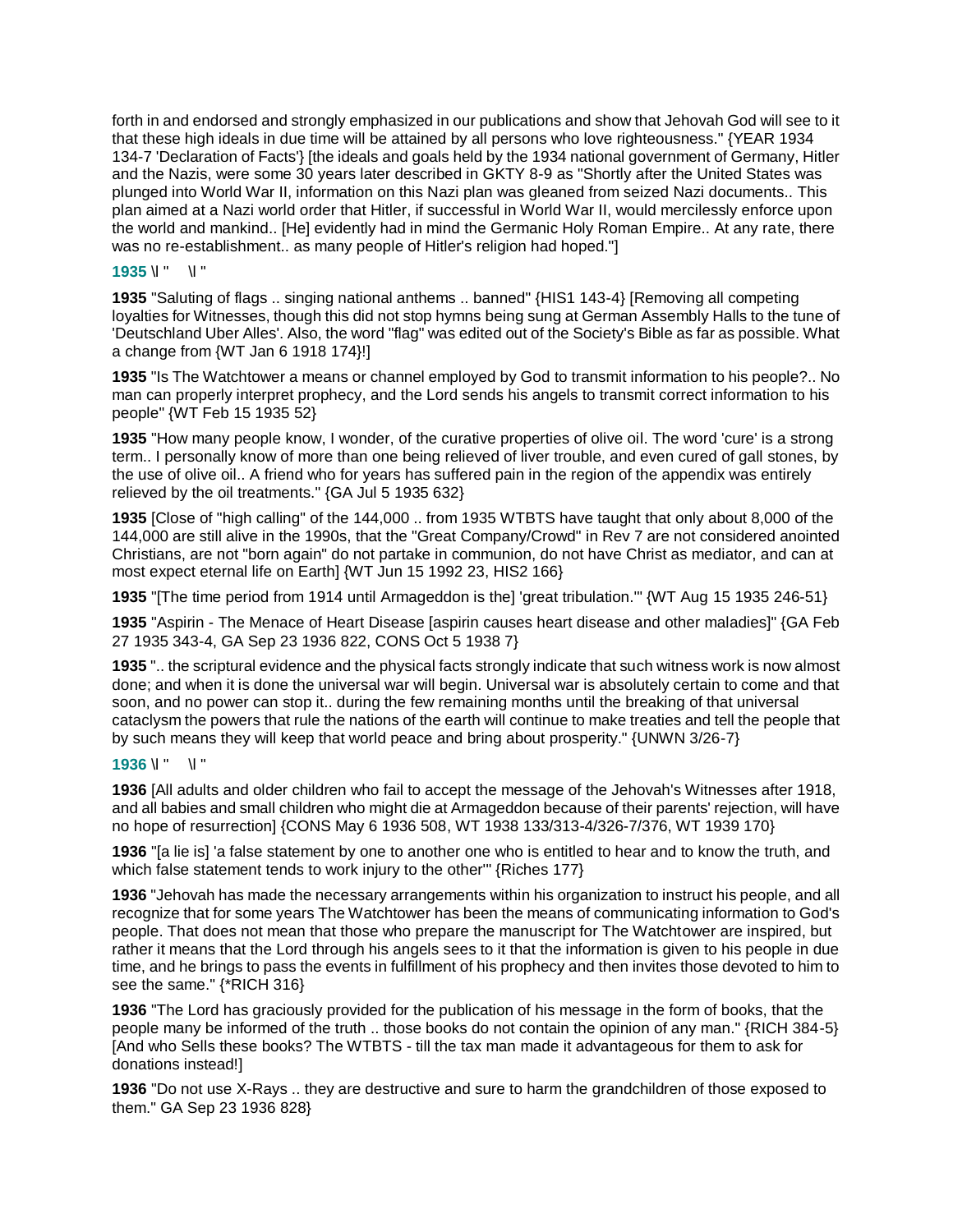#### **1937** \l " \l "

**1937** "Before one can enter this great multitude class he must .. connect himself with God's organization .." {ARMA 57}

**1937** The Watchtower is issued twice each month and brings to its readers the current report which the Lord, in the exercise of his loving-kindness, manifests in the unfolding of his prophecies to those who are devoted to him.. the Watchtower being the means the Lord is pleased to use to transmit his message of truth to the people, it is a real comfort to the remnant and the other sheep of the Lord to have this given to them regularly twice each month." {YEAR 1937 82

**1937** "At Los Angeles a youth of 20 years was caught in the act of choking a woman of 75. Arrested, and suspected of three murders, he claims the urge to kill came as a result of serum inoculations.." {CONS Dec 1 1937 12}

**1938** \l " \l "

**1938** ".. mark the words of Jesus, which definitely seem to discourage the bearing of children immediately before or during Armageddon .. It would therefore appear that there is no reasonable or scriptural injunction to bring children into the world immediately before Armageddon, where we now are." {WT Nov 1 1938 324}

**1938** "They must find protection in God's organization, which shows that they must be immersed, baptized or hidden in that organization." {FATF 41}

**1938** "Would it be scripturally proper for them to marry and begin to rear children? No, is the answer, which is supported by the scriptures .. I will be far better to be unhampered and without burdens, that they may do the Lord's will now, as the Lord commands, and also be without hindrance during Armageddon.. Those .. who now contemplate marriage, it would seem, would do better if they wait a few years, until the fiery storm of Armageddon is gone." {FATF 46-50}

**1938** "The resolutions adopted by conventions of God's anointed people, booklets, magazines, and books published by them, contain the message of God's truth and are from the Almighty God, Jehovah, and provided by him through Christ Jesus and his underofficers .. It is his truth and not man's .." {WT May 1 1938 143} [so, The Watchtower is the Word of God?]

#### **1939** \l " \l "

**1939** "It should be expected that the Lord would have a means of communicating to his people on the earth, and he has clearly shown that the magazine called The Watchtower is used for that purpose." {YEAR 1939 85}

**1939** "The abundance of Scriptural evidence, together with the physical facts that have come to pass showing the fulfillment of prophecy, conclusively proves that the time for the battle of the great day of God Almighty is very near and that in that battle all of God's enemies shall be destroyed and the earth cleared of wickedness." {SALV 310}

**1939** "[Vaccination is a] cruel hoax [by] Satan" {CINS May 31 1939 3} [Food poisoning being stated to be caused by aluminum cookware]

**1939** "Likewise today, all the nations and peoples of earth are face to face with the greatest emergency. They are being warned as God commands, that the disaster of Armageddon is just ahead." {SALV 361}

#### **1940** \l " \l "

**1940** "The year 1940 is certain to be the most important year yet because Armageddon is very near. It behooves all who love righteousness to put forth every effort to advertise The Theocracy while the privileges are still open." {INF Apr 1940 1}

**1940** "The Kingdom is here, the King is enthroned. Armageddon is just ahead. The glorious reign of Christ that shall bring blessings to the world will immediately follow. Therefore the great climax has been reached. Tribulation has fallen upon those who stand by the Lord." {MESS Sep 1 1940 6}

**1940** "The prophecies of Almighty God, the fulfillment of which now clearly appears from the physical facts, show that the end of religion has come and with its end the complete downfall of Satan's entire organization." {RELI 336}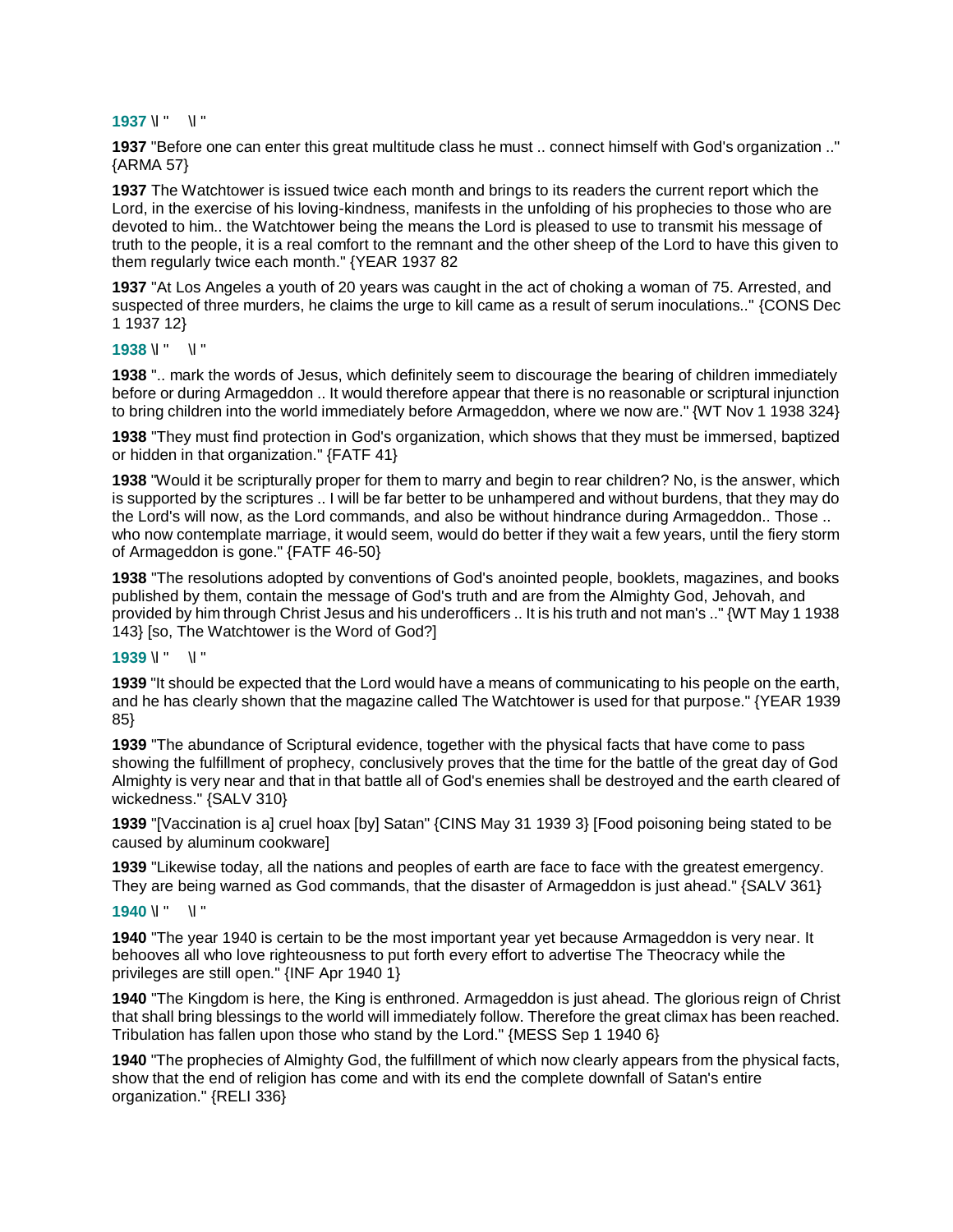**1940** "The witness work for The Theocracy appears to be about done in most of the countries of 'Christendom'.. Now the totalitarian rule has suppressed the Theocratic message, and it should be expected that when they quit fighting amongst themselves all the totalitarian rulers will turn their attention to the complete suppression of everything pertaining to the Theocratic Government. What, then, does it mean that the Theocratic Government is now suppressed in many nations? It means that the hour is rapidly approaching when the 'sign' of Armageddon will be clearly revealed and all who are on the side of Jehovah will see and appreciate it .. [we are] anxiously and watchfully waiting for the appearance of the sign for the battle (Armageddon) to begin." {WT Sep 1 1940 265}

**1940** "Always have in mind that there is but one place of safety, and that is in or under .. the head of Jehovah's capital organization, which organization furnishes protection to those who flee to the Lord at this time." {WT Feb 15 1940 51}

**1940** "We resolve that we shall obey all instruction received from the Watch Tower, knowing that such proceed from the higher powers, Jehovah God and Christ Jesus. We resolve to be completely obedient to the Society as the visible part of the Great Theocracy." {WT Feb 1 1940 47}

**1940** "Religion is the worship and service of the Devil and his associate demons .. Religion is the chief means that puts fear into the minds of the people and leads them into the Devil's snare .. Truly then, as stated, 'religion is a snare and a racket,' employed to collect money from them under false representations." {WT Jan 15 1940 29} [And taking money in exchange for 'Millions Now Living Shall Never Die' is?]

**1940** "LAWYER: Who subsequently became the Editor of the magazine, the main editor of the 'Watch Tower' magazine? F.FRANZ: In 1931, October 15th, as I recall, the 'Watch Tower' discontinued publishing the names of any editorial committee on the second page. THE COURT: He asked you who became the editor. F.FRANZ: And it said.. THE COURT: Who became the editor? LAWYER: Who became the editor when this was discontinued? F.FRANZ: Jehovah God." {NEW YORK KING'S COUNTY CLERKS'S COURT RECORD 1940 vol II 795} [The testimony in the 1943 lawsuit is similar. F.Franz later became the President of the Watchtower Bible and Tract Society. So Jehovah God is the editor of the Watchtower since 1931, since which date the magazine cannot contain errors]

## **1941** \l " \l "

**1941** "Armageddon is surely near, and during that time the Lord will clean off the earth everything that offends and is disagreeable.. From now on we shall have our heart devotion fixed on The Theocracy, knowing that soon we shall journey forever together in the earth. Our hope is that within a few years our marriage may be consummated and, by the Lord's grace, we shall have sweet children that will be an honor to the Lord. We can well defer our marriage until lasting peace comes to the earth." {\*CHIL 366}

**1941** "John, dear, don't you think we should have The Watchtower and study it regularly, that we might be informed of the unfolding of Jehovah's prophecies?" {\*CHIL 214}

**1941** "Should men and women, both of whom are Jonadabs or 'other sheep' of the Lord, now marry before Armageddon and bring forth children? They may chose to do so, but the admonition or advice of the scriptures appears to be against it.. The prophetic picture seems to set forth the correct rule, to wit: The three sons of Noah and their wives were in the ark and were saved from the flood. They did not have any children, however, until after the flood. They began to have children two years after the flood. (Genesis 11:10,11) No children were taken into the ark and none were born in the ark, and hence none were brought out of the ark. Only eight persons went in and eight came out of the ark. (1 Peter 3:20; Genesis 8:18) That would appear to indicate that it would be proper that those who will form the 'great multitude' should wait until after Armageddon to bring children into the world." {CHIL 312-3} [Does it also mean that the non-Jonadabs among Witnesses can multiply freely?]

**1941** "I shall shun politics, religion and commerce, and I shall avoid cities and the enticements thereof." {CHIL 367}

**1941** "Receiving the gift, [Rutherford's book, Children] the marching children clasped it to them, not a toy or plaything for idle pleasure, but the Lord's provided instrument for most effective work in the remaining months before Armageddon." {WT Sep 15 1941 288}

## **1942** \l " \l "

**1942** "Now, with Armageddon immediately before us, it is a matter of life or destruction. Those who would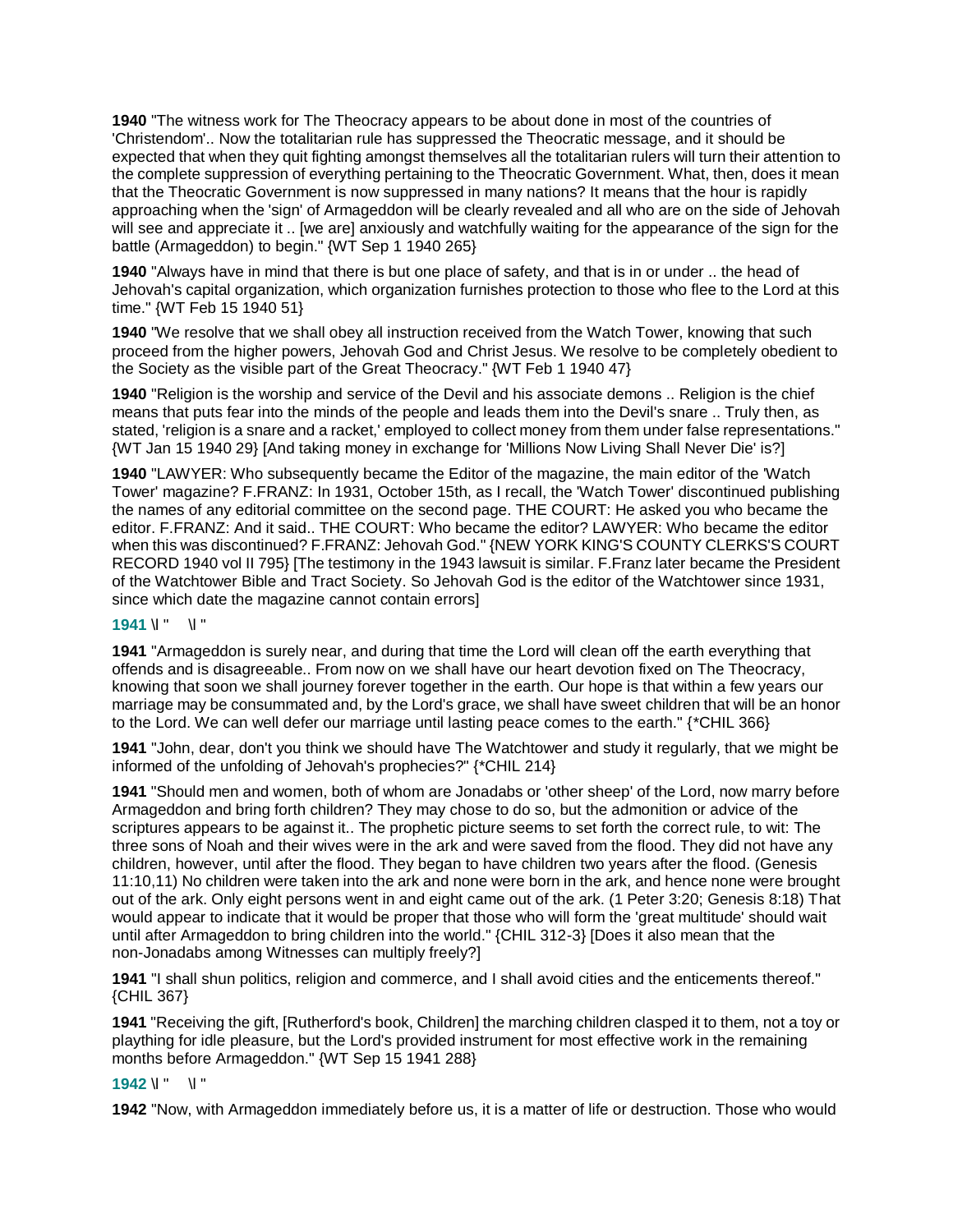be of the Lords other sheep that shall compose the great multitude of Armageddon survivors and live joyfully on earth forever must find the answer to a very personal question, and very important." {WT Apr 1 1942 139}

**1942** "The record as herewith published would, on the face of it, show that the Theocratic witness work on earth is about done." {YEAR 1942 29}

**1942** "The New World Is At The Doors .. The time is short. Those who do not inform themselves and who do not now choose the new world which Higher Powers shall establish will never live to enter into blessings and glories." {TNWD 10} [All Society literature now published anonymously, after embarrassing disclosures in Court over the credentials, capabilities, competence and identity of some editors/authors]

**1942** "The Watchtower does not consist of men's opinions" {WT Jan 1 1942 5}

**1942** "The Lord Jesus has now come to the temple for judgment, and the remnant of the members of 'his body' yet on earth he has gathered into the temple condition of perfect unity with himself (Malachi 3:1-3), and hence those faithful men of old may be expected back from the dead any day now. The Scriptures give good reason to believe that it shall be shortly before Armageddon breaks. In this expectation the house at San Diego, California, which house has been much publicized with malicious intent by the religious enemy, was built, in 1930, and named 'Beth Sarim,' meaning 'House of Princes.' It is now held in trust for the occupancy of those princes on their return. The most recent facts show that the religionists of this doomed world are gnashing their teeth because of the testimony which that 'House of Princes' hears to the new world. To those religionists and their allies the return of those faithful men of old to rule with judgment over the people shall not bring any pleasure. But to the people whom the angels sang about, 'men of good will,' it shall be an occasion for unbounded jubilation, and they shall rally to the side of those princely representatives of the kingdom of heaven." {TNWD 104-5}

**1942** "Before the Lord's Messenger came to the temple and began interpreting God's will and teaching, the Job class had been darkening counsel by words without knowledge, it not then being due time for the disclosure of such knowledge. Some of the consecrated ones thought they must be taken home to heaven at a time certain in order to help God run the universe." {TNWD 2,000,000 ed 308}

**1942**"Christ Jesus has caused the understanding of the prophetic dramas and pictures to be clear and set forth in the Watchtower publications." {WT Dec 15 1942 376}

**1942** "The faithful acts of the men who were known as fathers in Israel are recounted in the eleventh chapter of Hebrews. Genesis 12:1-3; 28:13, 14; Acts 7:2-5 .. These men will be the visible representatives of the Theocracy, which is the government created and built up by the almighty God as his capital organization and which shall rule the world. Further proof that these princes will shortly take office upon earth as perfect men is found in the prophecy of Daniel. But go thou thy way till the end be; for thou shalt rest and stand in thy lot at the end of the days. (Daniel 12:13) Daniel's lot is that of these princes. Proof is now submitted that we are now living at the end of the days, and we may expect to see Daniel and the other mentioned princes any day now!" {CONS Apr 27 1942 13}

## **1943** \l " \l "

**1943** "LAWYER: At any rate, Jehovah God is now the editor of the paper, is that right? F.FRANZ: He is today the editor of the paper. LAWYER: How long has he been editor of the paper? F.FRANZ: Since its inception he has been guiding it. LAWYER: Even before 1931? F.FRANZ: Yes, sir. .. LAWYER: But you don't make any mention in the fore part of your Watch Tower that 'We are not infallible and subject to correction and may make mistakes'? N.H.KNORR: We have never claimed infallibility. LAWYER: But you don't make any such statement, that you are subject to correction, in your Watch Tower papers do you? N.H.KNORR: Not that I recall. LAWYER: In fact, it is set forth directly as God's Word, isn't it? N.H.KNORR: Yes, as His Word. LAWYER: Without any qualification whatsoever? N.H.KNORR: That is right." {Action for Libel: Olin R. Moyle v. F.W.Franz, et al, May 10 - May 27 1943, New York Supreme Court, Appellate Division, sections 2596-7, 4420-1} [The testimony in the 1940 lawsuit is similar. N.H.Knorr was, and F.Franz later became, the President of the Watchtower Bible and Tract Society. So Jehovah God is the editor of the Watchtower since 1931, since which date the magazine cannot contain errors]

**1943** "Man on earth can no more get rid of these demonic 'heavens' (the organization of wicked spirits) than man can by airplane or rockets or other means get up above the air envelope which is about our earthly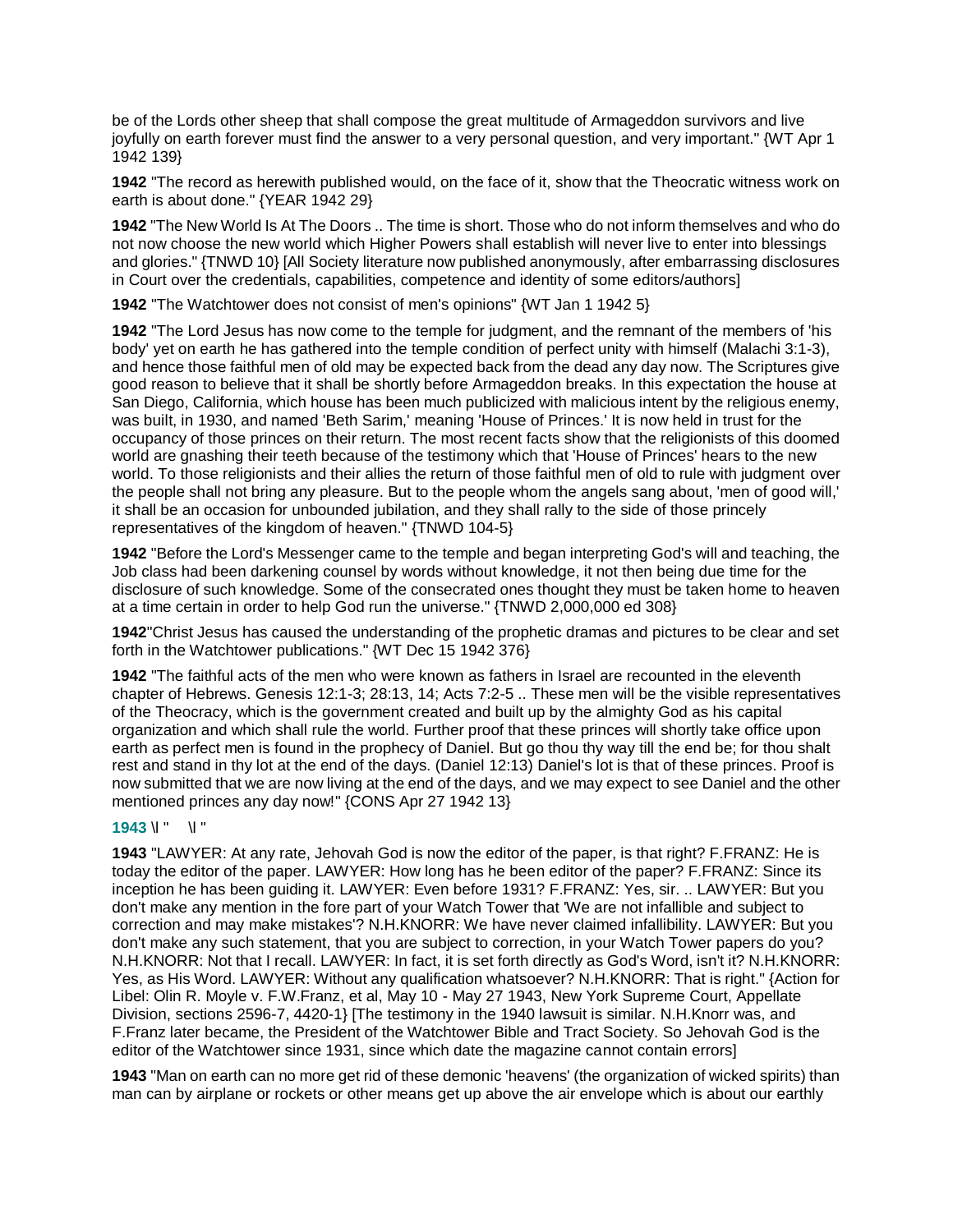globe and in which man breathes." {TMYF 285}

**1943** "The final war will come as a most sudden and complete surprise .. Nevertheless, the appearing of the 'desolating abomination in the holy place' is an unerring proof that the unknown day and hour of the beginning of the final war is dangerously near." {TMYF 341}

**1943** "This is not giving any credit to the magazine's [The Watchtower's] publishers, but is due to the great Author of the Bible with its truths and prophecies, and who now interprets its prophecies. He it is that makes possible the material that is published in the columns of this magazine .." {WT Apr 15 1943 127}

**1943** "Christ Jesus, the court's official mouthpiece of interpretation, reserves to himself that office as Head of Jehovah's 'faithful and wise servant' class. He merely uses the 'servant' class to publish the interpretation after the Supreme Court by Christ Jesus reveals it. How does the Lord God make known the interpretation? By causing the facts to come to pass visibly which are in fulfillment of the prophecy .." {WT Jul 1 1943 203}

#### **1944** \l " \l "

**1944** "[The establishment of the United Nations was] one of the most positive evidences that 'the kingdom of heaven is at hand' and that the end of the world arrangement is now near. Jesus foretold the setting up of that anti-Christ organization." {KIAH 342} [strange then is "We cannot but admire the high principles embodied in the proposed League of Nations, formulated undoubtedly by those who have no knowledge of the great plan of God. This fact makes all the more wonderful the ideals which they express.. the league shall not be established merely for the purpose of promoting peace by threat or coercion; but that its purpose, when put into operation, will be to make of all nations of earth one great family, working together for the common benefit in all the avenues of national life. Truly this is idealistic, and approximates in a small way that which God has foretold that he will bring about after this great time of trouble." {WT Feb 15 1919 51}]

#### **1945** \l " \l "

**1945** "'The Meek Shall Inherit the Earth' .. When the "day of vengeance of our God" will have passed and the "meek of the earth" will come forth from their place of hiding from Armageddon's storm, they will look for the place once occupied by the wicked bosses and oppressors of men. But it shall not be! There will be a free New World, free from unrighteous men and from the demons under Satan. The cleansed earth will be open for occupancy by the meek [all those big houses]; and they will appreciate the literal fulfillment of the divine promise: 'Wait on the LORD [Jehovah], and keep his way, and he shall exalt thee to inherit the land: when the wicked are cut off, thou shalt see it.' (Psalm 37: 10, 34) .. the meek will wait upon the King and his visible princes in the earth to locate them and assign them their portion in the land.. They will gladly accept the grant of land that the King graciously makes to them. When Jehovah God in ancient days settled the nation of Israel in the Promised Land of Palestine, he aided them by his miraculous power to dispossess the wrongful, wicked occupiers thereof, the religious demon worshiping heathen. He thrust out the Canaanites .. in their place he located the Israelites who kept covenant with him. The religious worshipers or false gods were not let possess the land, but those who worshiped the true and living God Jehovah were planted in the land." {MEEK 24-7} [do they "stake out" your house when they come witnessing?]

**1945** "Blood transfusions [are] pagan [and] God-dishonoring" {WT Jul 1 1945 198-201} [But WR 1909 4374 had stated "Then they briefly summed up, not as Law .. Abstain .. (2) and from blood;" - so the prohibition on blood in Acts 15 was not a law for Christians]

## **1946** \l " \l "

**1946** "the disaster of Armageddon, greater than that which befell Sodom and Gomorrah, is at the door." {LGBT 194}

## **1949**  $\sqrt{''}$   $\sqrt{''}$

**1949** "'Spare Parts for Your Body'.. Organ transplants [are] wonders of modern surgery" {CONS Dec 22 1949} [see 1967, when that which was recommended was reclassified as "cannibalism" and prohibited!

#### **1950** \l " \l "

**1950** "By keeping the people ignorant they led them into having Jesus killed on a torture stake at Calvary. Thirty-seven years later this willfully cultivated ignorance led to its fatal consequences, the destruction of the city of Jerusalem with an enormous loss of human lives, just as Jesus had predicted, and the breaking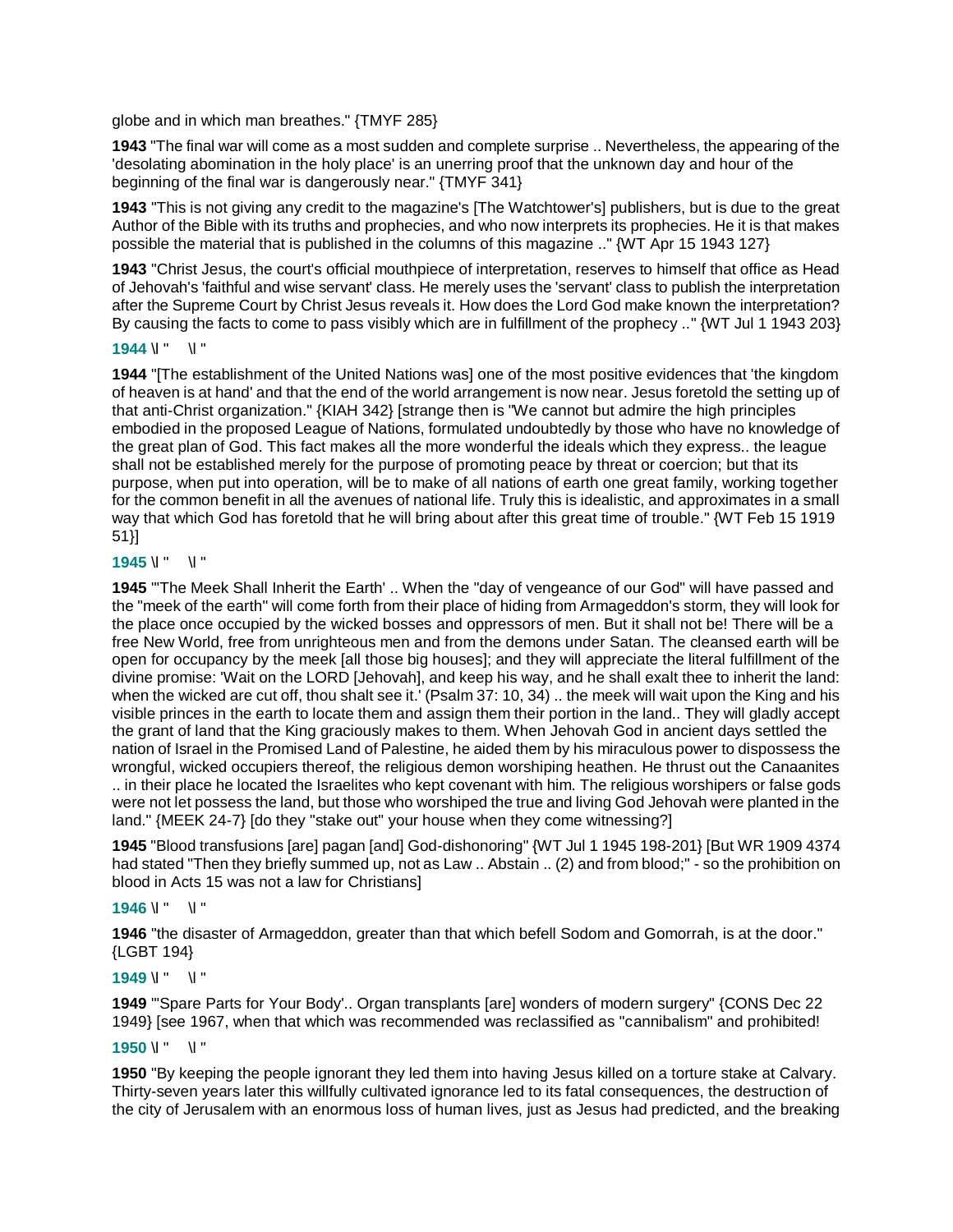up of the Jewish nation till this day. And now in this 'time of the end' the revived nation of Israel with capital at the modern city of Jerusalem chooses to go on in the steps of its forefathers .." {WT Sep 1 1950 277, WT Nov 1 1950 407} [The destruction of Jerusalem in 70 A.D. happened 37 years after Jesus' death, and 1914  $+ 37 = 1951$ 

**1950** "It is good to remember there is only one table of the Lord. Ample supply of excellent food is prepared and served there, and, if you know such to be the case, then why go nibbling at the table of those who are opposed to this wise steward of the Master's provisions? You might get spiritual poison, for their food has not been Theocratically tested. Why be concerned with the meager dishes of those outside of God's faithful household when there is so much to digest in the Lord's house? Those who are without are not cooperating with the Watch Tower Bible & Tract Society and therefore cannot help you, for they do not have the Lord's blessing, and you will be dishonoring God the Provider." {WT Aug 1 1950 231}

## **1951** \l " \l "

**1951** "The length of time is indicated by him when he said, 'Truly I say to you that this generation will by no means pass away until all these things occur.' (Matt. 24:34) The actual meaning of these words is, beyond question, that which takes a 'generation' in the ordinary sense, as at Mark 8:12 and Acts 13:36, or for those who are living at the given period." {WT Jul 1 1951 404}

**1951** "There are those who may think it strange that these 2500-year-old prophecies {Daniel 12:7-12] are now receiving fulfillment in a few short years. But we must realize that they must come to pass sometime, and why not now?" {WT Jul 15 1951 433-4}

**1951** "Counting from the end of the 'appointed times of the nations' in 1914, we are 37 years into the 'time of the end' of this world. (Luke 21:24, Dan. 12:4) During these crucial years Jehovah's witnesses have sought shelter and strength in him, and they can confess for themselves that he is a "well-proved help in trouble". If it were not for this, they would not be here today nor increasing in numbers. But we are entering the most serious and trialsome years of this "time of the end". The final conflict of Armageddon draws near." {WT Feb/Mar 3 1951 179}

**1951** "Whereas the 'appointed times of the nations' ended in 1914, it is now 37 years that we have been in the 'time of the end' of Satan's world." {WT Apr 1 1951 214} [and the destruction of Jerusalem in 70 A.D. happened 37 years after Jesus' death, as claimed in WT Sep 1 1950]

**1951** [vigorous promotion of Zone Therapy, including the placing of rubber bands on certain toes in certain positions, to alleviate pain, ailments and even diseases elsewhere in the body, was pursued over ten years] {AWAK Sep 22 1951 27-8}

**1951** "But if each of us were left to himself just because he has a copy of the Bible and were to direct his movements independently as he thought he understood the Word, what? It is likely, or possible, that there would be a great deal of confusion or working in competition among us. Hence, besides individually possessing God's Word, we need a theocratic organization. Yes, besides having God's spirit of illumination, a Christian needs Jehovah's theocratic organization in order to understand the Bible." {WT Jun 15 1951 375} [Competition might promote understanding - what is wrong with that?]

#### **1952** \l " \l "

**1952** "The Holy Spirit [is] God's impersonal active force" {WT Jun 1 1952 24} [And the name of that impersonal force would not happen to be WTBTS, now?]

**1952** "Know that all living at Armageddon will be baptized, either with fire for destruction with the wicked or with salvation for life with the theocratic organization." {WT Jun 1 1952 350}

**1952** "We should meekly go along with the Lord's theocratic organization and wait for further clarification, rather than balk at the first mention of a thought unpalatable to us and proceed to quibble and mouth our criticisms and opinions as though they were worth more than the slave's provision of spiritual food. Theocratic ones will appreciate the Lord's visible organization and not be so foolish as to pit against Jehovah's channel their own human reasoning and sentiment and personal feelings." {WT Feb 1 1952 80}

**1952** "In the case of where a father or mother or son or daughter is disfellowshiped, how should such person be treated by members of the family in their family relationship? .. We are not living today among theocratic nations where such members of our fleshly family relationship could be exterminated for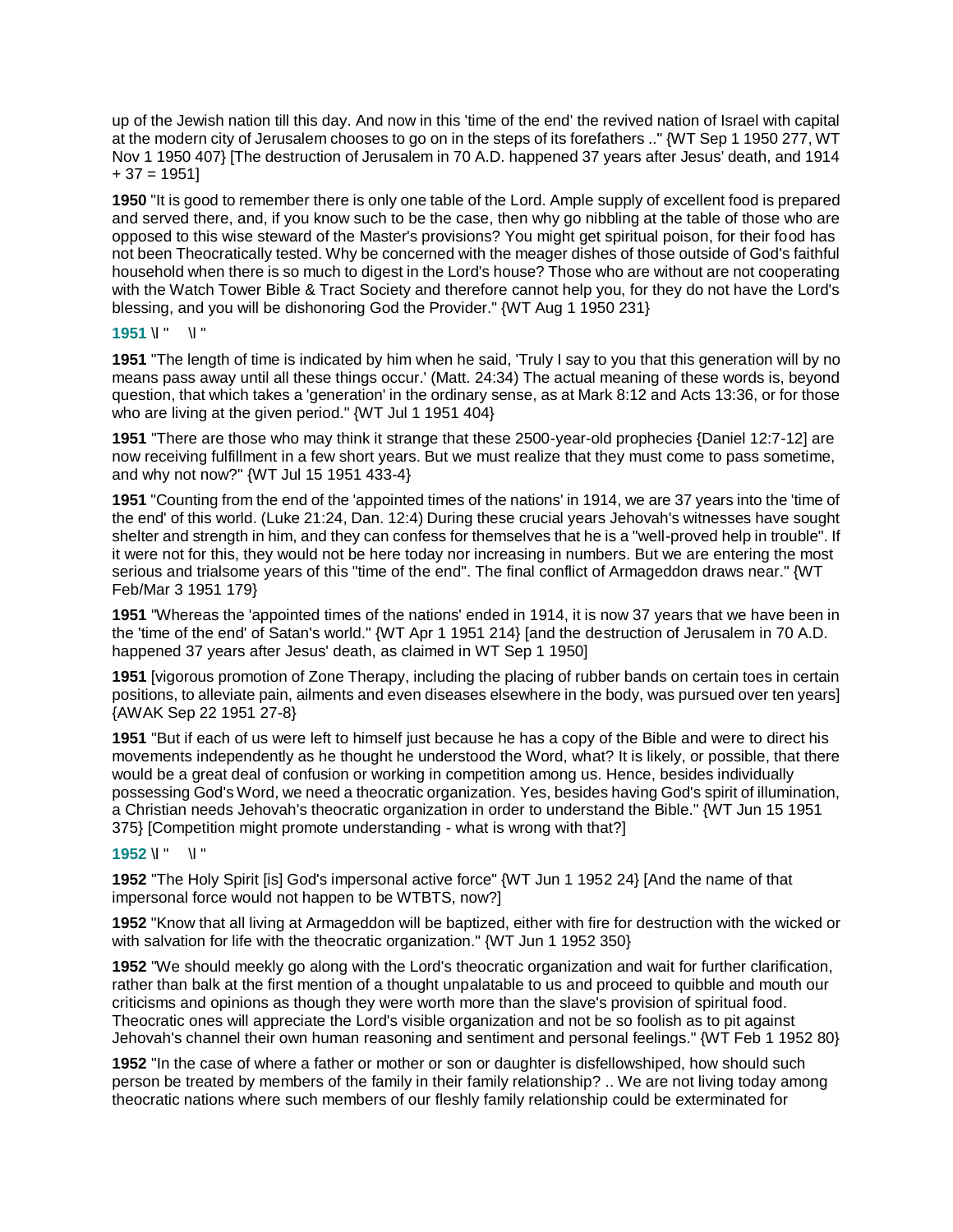apostasy from God and his theocratic organization, as was possible and was ordered in the nation of Israel in the wilderness of Sinai and in the land of Palestine. 'Thou shalt surely kill him; thy hand shall be first upon him to put him to death, and afterwards the hand of all the people. And thou shalt stone him to death with stones, because he hath sought to draw thee away from Jehovah thy God, .. And all Israel shall hear, and fear, and shall do no more any such wickedness as this is in the midst of thee.'-Deut. 13:6-11, AS. Being limited by the laws of the worldly nation in which we live .. we can take action against apostates only to a certain extent.. Of course, if the children are of age, then there can be a departing and breaking of family ties in a physical way, because the spiritual ties have already snapped.. The purpose of observing the disfellowship order is to .. safeguard your own salvation to life in the new world in vindication of God (2 Thess. 3:14, 15; Titus 2:8) .. do not defeat the purpose of the congregation's disfellowship order by eating spiritual or religious food with such one or receiving such one favorably in a religious way and bidding him farewell with a wish for his prosperity in his apostate course." {WT Nov 15 1952}

1952 "Really, our colored brothers have a great cause for rejoicing. Their race is meek and teachable, and from it comes a high percentage of the theocratic increase." {WT Feb 1 1952 95}

### **1953** \l " \l "

**1952-3** "We must show understanding, appreciating our relationship to the visible theocratic organization, remembering the fate of those like Korah, Achan and others, who forgot the theocratic order. Jehovah God deals with his people as a servant class. He does not feed each one individually nor does he appoint an individual over them. No individual student of God's Word reveals God's will or interprets His Word. God interprets and teaches through Christ the Chief Servant, who in turn uses the discreet 'slave' class as the visible channel, the visible theocratic organization. David approached God through the priestly organization represented by Abiathar, who had the ephod; and a servant today must likewise look to God's visible organization for spiritual food that is timely and for directions in Kingdom service." {YEAR 1953 Nov 9}

**1953** "After almost six thousand years of human sorrow, suffering and death, at last permanent relief is near at hand and will be realized within this generation." {NHNE 7}

**1953** "What does all this mean? Jesus' words, at the conclusion of telling his disciples of all these things, give us the answer. He says: 'Truly I say to you that this generation will by no means pass away until all these things occur.' (Matt. 24:34, NW) He meant what he said. The generation that began to see these things in 1914 will witness the final accumulated judgments of Jehovah God, though some individuals who are part of this generation may die before the end of this world's system of things takes place." {WT Feb 1 1953 124}

**1953** "These events began to occur on earth in the year 1914, and continue to assert themselves to the present day. Not just one or two of these momentous happenings have come upon this generation, but all of them. NO FALSE ALARM THIS!" {WT Nov 1 1953 648}

**1953** "It is all right for the faithful members of the family to ride with the disfellowshiped one in a car bound for the Kingdom Hall, but upon arrival the faithful ones should not sit with or associate with the disfellowshiped one at the hall, but rejoin him only when departing for home." {WT Apr 1 1953 223}

**1953** "No question about it, if we would gain life, we must study the Bible. But does that in itself mean we need The Watchtower? Cannot we individually go to the Bible and gain all the knowledge and understanding necessary? Can we? At Acts, chapter 8, we read of an official of Queen Candace, an Ethiopian eunuch, who went directly to his Bible, but when he was asked by the disciple Philip, 'Do you really know what you are reading aloud?' what was his answer? 'Really how could I ever do so, unless someone guided me?' He realized his need of help. And Philip, having been guided by others in the first place, was equipped to give this Ethiopian eunuch the guidance he needed." {WT Oct 15 1953 621} [Upon this little anecdote the Governing Body of WTBTS has built a Castle of Eunuchdom, treating all JWs as eunuchs requiring guidance]

**1953** "Vaccinations are no longer considered feeding on blood and no longer considered related to sex relations." {MSAT 48}

#### **1954** \l " \l "

**1954** "In view of its unbreakable connection with the Christian theocratic organization, the Bible is organization-minded and it cannot be fully understood without our having the theocratic organization in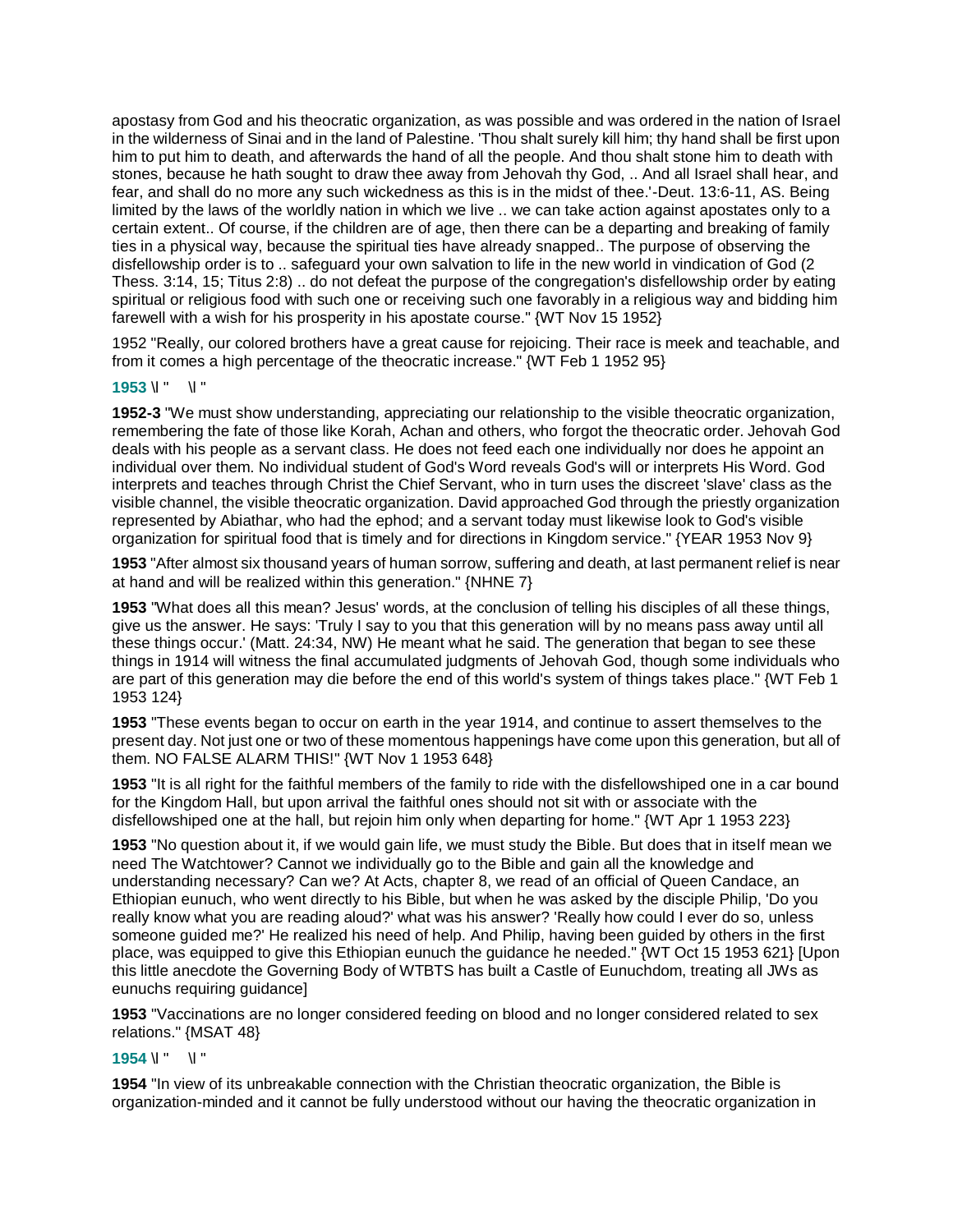mind.. All the sheep of God's flock must be organization-minded, like the Bible." {WT Sep 1 1954 529} [compare with "For the same reasons that Jesus did not organize congregations while present with his disciples in the Jewish harvest, we do not consider expedient or necessary organizations even simple and unsectarian as those established by the apostles." {WR Oct 1883 536}]

#### **1955** \l " \l "

**1955** "If we have love for Jehovah and for the organization of his people we shall not be suspicious, but shall, as the Bible says, 'believe all things,' all the things that The Watchtower brings out.." {QTBM 156}

**1955** "In the light of the fulfillment of Bible prophecy it is becoming clear that the war of Armageddon is nearing its breaking-out point." {YMSA 331}

**1955** "Jehovah's Witnesses are an organization of truth. We should want to speak the truth and be absolutely accurate in every detail at all times." {QTBM} [!!]

#### **1956** \l " \l "

**1956** "Who controls the organization, who directs it? Who is head? A Man? A group of men? A Clergy class? A pope? A hierarchy? Council? No, none of these. How is this possible? In any organization is it not necessary that there be a directing head or policy-making part that controls or guides the organization? Yes!.. Is the living God, Jehovah, the theocratic Christian organization? Yes!.. because of the fact the heaven-enthroned Christ Jesus is Jehovah's Executive Officer carrying on his work in the earth and because of the further fact that the spirit of God by Christ Jesus." {WT Nov 1 1956 666} [With 'the Number of the Beast' as page]

**1956** "Getting and Giving the Thoughts of God .. We may not be overreached by Satan, for we are not ignorant of his designs. We should know the clever tricks of his propagandists.. But to be pushed around .. is to show a pathetic immaturity, an inability to think for ourselves .. We should gain accurate knowledge for ourselves, 'in order that we should no longer be babes, tossed about as by waves and carried hither and thither by every wind of teaching by means of the trickery of men, by means of craftiness in contriving error.' -2 Cor. 2:11; Eph. 4:14, NW. Why be tricked by crafty men into adopting their thoughts, especially when those men have themselves been snared by Satan and pumped full of his poisonous subtleties and like ventriloquists' dummies chatter them out under his unseen direction? Why allow yourself to be brainwashed by dupes oblivious to their own mental bondage? The brains of millions need a washing.." {WT Jun 15 1956 360} [So thinking for ourselves is now good - but in {WT Jan 15 1983 27} and other places it became very dangerous. And talk about brain-washing!]

**1956** "This cannot be very far off, for Jesus said that the generation that saw 1914 'will by no means pass away until all these things occur.'-Matt. 24:34, NW." {WT Oct 15 1956 616} [Did Jesus mention 1914?]

**1956** "Certain blood fractions, particularly albumin, also come under the Scriptural ban." {AWAK Sep 8 1956 20} [The ban dating from 1945, though albumin has many other sources. The prohibition against blood fractions was then reversed, allowing it in WT Sep 15 1958 575. Then banned again in WT Sep 15 1961 557. Then allowed again in WT Nov 1 1961 669-70. Then banned yet again with "Any fraction of blood considered as a nutrient not to be used in medical treatment." in WT Feb 15 1963 123-4. And partially reversed in AWAK Aug 22 1965 18. But AWAK Feb 22 1975 30 may have reimposed it. Then grudgingly allowed for haemophiliacs in WT Jun 15 1978 20 and expanded on in BSYL 27. Finally, and many deaths later, came in 1982 "Witness religious understanding does not absolutely prohibit the use of components such as albumin, immune globulins, and hemophiliac preparations; each Witness must decide individually if he can accept these." {AWAK Jun 22 1982 25}? Also read WT Jun 1 1990 30, WT Aug 15 1990 29, WT Oct 1 1994 31, AWAK Nov 8 1996 30 for concessions and further rules]

**1956** "The enemies [here identified as those who resist or persecute Jehovah's Witnesses] did not deserve to learn the truth to the hurt or endangerment of Jehovah's servants. In wartime it is proper to misdirect the wolfish enemy. .. It is proper to cover over our arrangements for the work that God commands us to do. If the wolfish foes draw wrong conclusions from our maneuvers to outwit them, no harm has been done to them by the harmless sheep, innocent in their motives as doves." {WT Feb 1 1956 80/86} {Lying is acceptable - see next quotation]

## **1957** \l " \l "

**1957** "Trust Your Proved, Faithful Brothers.. Showing respect for Jehovah's organization really resolves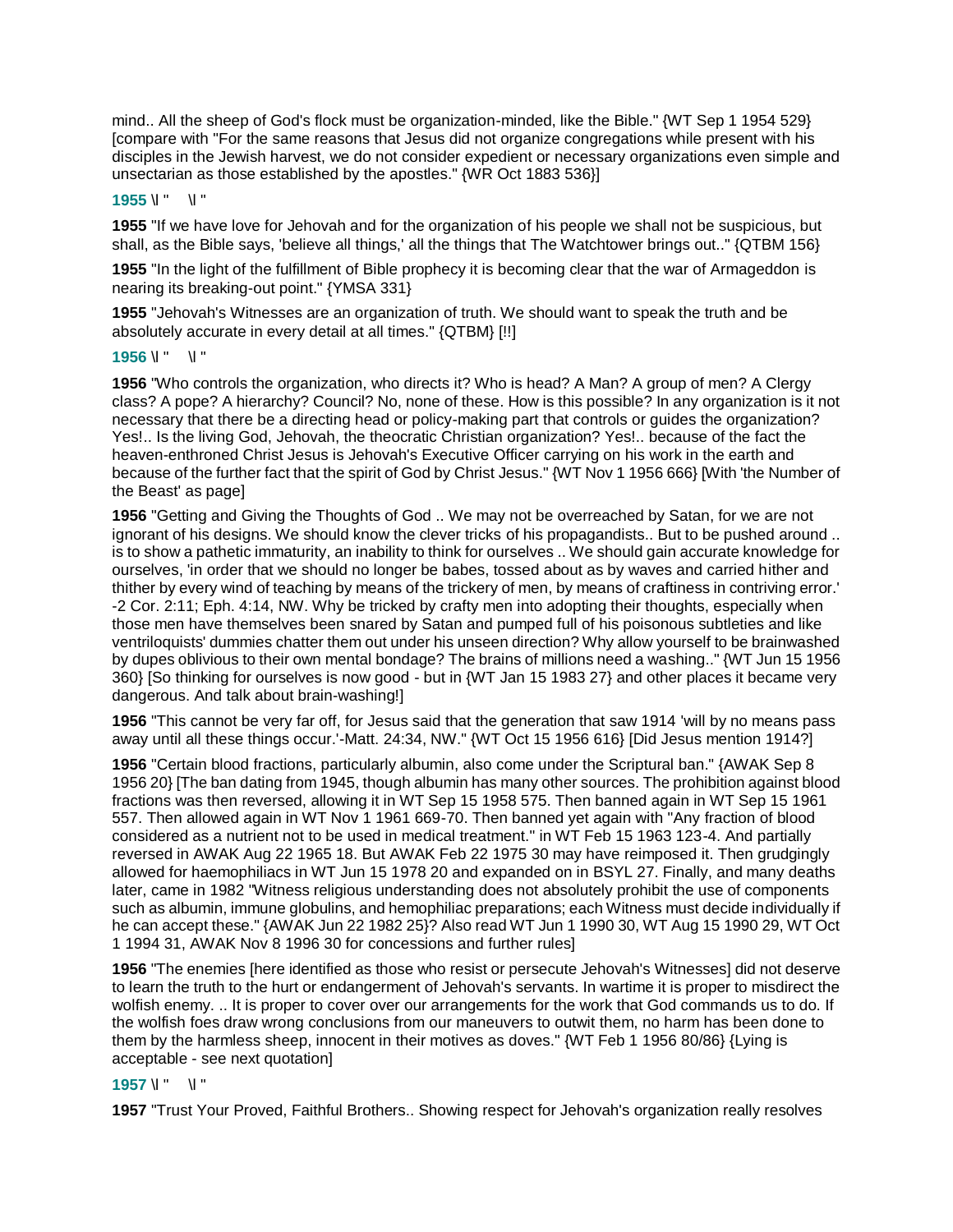itself down to our attitude toward God's visible channel and the trust that we place in our proved, faithful brothers. If we have become thoroughly convinced that this is Jehovah's organization, that he is guiding and directing his people, then we shall not be unsettled by anything that happens. If something comes up that we do not understand we will wait patiently until it is made thoroughly clear to us. If we feel sure something is wrong we will 'keep the commandment' of our Father and take whatever theocratic steps are open to us and then wait on Jehovah. We will not 'forsake our mother's teaching' by immediately beginning to criticize and find fault. We will realize that Jehovah knows what is going on in his organization, and if he is willing to permit it, who are we to insist it should be different? If we really have faith, we will know that if it is wrong he will straighten it out eventually, and we are far safer inside his organization even with these minor difficulties than we would be on the outside where only chaos and destruction await us.. [We must] show our respect for Jehovah's organization, for she is our mother and the beloved wife of our heavenly Father, Jehovah God.. A Witness of Jehovah was going from house to house in Eastern Germany when she met a violent opposer. Knowing at once what to expect she changed her red blouse for a green one in the very next hallway. No sooner had she appeared on the street than a Communist officer asked her if she had seen a woman with a red blouse. No, she replied, and went on her way. Did she tell a lie? No, she did not. She was not a liar. Rather, she was using theocratic war strategy, hiding the truth by action and word for the sake of the ministry." {WT May 1 1957 284-5} [Do not criticize the Organization, and Lying is commendable, as for 1956, 1960, 1988, 1993]

**1957** "'Appreciating Basic Christian Publications' Their zeal for knowledge may even prompt them to dig back into things that were published long before they came into the truth, expanding and deepening their understanding, and ever growing in Christian maturity.. Do you dig out older publications to expand and deepen your knowledge on subjects about which questions arise? Have you really studied these earlier publications?.. How is your background of knowledge?.. Never think: "Oh, I know most of that." For you will find, indeed, that you do not and that you will be strengthened by your additional study.. once you have completed your study of them you can then look to even older publications.. Only by studying earlier publications and digging back through previous issues of The Watchtower kept in the library at your local Kingdom Hall. There is much in the way of spiritual riches and aids toward mature knowledge in these earlier publications, and their study is most certainly worth your time." {WT May 5 1957 313-5} [I commend you to study those earlier publications - but not only the 'selection' made available by the Society. Plenty of information is available in this document]

**1957** "The world is full of Bibles, which Book contains the commandments of God. Why, then, do the people not know which way to go? Because they do not also have the teaching or law of the mother, which is light. Jehovah God has provided his holy written Word for all mankind and it contains all the information that is needed for men in taking a course leading to life. But God has not arranged for that Word to speak independently or to shine forth life-giving truths by itself. His Word says: 'Light is sown for the righteous.' (Ps. 97:11) It is through his organization that God provides this light that the proverb says is the teaching or law of the mother. If we are to walk in the light of truth we must recognize not only Jehovah God as our Father but his organization as our mother." {WT May 1 1957 274} [Independent Bible reading is dangerous.. to the Society]

**1957** "It is on its deathbed and the prophecies of God's Word foretell its end within the generation of men that has been living since 1914. (Matt. 24:33, 34)" {WT Sep 1 1957 568}

**1957** "Why do Jehovah's witnesses say that Christ 'returned' in the year 1914 and then began to rule as King? Because they have faith that it is so. Why do they teach that the universal war called Armageddon will take place within this present generation and will utterly wipe out this world's present systems of religion, commercialism and politics, and that millions of people will survive that global catastrophe and live on forever on earth under ideal conditions? It is because they have faith that it will be so." {WT Jan 15 1957 73}

**1957** "Jehovah has established a very definite channel of communication through which he deals with his people .. It is vital that we appreciate this fact and respond to the directions of the 'slave' as we would to the voice of God." {WT Jun 15 1957 370} [This means, follow the Society as you would follow God]

**1957** "Question: What is 'this generation (genea')?'(Mt. 24:34; Mr. 13:30; Luke 21:32)

TDNT (many Commentaries) say: genea' 'mostly denotes the sense of contemporaries.' Vol. 1, p. 663

Most all say genea' differs from genos. genos means offspring, people, race. See TDNT Vol. l p. 685 (genos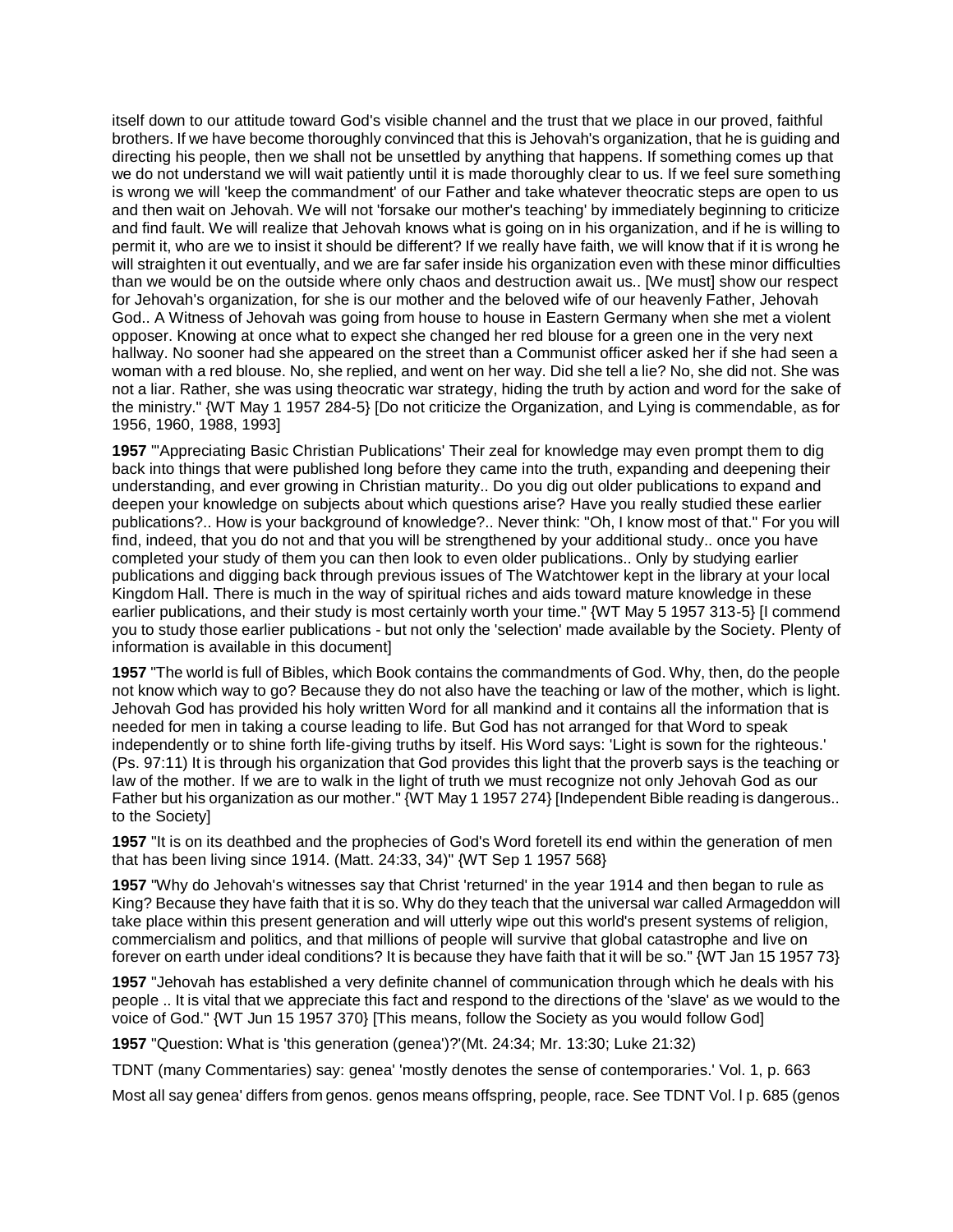at 1 Pet. 2:9)

Answer may be tied to question on Mt. 24:33. What is meant by: 'When you see all these things'?

Lange's Commentary (vol. 8) suggests that 'these things' do not refer to C.E. 70, nor the parousia 1914 but to vss. 29, 30 the celestial phenomena that He now see began with the space age 1957 onward. In that case it would then be the contemporary generation of mankind living since 1957.

Three Sections

Lange's Commentary divides Matthew 24th chapter into 'three cycles.'

His 1st cycle - Matt. 24:1-14

2nd cycle - Matt. 24:15-28

3rd cycle - Matt. 24:29-44 (synteleia or conclusion) (See Vol. 8 pp 421, 424 and 427)

Based on Matt. 24:3 question in three parts.

The Watchtower and God's kingdom of a Thousand Years (ka) Have now also divided Matthew 24 into three parts so to speak

(1) Matt. 24:3-22 Has parallel fulfillments in 1st century and today since 1914. (See w 75 p. 273, ka p. 205)

(2) Matt. 24:23-28 Period into Christ's parousia of 1914. (See w 75 p. 275)

(3) Matt. 24:29-44 'Celestial Phenomina' have literal application since the space age began in 1957 and onward to include Christ's erkhomenon (coming as the executioner at the beginning of the 'great tribulation.') (See w 75 p 276 par. 18; ka pp 323 to 328)

'All these things' would have to throw back in the context to the nearest items listed in the composite sign, namely, the celestial phenomina of verses 29 and 30. \* If this is true: to Then 'this generation' would refer/contemporary mankind living as knowledgeable ones from 1957 onward.

\* Confirmed in thought by C.T.Russell in Berean Commentary, p. 217: 'Genea, people living contemporaneously which witness the signs

just mentioned.' Vol. 4 p. 604." {Unanimous Report of Chairman's Committee to members of the Governing Body of the Watchtower Bible & Tract Society Mar 3 1980} [While not a published document, this amazing transcript (disclosed in Raymond Franz: Crisis of Conscience 218-20) shows the Society was seriously considering shifting the start date for 'this generation' who would witness Armageddon from those who were following the events of 1914 to those who were following the events of 1957, as that was when the first Russian Sputnik was launched into earth's outer space. "Evidently the Chairman's Committee felt that that event could be accepted as marking the start of the fulfillment of these words of Jesus: '.. the sun will be darkened, and the moon will not give its light, and the stars will fall from heaven, and the powers of heaven will be shaken.' (Matt 24:29)]

**1958** \l " \l "

**1958** "'Sometime between April 16 and 23, 1957, Armageddon will sweep the world! Millions of persons will perish in its flames and the land will be scorched.' So prophesied a certain California pastor, Mihran Ask, in January 1957. Such false prophets tend to put the subject of Armageddon in disrepute." {WT Oct 15 1958 613}

**1958** "'The faithful and discreet slave' [refers to the] 'Remnant of Spiritual Israelites' [i.e. the annointed remnant on earth of the 144,000 'heavenly class'] {PLPR 193} [{WT Dec 1 1916 through to WT Mar 1 1923 68} stated 'The faithful and wise servant' - an exactly analogous term, used interchangeably - was C.T.Russell]

# **1959** \l " \l "

**1959** "Down with the Old-Up with the New! .. but, Who will be Jehovah's prophet to the nations, to speak to them everything that He should command? Who will be the modern Jeremiah? .. So who will prophesy with his message in this time of the end of the nations of this world? .. How was the question answered? .. Back there, about forty years ago, that was the question. Today we may ask, How was the question answered? There are facts to show. We should not appeal to religious pride or boasting or self-made claims. We should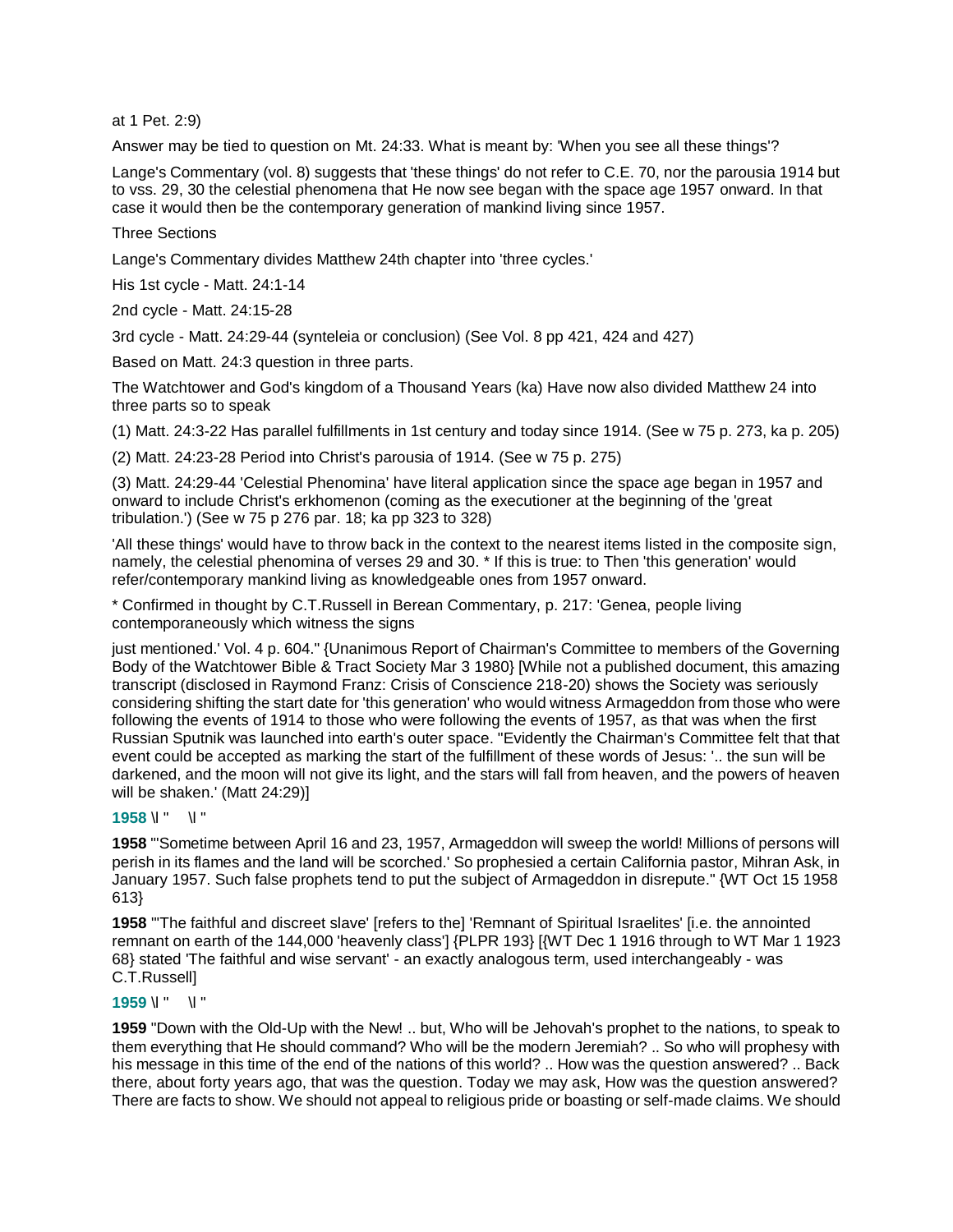appeal to the facts. Let facts speak for themselves.. The fact that decides the answer to the question is, not, Do all the clergy of Roman Catholicism and of Protestantism agree that Jehovah's witnesses have been and are God's prophet to the nations? But, Who discerned the divine will for Christians in this time of the world's end and offered themselves to do it? Who have undertaken God's foreordained work for this day of judgment of the nations? Who have answered the call to the work and have done it down till this year 1958? Whom has God actually used as his prophet? By the historical facts of the case Christendom is beaten back in defeat. Jehovah's witnesses are deeply grateful today that the plain facts show that God has been pleased to use them.. It has been because Jehovah thrust out his hand of power and touched their lips and put his words in their mouths .." {WT Jan 15 1959 39-41}

**1959** ["Princes" not to be resurrected until after Armageddon.] {HIS1 252-3} [compare with 1929 teachings re Beth Sarim being built for the physical resurrection of the princes in 1929, before Armageddon]

**1959** "There is no doubt that many throughout this period were overzealous in their statements as to what could be expected. Some read into the Watch Tower statements that were never intended, and while it was necessary for Russell to call attention to the certainty that a great change was due at the end of the Gentile times, he still encouraged his readers to keep an open mind, especially as regards the time element." {HIS1} 52} [How then "But I am not willing to admit that this calculation is even one year out" {HOTW 84}, co-author Russell?]

**1959** "The announcement in the Watchtower magazine of October 15, 1932, at the end of 2,300 evenings and mornings was the official notification made by Jehovah through his visible channel of communication that his sanctuary of anointed 'living stones' had been cleansed, vindicated and justified" {WT Oct 1 1959 601}

**1959** "The evidence of the holy spirit in the quality and content of the writings published by the Watchtower Society should be the thing that satisfies, that convinces, together with a comparison of these things with the inspired Word of God, the Holy Scriptures." {WT Oct 1 1959 607-8}

**1959** "Intolerance Is a Sign of Weakness .. [it] appears in many guises. Such is fallen human nature that one may be afflicted with it and not be aware of that fact.. Synonyms for intolerance are 'narrowness, prejudice, dogmatism' .. God eventually will annihilate all the wicked ones. (Ps. 145:20) He will not tolerate them in his universe, but that does not make God intolerant.. Perhaps nowhere is intolerance more a sign of weakness than in the field of religion.. We find the same religious intolerance prevalent today.. God's Word tells Christians how to wage their spiritual warfare and what weapons to use.." {WT Jun 1 1959 323-4 [Here speaks the most intolerant and invasive of religions!]

## **1960** \l " \l "

**1960** "God's Word commands: 'Speak truth each of you with his neighbor.' (Eph. 4:25) This command, however, does not mean that we should tell everyone who asks us all he wants to know. We must tell the truth [only] to one who is entitled to know, but if one is not so entitled we may be evasive.. What about telling a prospective mate the unfavorable truth about one's past, such as before one became one of Jehovah's witnesses?.. If one is not asked, then it would be up to one's discretion and conscience.. the Christian must ever bear in mind. As a soldier of Christ he is in theocratic warfare and he must exercise caution when dealing with God's foes. Thus the Scriptures show that for the purpose of protecting the interests of God's cause, it is proper to hide the truth from God's enemies." {WT Jun 1 1960 352} [Lying is proper - also see 1956-7, 1988, 1993]

**1960** "Revelation 22: .. Trees are the anointed remnant.. Leaves are the organizational arrangements made through the anointed remnant.. The facts show that during this time and up to the present hour the 'slave' class has served as God's sole collective channel of communication from heaven to earth for the flow of Biblical truth to men on earth ... Thus organizationally the 'discreet slave' class since 1919 has been channeling an ever-increasing flow of Biblical publications by the millions that contain the 'waters of life' featuring Jehovah's will as emanating from God's throne in heaven." {WT Jul 15 1960 439-41} [Water of life from the Society got deeper and deeper following 1919 until by 1931 you could barely swim through it]

## **1961** \l " \l "

**1961** "They have come to know that there exists a true prophet in spiritual Israel and that there is no God anywhere in the earth except among the prophet's people, spiritual Israel." {LYNS 347}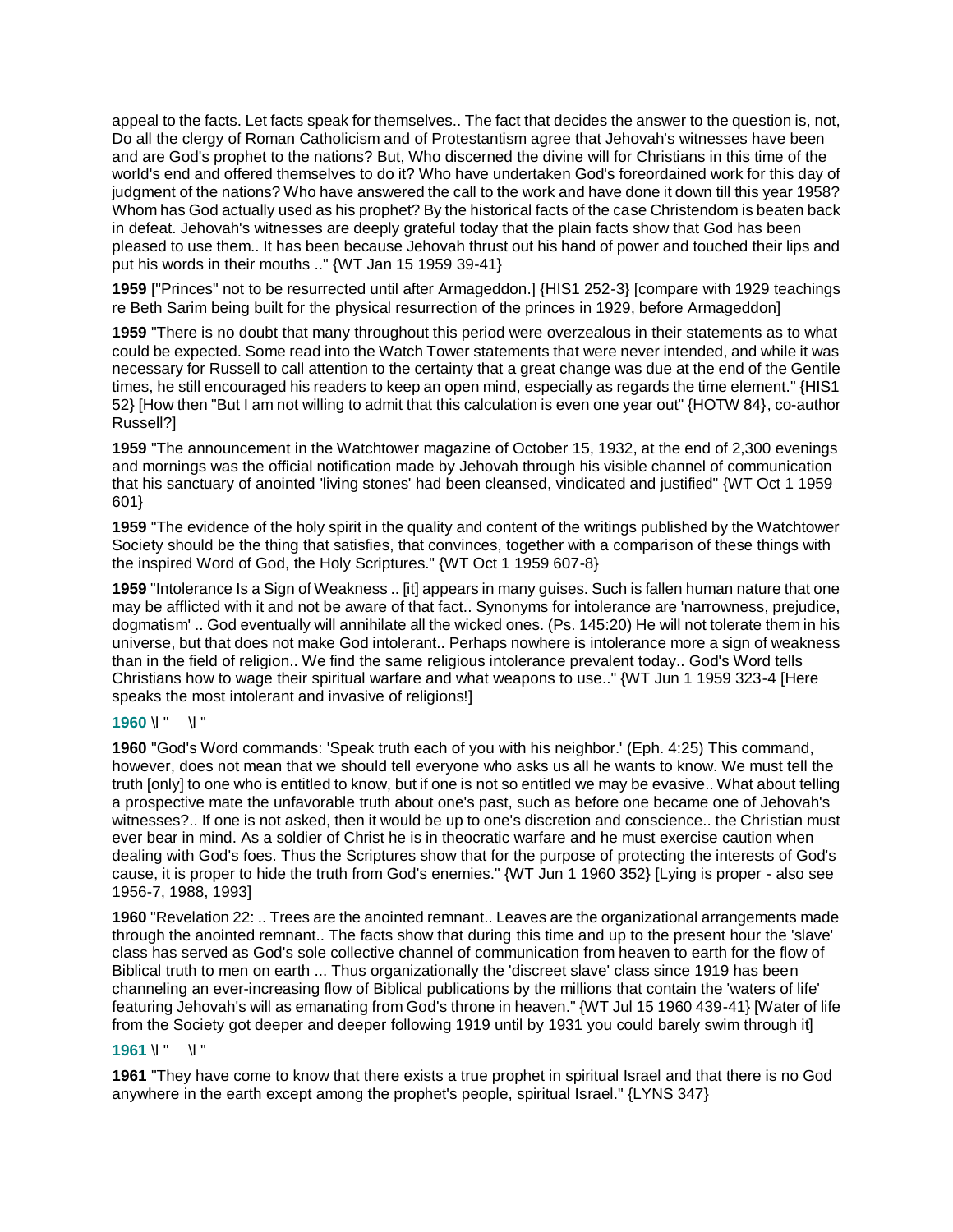**1961** "The blood in any person is in reality the person himself.. poisons due to personal living, eating and drinking habits .. The poisons that produce the impulse to commit suicide, murder, or steal are in the blood. Moral insanity, sexual perversions, repression, inferiority complexes, petty crimes - these often follow in the wake of blood transfusion." {WT Sep 1 1961 564} [But as the Society repeatedly states man is wholly physical - monochotomous - how can sin be transmitted by physical blood?]

**1961** "[Taking [a] blood transfusion [is] grounds for disfellowshipping." {WT 1961 63-4} [Having read the excellent technical argument in {WT Sep 1 1961 564} against transfusion, what more can be said?]

**1961** "Regardless of whether it is whole blood or a blood substance that is involved, God's law remains the same." {BMLG 14} [Why then 13 years later, and only in a footnote, did appear "When this happens, the serum might be administered." {WT Jun 1 1974 351} ? To compound the matter, "This journal and it's companion, The Watchtower, have commented consistently on the matter .. some Christians have concluded that to them it does not seem a violation of Bible law .. The decision whether to take RhIG [Rhogam serum] remains finally, though, a matter for each Christian couple to decide conscientiously." {AWAK Dec 8 1984 27}]

**1961** "The foretold events having begun A.D. 1914, the generation of mankind that is still alive from that year is the generation meant by Jesus Christ." {WT Apr 15 1961 236}

**1961** "Worship of an organization is wrong." {WT Sep 1 1961 525}

**1962** \l " \l "

**1962** "A Look at Mormonism.. Mormons acknowledge that they accept the Bible as the inspired Word of God, but they are quick to qualify their acceptance by saying: 'We believe the Bible to be the word of God as far as it is translated correctly.' This loophole permits them to reject any Biblical statement that conflicts with Mormon teaching." {WT Apr 1 1962 216} [As ever, Jehovah's Witnesses are guilty of exactly the sins they attribute to others, relying on their own specially translated NWT, and condemning Bible study unaided by THEIR literature]

### **1963** \l " \l "

**1963** "Jesus [was an] angel [who became] a man" {WT May 15 1963 307}

#### **1964** \l " \l "

**1964** "Jehovah, the God of Progressive Revelation .. THE KINGDOM'S ESTABLISHMENT .. As Jehovah revealed his truths by means of the first-century Christian congregation so he does today by means of the present-day Christian congregation. Through this agency he is having carried out prophesying on an intensified and unparalleled scale. All this activity is not an accident. Jehovah is the one behind all of it. The abundance of spiritual food and the amazing details of Jehovah's purposes that have been revealed to Jehovah's anointed witnesses are clear evidence that they are the ones mentioned by Jesus when he foretold a 'faithful and discreet slave' class that would be used to dispense God's progressive revelations in these last days.. The holy spirit of Jehovah is working mightily today! How thankful we should be for the provision God has made of this slave class, the modern spiritual remnant, as they faithfully dispense the revealed truths of Jehovah! With these rich truths to light the way, Christians do not grope in this dark, jungle-like world as do the masses of people in Christendom and heathendom alike." {WT June 15 1964 365-6}

**1964** "Pay Attention to Prophecy .. for God has on earth today a prophetlike organization, .. Jehovah's anointed witnesses on earth." {WT Oct 1 1964 601}

**1964** "But, you may ask, how can a woman have deep respect for a husband who takes a hateful course toward the truth and toward his wife's worship of Jehovah? Certainly you cannot respect a man's views when they are anti-God.. A difficult situation arises where the husband has been disfellowshiped from the Christian congregation and is still in a disfellowshiped state.. the wife .. can have no spiritual fellowship with him. (Rom. 16:17) .. If the disfellowshiped husband asked his wife to pray for the family in his presence, she would have to refuse. However, she could pray silently for herself and for the children even though he were present, but not at his direction." {WT Apr 1 1964 203-4}

**1964** "The holy spirit of Jehovah is working mightily today! How thankful we should be for the provision God has made of this slave class, the modern spiritual remnant, as they faithfully dispense the revealed truths of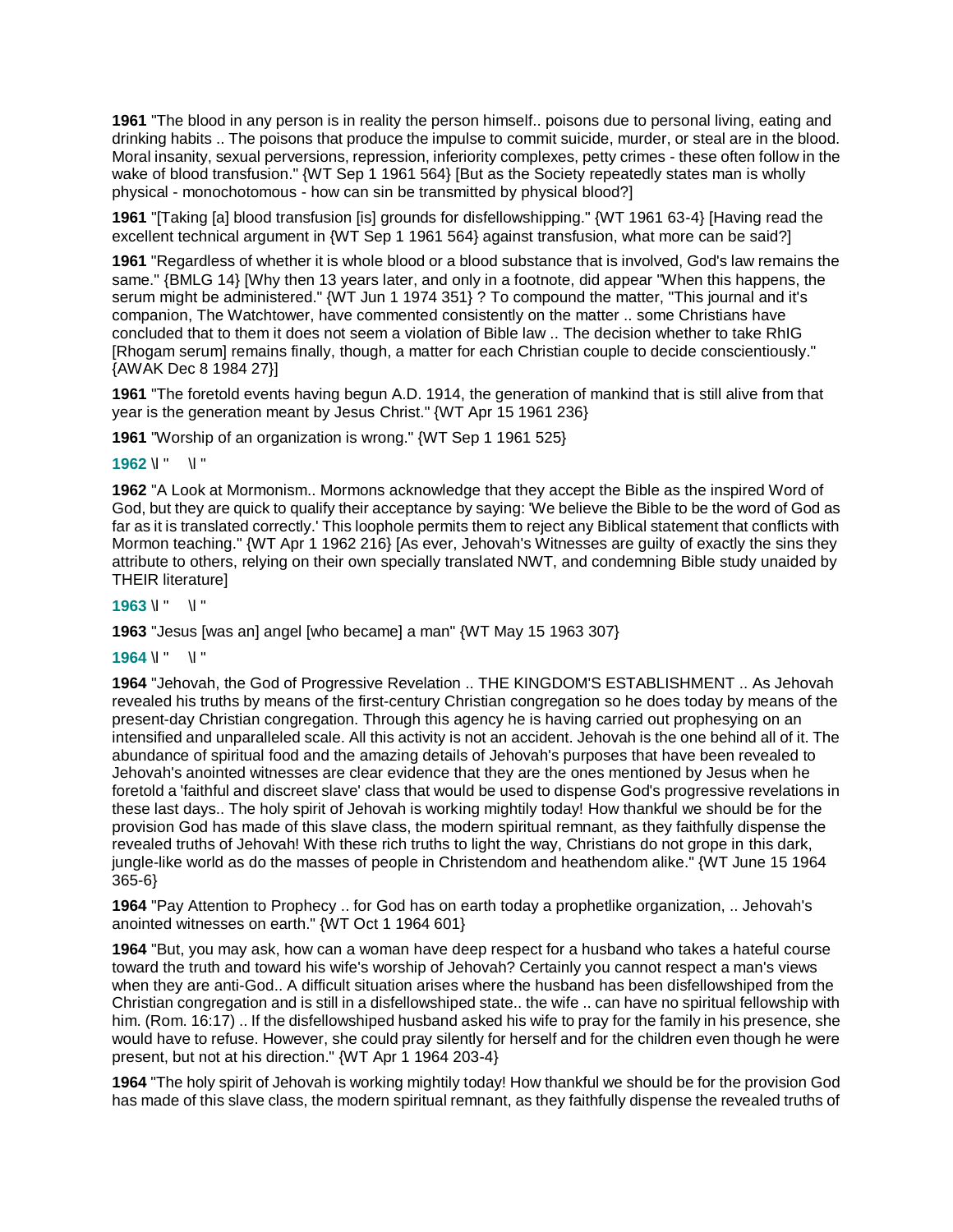#### Jehovah!" {WT Jun 15 1964 365}

#### **1965** \l " \l "

**1965** "The best method of proof is to put a prophecy to the test of time and circumstances. The Bible invites such a test." {WT Mar 1 1965 151}

**1965** [Resurrection will include people of "Tyre and Sidon", and "Sodom and Gomorrah" as well as most who die before Armageddon, even if having heard and rejected the message of Jehovah's Witnesses.] {WT Mar 1 1965 137/142} [compare with CONS May 6 1936 508 which says almost exactly the opposite]

**1965** "Not only must we study God's Word, have the right mental attitude and pray for God's spirit, but we must recognize God's visible organization. God .. does not impart his holy spirit and and understanding and appreciation of his Word apart from his visible organization.. to be able to understand it we need the help of God's holy spirit, for which we are told to pray. However, for God to answer our prayers for his spirit we must meet his conditions, among which is that we recognize the visible channel he is using for that very purpose." {WT Jul 1 1965 391}

#### **1967** \l " \l "

**1967** "Parents who are Jehovah's witnesses have another very sound reason for channeling their children's lives into useful trades. They know from fulfilled Bible prophecy that today's industrial society is near its end. Soon it will be given its death stroke by Almighty God himself. After that, in God's new order a reconstruction work will be done to transform this entire earth into a paradise. Trades of many types will be very useful then, as will skills in agriculture and homemaking. So by guiding their children away from the so-called 'higher' education of today, these parents spare their children exposure to an increasingly demoralizing atmosphere, and at the same time prepare them for life in a new system as well." {AWAK Jun 8 1967 38}

**1967** "Thus the Bible is an organizational book and belongs to the Christian congregation as an organization, not to individuals, regardless of how sincerely they may believe that they can interpret the Bible. For this reason the Bible cannot be properly understood without Jehovah's visible organization in mind.. Since 1879 the Watch Tower magazine has been used by this collective group to dispense spiritual food regularly to those of this 'little flock' of true Christians.. Jehovah poured out his spirit upon them and assigned them the responsibility of serving as his sole visible channel, through whom alone spiritual instruction was to come. Those who recognize Jehovah's visible theocratic organization, therefore, must recognize and accept this appointment of the 'faithful and discreet slave' and be submissive to it.. Make haste to identify the visible theocratic organization of God that represents his king, Jesus Christ. It is essential for life.. in submitting to Jehovah's visible theocratic organization, we must be in full and complete agreement with every feature of its apostolic procedure and requirements." {WT Oct 1 1967 587-92}

**1967** "When men of science conclude that this normal process will no longer work and they suggest removing the organ and replacing it directly with an organ from another human, this is simply a shortcut. Those who submit to such operations are thus living off the flesh of another human. That is cannibalistic. However, in allowing man to eat animal flesh Jehovah God did not grant permission for humans to try to perpetuate their lives by cannibalistically taking into their bodies human flesh, whether chewed or in the form of whole organs or body parts taken from others." {WT Nov 15 1967 702-4} [See 1968 entry for further light]

## **1968** \l " \l "

**1968** ".. Christian Witnesses of Jehovah .. consider all transplants between humans as cannibalism." {AWAK Jun 8 1968 21} [Amazingly this 1968 item got left out of the CD-ROM versions of AWAKE. It contradicted "The question of placing one's body or parts of one's body at the disposal of men of science or doctors at one's death for purposes of scientific experimentation or replacement in others is frowned upon by certain religious bodies. However, it does not seem that any scriptural principle or law is involved. It is therefore something that each individual must decide for himself." {WT Aug 1 1961 480]. it was later reversed in "There is no Biblical command pointedly forbidding the taking in of other human tissue .. It is a matter for personal decision. The congregation judicial committee would not take disciplinary action if someone accepted an organ transplant." {WT Mar 15 1980 31}. So the Society's position changed at least twice, 1961 -> 1968 -> 1980. And further "Accepting a bone marrow transplant is up to your conscience." {WT May 15 1984 31}. As a history of reversals, the blood transfusion saga - see 1956 - is even more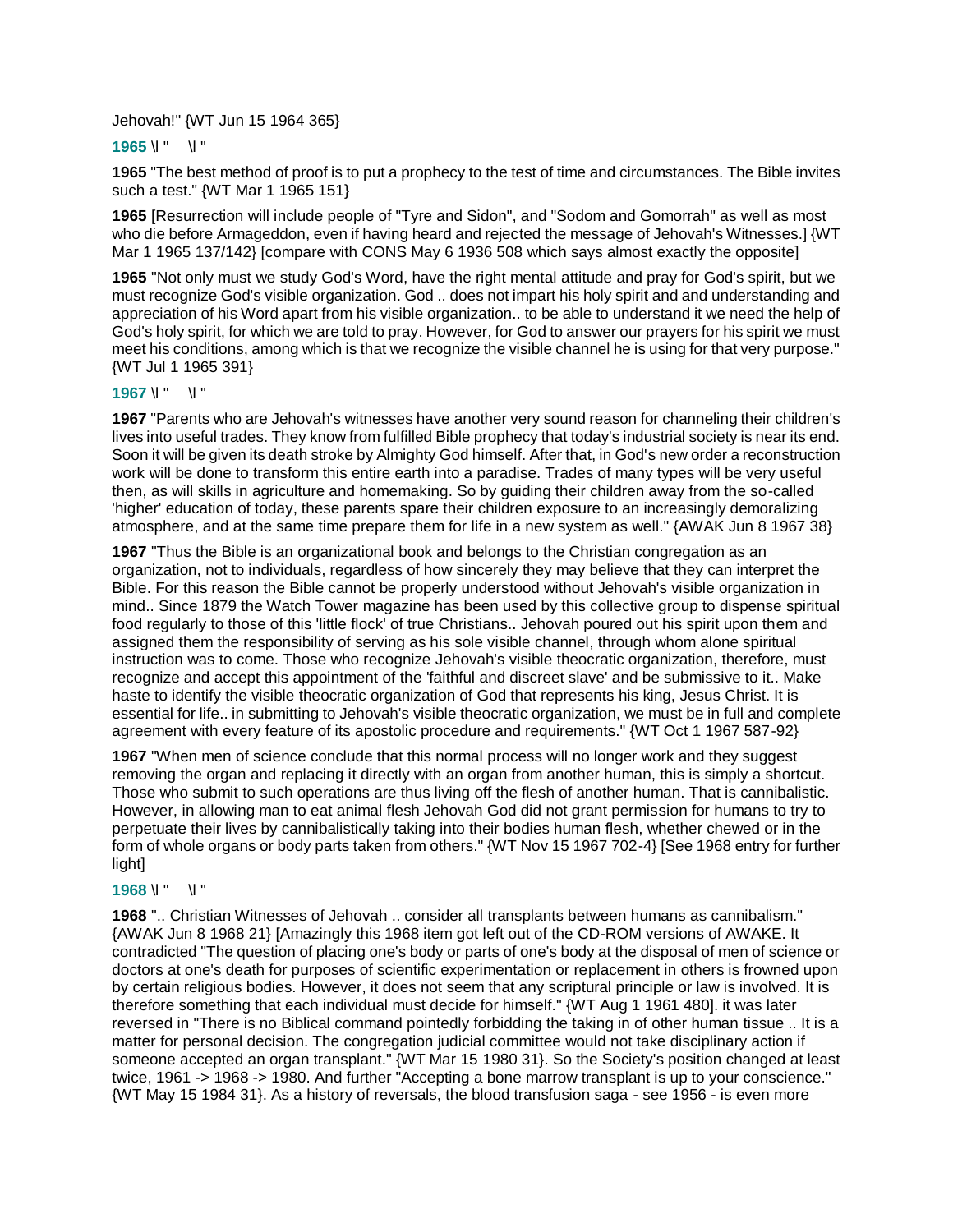#### amazing]

**1968** "During world war I, God's people expected it to lead directly into Armageddon, but Jehovah prevented such a climax at that time. We didn't succumb to such an expectation during world war II." {KMIN Jan 1968 5}

**1968** "As Jesus said, the end would occur in the same generation that saw the beginning of the 'last days' in 1914.-Matt. 24:34" {WT 1968 265} [When did Jesus mention 1914?]

**1968** "Thus, Adam's naming of the animals and his realizing that he needed a counterpart would have occupied only a brief time after his creation. Since it was also Jehovah's purpose for man to multiply and fill the earth, it is logical that he would create Eve soon after Adam, perhaps just a few weeks or months later in the same year, 4026 B.C.E. After her creation, God's rest day, the seventh period, immediately followed. 'When were Adam and Eve created?' .. After [Eve's] creation, God's rest day, the seventh period, immediately followed. Therefore, God's seventh day and the time man has been on earth apparently run parallel. To calculate where man is in the stream of time relative to God's seventh day of 7,000 years, we need to determine how long a time has elapsed from the year of Adam and Eve's creation in 4026 B.C.E.. The seventh day of the Jewish week, the sabbath, would well picture the final 1,000-year reign of God's kingdom under Christ when mankind would be uplifted from 6,000 years of sin and death. (Rev. 20:6) Hence, when Christians note from God's timetable the approaching end of 6,000 years of human history, it fills them with anticipation. Particularly is this true because the great sign of the "last days" has been in the course of fulfillment since the beginning of the "time of the end" in 1914... eight years remain to account for a full 6,000 years of the seventh day. Eight years from the autumn of 1967 would bring us to the autumn of 1975, fully 6,000 years into God's seventh day, his rest day. The immediate future is certain to be filled with climatic events, for this old system is nearing its complete end. Within a few years at most the final parts of Bible prophecy relative to these 'last days' will undergo fulfillment, resulting in the liberation of surviving mankind into Christ's glorious 1,000-year reign!" {WT May 1 1968 271-3} [the cautionary "No one can say with certainty what any particular year will bring." clearly being lost in the tumult]

**1968** "A religion may claim to advocate worship of the true God of the Bible and it may use the name of his Son, Jesus Christ, but of what value is this if it is contaminated with Babylonish doctrines and practices? .. [We] need to make a clean break from any and all organizations of Babylon the Great. We need to quit sharing in their activities" {TLEL 134-5} [Look for 'Swaggart']

**1968** "Jesus was obviously speaking about those who were old enough to witness with understanding what took place when the 'last days' began. Jesus was saying that some of those persons who were alive at the appearance of the `sign of the last days' would still be alive when God brought this system to its end.. Even if we presume that youngsters 15 years of age would be perceptive enough to realize the import of what happened in 1914, it would still make the youngest of 'this generation' nearly 70 years old today. So the great majority of the generation to which Jesus was referring has already passed away in death. The remaining ones are approaching old age. And remember, Jesus said that the end of this wicked world would come before that generation passed away in death." {AWAK Oct 8 1968 13-4} [So the end of the wicked world is very close.. 1975 at the latest, by which time those 15 year olds will be 76, older than any Biblically defined generation]

**1968** "The Bible speaks of the time in which we are living as the 'last days' or the "time of the end." (2 Timothy 3: 1; Daniel 11: 40) The facts show that this is a limited period that has a definite beginning and a definite end. It began in 1914 when Jesus Christ was enthroned as king in the heavens. It will end when God destroys this present wicked system of things.. How soon will that be? God's own Son, Jesus Christ, gives the answer. After drawing attention to the many things that mark the period from 1914 onward as the 'time of the end' Jesus said: 'This generation will by no means pass away until all these things occur.' (Matthew 24:34) Which generation did he mean? Jesus had just referred to persons who would 'see all these things.' 'These things' are the events that have taken place since 1914 and those yet to occur down to the end of this wicked system. (Matthew 24:33) Persons born even as much as fifty years ago could not see 'all these things.' They came on the scene after the foretold events were already under way. But there are people still living who were alive in 1914 and saw what was happening then and who were old enough that they still remember those events. This generation is getting up in years now. A great number of them have already passed away in death. Yet Jesus very pointedly said: 'This generation will by no means pass away until all these things occur.' Some of them will still be alive to see the end of this wicked system. This means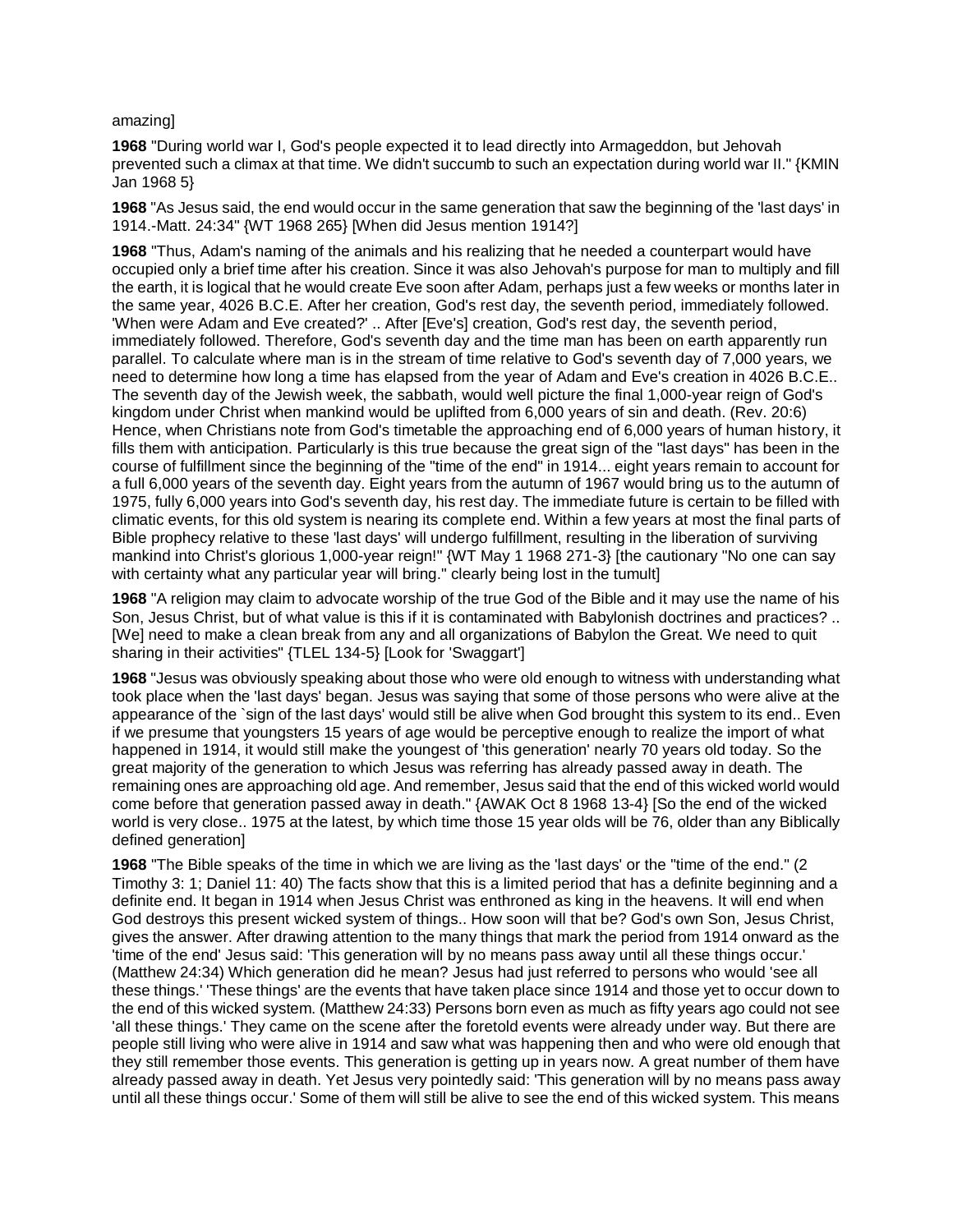that only a short time is left before the end comes!" {TLEL 94}

**1968** "True, there have been those in times past who predicted an 'end' to the world, even announcing a specific date. Yet nothing happened. The 'end' did not come. They were guilty of false prophesying. Why? What was missing? Missing from such people were God's truths and the evidence that He was using and guiding them. .. But what about today? Today we have the evidence required, all of it. And it is overwhelming! All the many, many parts of the great sign of the last days are here, together with verifying Bible chronology." {AWAK Oct 8 1968 23} [Incredible then is "Is it not far preferable to make some mistakes because of overeagerness to see God's purposes accomplished...?" {WT Dec 1 1984 1618}]

**1968** "Bible prophecy reveals unmistakably that we are living now during 'the conclusion of the system of things.'" {TLEL 185}

**1969** "In view of the short time left, a decision to pursue a career in this system of things is not only unwise but extremely dangerous .. Many young brothers and sisters were offered scholarship or employment that promised fine pay. However, they turned them down and put spiritual interests first." {KMIN Jun 1969 3} [compare with WT Nov 1 1992 18 "If .. minimal or even high school education will only allow them to find jobs providing insufficient income to support themselves as pioneers, then supplementary education or training might be considered. This would be with the specific goal of full-time service." A complete volte-face.]

**1969** "[In Revelation] Abaddon-Apollyon [refers to] Jesus Christ" {TFMG 232} [But according to TFIM it refers to Satan!]

**1969** "'What Influences Decisions in Your Life?' Many schools now have student counselors who encourage one to pursue higher education after high school, to pursue a career with a future in this system of things. Do not be influenced by them. Do not let them "brainwash" you with the Devil's propaganda to get ahead, to make something of yourself in this world. The world has very little time left! Any 'future' this world offers is no future! .. Make pioneer service, the fulltime ministry, with the possibility of Bethel or missionary service your goal. This is a life that offers an everlasting future!" {WT Mar 15 1969 171} [statistics having revealed that people possessing anything more than the most basic level of education were unlikely to be converted to 'the truth', there was a danger that upon educating themselves, even existing followers would leave]

**1969** "If you are a young person, you also need to face the fact that you will never grow old in this present system of things. Why not? Because all the evidence in fulfillment of Bible prophecy indicates that this corrupt system is due to end in a few years. Of the generation that observed the beginning of the 'last days' in 1914, Jesus foretold: 'This generation will by no means pass away until all these things occur.' Therefore, as a young person, you will never fulfill any career that this system offers. If you are in high school and thinking about a college education, it means at least four, perhaps even six or eight more years to graduate into a specialized career. But where will this system of things be by that time? It will be well on the way towards its finish, if not actually gone! This is why parents who base their lives on God's prophetic Word find it much more practical to direct their young ones into trades that do not require such long periods of additional schooling.. True, those who do not understand where we are in the stream of time from God's viewpoint will call this impractical. But which is really practical: preparing yourself for a position in this world that soon will pass away? or working toward surviving this system's end and enjoying eternal life in God's righteous new order?" {AWAK May 22 1969 15}} [The poor high school youngster would now be 65-67 years old (as of 2016) and still be waiting..]

**1969** "More recently earnest researchers of the Holy Bible have made a recheck of its chronology. According to their calculations the six millenniums of mankind's life on earth would end in the mid-seventies. Thus the seventh millennium from mans creation by Jehovah god would begin within less than ten years. Apart from the global change that present-day world condition indicate is fast getting near, the arrival of the seventh millennium of mans existence on earth suggests a gladsome change for war-stricken humankind.. In order for the Lord Jesus Christ to be Lord even of the Sabbath day, his thousand-year reign would have to be the seventh in a series of thousand-year periods or millenniums. (Matt 12:8, AV) Thus it would be a sabbatic reign. Since early in the existence of mankind Satan the Devil has been on the loose, making the human family to toil in hard bondage, causing the earth to be filled with violence before the global flood of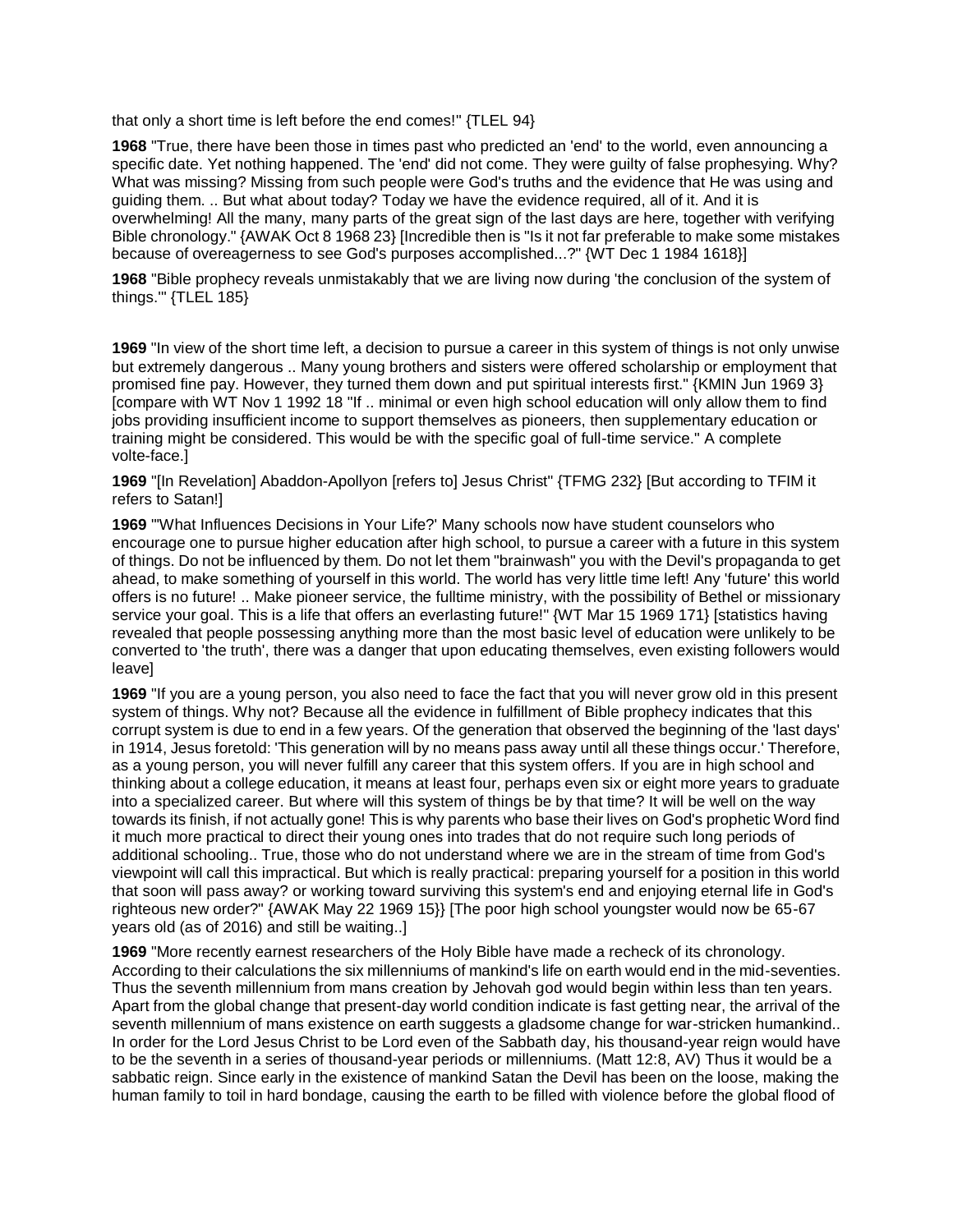Noahs day and inducing the same old earth to be filled with even greater violence today. Soon now six millenniums of his wicked exploiting of mankind as his slaves will end, within the lifetime of the generation that has witnessed world events since the close of the gentile times in 1914 till now, according to the prophetic words of Jesus in Matthew 24:34. Would not, then, the end of six millenniums of mankind's laborious enslavement under Satan the Devil be the fitting time for Jehovah God to usher in a Sabbath millennium for all his human creatures? Yes, indeed! And his King Jesus Christ will be Lord of that Sabbath." {WT Oct 15 1969 622-3, APTY 25-6}

**1969** "We need to examine, not only what we personally believe, but also what is taught by any religious organization with which we may be associated. Are its teachings in full harmony with God's Word, or are they based on the traditions of men? If we are lovers of the truth, there is nothing to fear from such an examination." {TLEL 13, WT Mar 15 1969 166}

**1969** "Jehovah's organization as directed by his 'faithful and discreet slave' class should influence our every decision also. How may we avail ourselves of this good influence? By doing personal research in the Bible publications of the Watch Tower Bible and Tract Society on whatever subject our decision concerns. This always proves to be a real aid in making clear to us the Bible principles involved and their application to our lives." {WT March 15, 1969 172}

## **1970** \l " \l "

**1970** ".. millions of persons have been shocked to learn things they were taught as being vital for salvation are now considered by their church to be wrong. .. A businessman in Medellin, Colombia, expressed the effect that changes have had on many. [He said,] 'How can I have confidence in anything? How can I believe in the Bible, in God, or have faith? Just ten years ago we Catholics had the absolute truth, we put all our faith in this. Now the pope and our priests are telling us this is not the way to believe anymore, but we are to believe new things. How do I know the new things will be the truth in five years?.. If you are a Catholic, can you understand how a practice that was considered by the Church a 'mortal sin' can suddenly be approved? If it was a sin five years ago, why is it not today?' .. The change in teaching has shaken their confidence in the Church. Would you not feel the same way if what you had always been taught to be vital for salvation was suddenly considered unnecessary? Would you not be inclined to question other teachings of your church also?" {AWAK Apr 22 1970 8} [see the 1997 entry for the Society's reversal on blood transfusion]

**1970** "Jehovah's witnesses want people to know that God is going to bring an end to wicked conditions in the earth .. The time for that to happen is very near; it is to occur in this generation. People must be warned of this fact.. The churches of Christendom are not teaching people these vital Bible truths." {WT Apr 15 1970 245-6} [so, generation of 1914 has become the generation of 1970!]

## **1971** \l " \l "

**1971** "Why, then, is the name [Jehovah, or YHWH] absent from the extant manuscripts of the Christian Greek Scriptures or the so called 'New Testament'? Evidently because by the time those extant copies were made (from the third century C.E. onward) the original text of the writings of the apostles and disciples had been altered. The divine name in the Tetragrammaton form was undoubtedly replaced with 'Kyrios' and 'Ho Theos' by later copyists." {AIDB 887} [so there is no evidence at all that "YHWH" or "Jehovah" were ever intended to be used in the New Testament - though the Society has packed it with such references in its NWT version of the Bible]

**1971** "The first recorded use of this form [Jehovah] dates from the thirteenth century C.E. Raymundus Martini, a Spanish monk of the Dominican Order, used it in his book Pugeo Fidei of the year 1270 C.E." {AIDB 884-5} [so the insisted-upon usage is unscriptural]

**1971** "There is an authentic prophetic class of Christians among us. Jehovah has raised up a genuine 'prophet' within our generation. Regardless of how Christendom views or regards this group of anointed witnesses of Jehovah, the time must come, and that shortly, when those making up Christendom will know that really a 'prophet' of Jehovah was among them.. Whom could the real 'chariot' of Jehovah's organization roll up to and confront that He might bestow upon this qualified one the commission to speak as a prophet in the name of Jehovah?... They were a small minority group of men and women who had dedicated themselves to Jehovah as God by following in the footsteps of his Son Jesus Christ.. Who is Ezekiel's present-day counterpart, whose message and conduct correspond with that of that ancient prophet of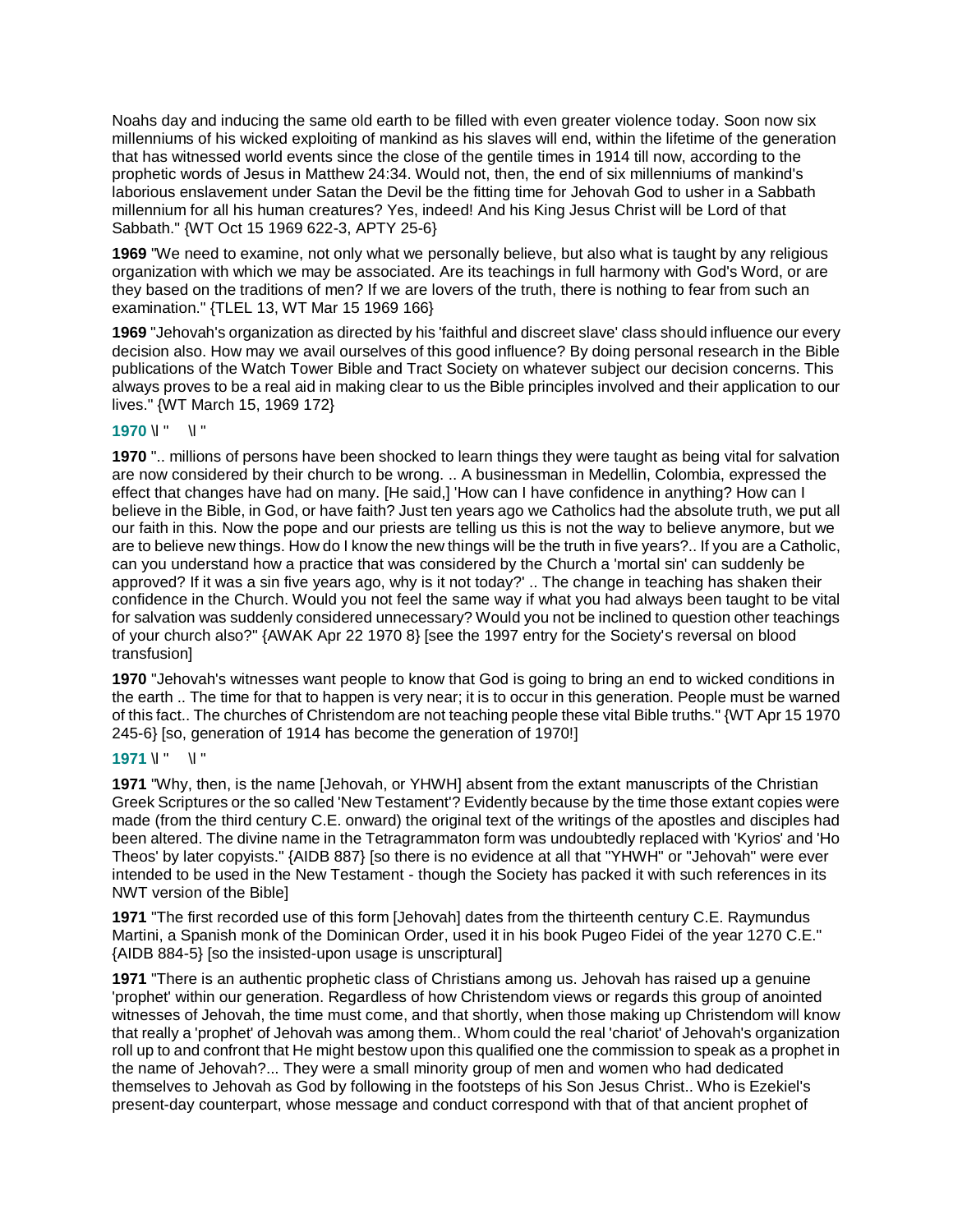Jehovah? Of whom today was he a 'sign' or 'portent'? Not of some individual man, but of a group of people.. Who were they?.. they became Jehovah's witnesses." {TNSK 58-9/61/66}

**1971** "How Is Your Heart? .. The heart, nevertheless, is intricately connected with the brain by the nervous system and is well supplied with sensory nerve endings. The sensations of the heart are recorded on the brain. It is here that the heart brings to bear on the mind its desires and its affections in arriving at conclusions having to do with motivations. In reverse flow, the mind feeds the heart with interpretations of the impulses from the senses and with conclusions reached that are based on the knowledge it has received, either at the moment or from the memory. There is a close interrelationship between the heart and the mind, but they are two different faculties, centering in different locations. The heart .. more significantly [has] our emotional and motivating capacities .. built within it. Love, hate, desire (good and bad), preference for one thing over another, ambition, fear - in effect, all that serves to motivate us in relationship to our affections and desires springs from the heart.. It is significant that heart-transplant patients, where the nerves connecting the heart and brain are severed, have serious emotional problems after the operation.. the new heart in turn registers few, if any, clear factors of motivation on the brain. To what extent the nerve endings of the body and the new heart are able to make some connections in time is not clear, but this cannot be ruled out as one of the several factors causing the serious mental aberrations and disorientation that doctors report are observed in heart-transplant patients. These patients have donor-supplied pumps for their blood, but do they now have all the factors needed to say they have a 'heart'? One thing is sure, in losing their own hearts, they have had taken away from them the capacities of 'heart' built up in them over the years and which contributed to making them who they were as to personality." {WT Mar 1 1971 133-9} [Heart transplants change personalities?]

**1971** "And have you read the older publications of the Society in your language? To the extent that you can make time to read the material, there is a blessing in store for you." {THEO 21} {Please do, a selection having been provided at the start]

**1971** "A Governing Body [is] chosen to rule over the organization [as] the representative of the 'faithful and discreet slave' class." {WT 1971 755-62} [compare with "For the same reasons that Jesus did not organize congregations while present with his disciples in the Jewish harvest, we do not consider expedient or necessary organizations even simple and unsectarian as those established by the apostles." {WR Oct 1883 536}]

**1971** "The modern-day history of Jehovah's witnesses shows that attempts have been made by some, making up an 'evil slave' class, to assume control over Jehovah's work and his people. This was especially seen during the World War I period. Jehovah, however, has cleansed his organization, and made it wholly theocratic." {WT Jul 15 1971 437}

**1971** "So, as we draw close to the completion of six thousand years of human existence during this decade, there is the thrilling hope that a grand Sabbath of rest and relief is indeed at hand." [AWAK Oct 8 1971]

#### **1972** \l " \l "

**1972** "Wanted - a Messenger .. WHAT IS REQUIRED OF GOD'S MESSENGER .. More accurately, was there any group on whom Jehovah would be willing to bestow the commission to speak as a 'prophet' in His name, as was done toward Ezekiel back there in 613 B.C.E.? .. It is of importance to every individual on earth to identify the group that Jehovah has commissioned as his 'servant' or messenger. We must recognize and understand the warning that he brings. We need to take action on the warning to safeguard our lives, for they are in a danger as grave as that of the lives of Jerusalem's citizens as that city neared destruction. For this reason forthcoming issues of The Watchtower will further discuss the identity and work of Jehovah's commissioned messenger as revealed in His vision to Ezekiel." {WT Mar 15 1972 189-90}

**1972** "While both homosexuality and bestiality are disgusting perversions, in the case of neither one is the marriage tie broken" {WT Nov 1 1972 32}

**1972** "Loving Oversight of the Congregation of God.. Each week the principal Bible study aid published by Jehovah's witnesses, the Watchtower magazine, is studied by the congregation as a whole. This is done in the form of a question-and-answer discussion. For this meeting the entire congregation usually meets in one place. Through the columns of The Watchtower comes increased light on God's Word as Jehovah makes it known. Because of the vital nature of these discussions, the Watchtower study is the most important meeting for all of Jehovah's Christian witnesses and interested persons. Therefore, the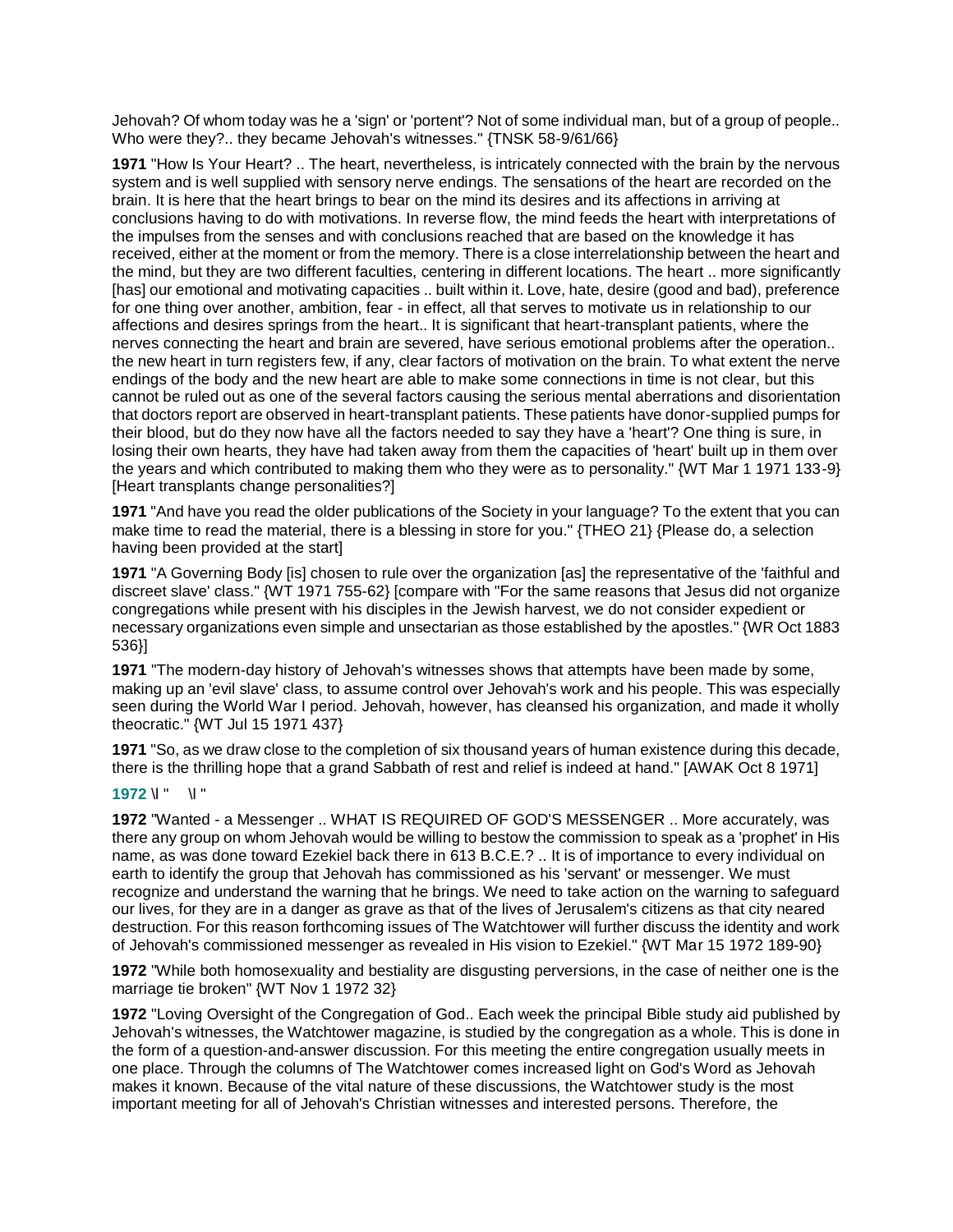Watchtower study conductor, who presides over this meeting, has an important responsibility. This study enables all to be united in the same line of thought.-1 Cor. 1:10." {WT Aug 1 1972 460} [No dissenting opinions permitted, as they admit]

**1972** "'They Shall Know that a Prophet Was Among Them' People today can view the creative works. They have at hand the Bible, but it

is little read or understood. So, does Jehovah have a prophet to help them, to warn them of dangers and to declare things to come? .. IDENTIFYING THE 'PROPHET' .. These questions can be answered in the affirmative. Who is this prophet? .. This 'prophet' was not one man, but was a body of men and women. It was the small group of footstep followers of Jesus Christ, known at that time as International Bible Students. Today they are known as Jehovah's Christian witnesses. They are still proclaiming a warning .. Of course, it is easy to say that this group acts as a 'prophet' of God. It is another thing to prove it. The only way that this can be done is to review the record. What does it show?" {WT Apr 1 1972 197} [An excellent question!]

**1972** "Does this admission of making mistakes stamp them [Watchtower] as false prophets? Not at all, for false prophets do not admit to making mistakes." {WT Nov 1 1972 644}

**1972** "If it is his purpose to have this beautification of the whole earth accomplished by the end of his seventh creative day - Scripturally a period of seven thousand years, then the time is near at hand for the ruining of the earth by exploiters to be stopped by theocratic power and the blessed transformation to a delightsome garden to begin. Already, nearly six thousand years of man's existence from the close of the sixth creative day have run their dreary course. We must be approaching the threshold of that thousand-year-long reign of Jesus Christ, which must be accompanied by Paradise according to what Jesus promised the sympathetic evildoer on the stake there at Mount Calvary." {PRTM 18}

**1972** "Jehovah, the God of the true prophets, will put all false prophets to shame either by not fulfilling the false prediction of such self-assuming prophets or by having His own prophecies fulfilled in a way opposite to that predicted by the false prophets.

False prophets will try to hide their reason for feeling shame by denying who they really are." {PRTM 353-4}

**1972** "From Adam's creation to the end of 1943 A.D. is 5,971 years .. We are therefore near the end of six thousand years of human history" {TMYF 152} [so another 29 years, in 1972, would come year 6,000 since Adam]

**1972** "From this it is clearly seen that the editor and publisher of Zion's Watch Tower disavowed any claim to being individually, in his person, that 'faithful and wise servant'. He did not claim to be such." {GKTY 346} [He was specifically named as such - see quotations for 1916/7]

## **1973** \l " \l "

**1973** "What is the view of Jehovah's Witnesses toward interracial marriage? .. [while interracial marriages are not intrinsically wrong, 'deep-seated prejudices' remain 'in the world' and] "A Christian, being realistic, must face life as it is - not as he wishes it might be." {WT Dec 1 1973 755-6} [i.e., if such a marriage would compromise one's potential to give a witness for Jehovah, it might be theocratically imprudent to pursue it]

**1973** "Consider, too, the fact that Jehovah's organization alone, in all the earth, is directed by God's holy spirit or active force. (Zech. 4:6) Only this organization functions for Jehovah's purpose and to his praise. To it alone God's Sacred Word, the Bible, is not a sealed book.. How very much true Christians appreciate associating with the only organization on earth that understands the 'deep things of God'!" {WT Jul 1 1973 402}

**1973** "we should be deeply appreciative of all the fine spiritual food that 'the faithful and discreet slave' class has been providing through The Watchtower, now for ninety-four years." {WT Aug 1 1973 460}

**1973** ".. the generation alive in 1914, some will see the major fulfillment of Christ Jesus' prophecy and the destruction." {AWAK Oct 8 1973 19}

**1973** "'The Encouragement of Parents Helps' .. At times the heart's desire for what is good needs to be strengthened. Parents can do much to aid their children in this regard.. An elder in Korea encouraged his four children to pioneer. At a circuit assembly he and the children were interviewed. The oldest daughter related how she had been the highest scholastically in her high school. She herself wanted to go to college at one point. However, her father informed her that, while she was free to choose such a course, she could not expect financial support from him. She changed her mind about college, and now she is enjoying many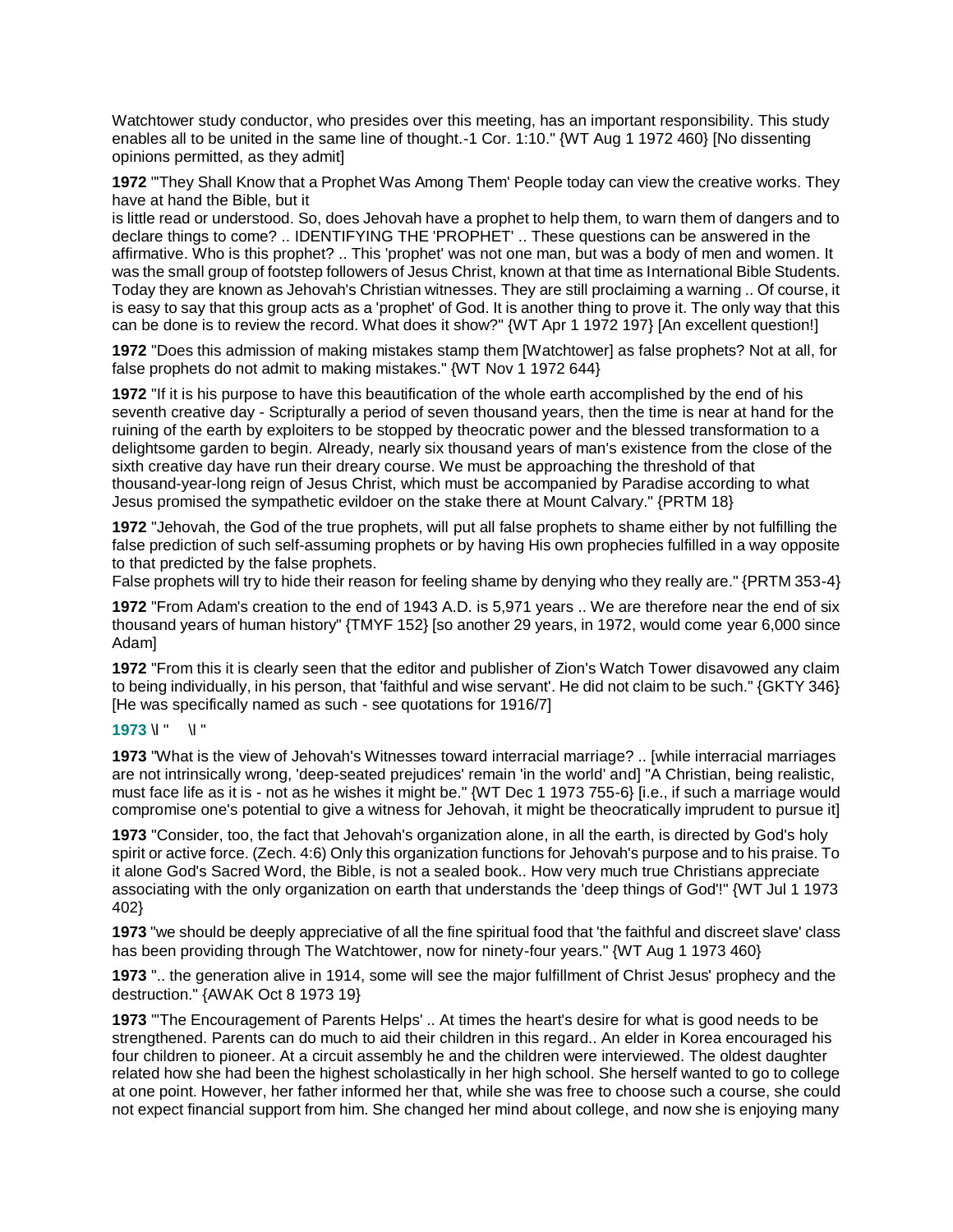blessings as a pioneer. The next oldest, a son, told how he also at one time wanted to go to college and follow a worldly course. But his father sat down and reviewed the Scriptures with him. His father also told him that, if he insisted on following a worldly course, he would also have to find another place to live. He heeded his father's counsel and is very grateful that his father was kind but firm in his stand. The two younger children explained that they were impressed by what happened to the two older ones. From the beginning they planned to become pioneers. The youngest son gave up his high school education to pioneer." {KMIN May 1973 6} [compare this with "The endeavor to compel all men to think alike on all subjects, culminated in the great apostasy and the development of the great Papal system; and thereby the 'gospel,' the 'one faith,' which Paul and the other apostles set forth, was lost buried under the mass of uninspired decrees of popes and councils. The union of the early church, based upon the simple gospel and bound only by love, gave place to the bondage of the church of Rome a slavery of God's children, from the degradation of which multitudes are still weak and suffering." {WR 1893 1572}]

**1973** "Do You Really Believe It?.. If you are one of Jehovah's dedicated witnesses, you believe that the generation of people now living is in its 'last days.'.. We know that Jesus Christ will take such action within this generation. Bible chronology clearly establishes that in 1914 C.E. he was given rulership over the world of mankind." {WT Jan 15 1973 56/61}

**1973** "Truly it is 'intellectually dishonest' not to want any opposing views heard on such a disputed matter. It has to make reasonable persons ask, Why?" {AWAK Oct 22 1973 7}

## **1974** \l " \l "

**1974** "When persons are in great danger from a source they do not suspect or are being misled by those they consider their friends, is it an unkindness to warn them? They may prefer not to believe the warning. They may even resent it. Does that free one from the moral responsibility to give that warning?" {WT Jan 15 1974 35} [All part of the 1975 hysteria, but well applicable to JWs themselves!]

**1974** "At times I detect among certain [Jehovah's Witnesses] leftover attitudes of racial superiority, and I have sometimes seen a certain uncomfortableness of some of them when in close association with persons of another race" {WT Dec 1 1974 713-4}

**1974** "If you are a Christian woman, what should you do if, in spite of all precautions, you are set upon by a rapist? If you cannot deter him by reasoning, or by calling upon the name of Jehovah, then what? As a Christian you are under obligation to resist. This resistance includes screaming and creating as much disturbance as possible .. Resistance is imperative, because the rapist is after, not just money, but your virtue. An issue of integrity to Jehovah's laws is involved here. So by no means would it be proper quietly to submit to rape, as that would be consenting to fornication. -1 Thess. 4:3.. Would it be different if the man had a weapon and threatened to kill you if you did not submit? No, the Scriptures plainly state that Christians are under obligation to 'flee from fornication.' (1 Cor. 6:18). It is true that you face the possibility of death in this case.." {AWAK Aug 3 1974 14} [Needs no comment]

**1974** "The true God, who is himself 'the God of truth' and who hates lies, will not look with favor on persons who cling to organizations that teach falsehood. And, really, would you want to be even associated with a religion that had not been honest with you?" {ITLA 46}

**1974** "Mormons and Racism.. at a news conference, Mormon president Spencer W. Kimball was questioned on the Mormon practice of excluding blacks from full and equal privileges in their religion.. Thus the question of racial discrimination was evaded. In refreshing contrast, the Bible plainly says that 'God is not partial' and 'makes no distinction at all' among those sincerely seeking him.-Acts 10:34, 35; 15:7-9." {WT Nov 1 1974 656} [Breathtaking hypocrisy from the WTBTS, who supported racial segregation (see 1919), who excluded black members from even sitting in parts of their church (see 1914) and who till today have been exclusively governed by old white American men]

**1974** "Bible prophecy and the physical facts in fulfillment thereof prove that since 1914 C.E. the generation now living is in the 'time of the end.'" {WT 1974 123}

**1974** "Similarly, the 'false prophet' is not a person, but is a system or an organization." {WT Jun 15 1974 381} [Sounds very true!]

**1974** "How Are You Using Your Life? .. Yes, the end of this system is so very near! Is that not reason to increase our activity? In this regard we can learn something from a runner who puts on a final burst of speed